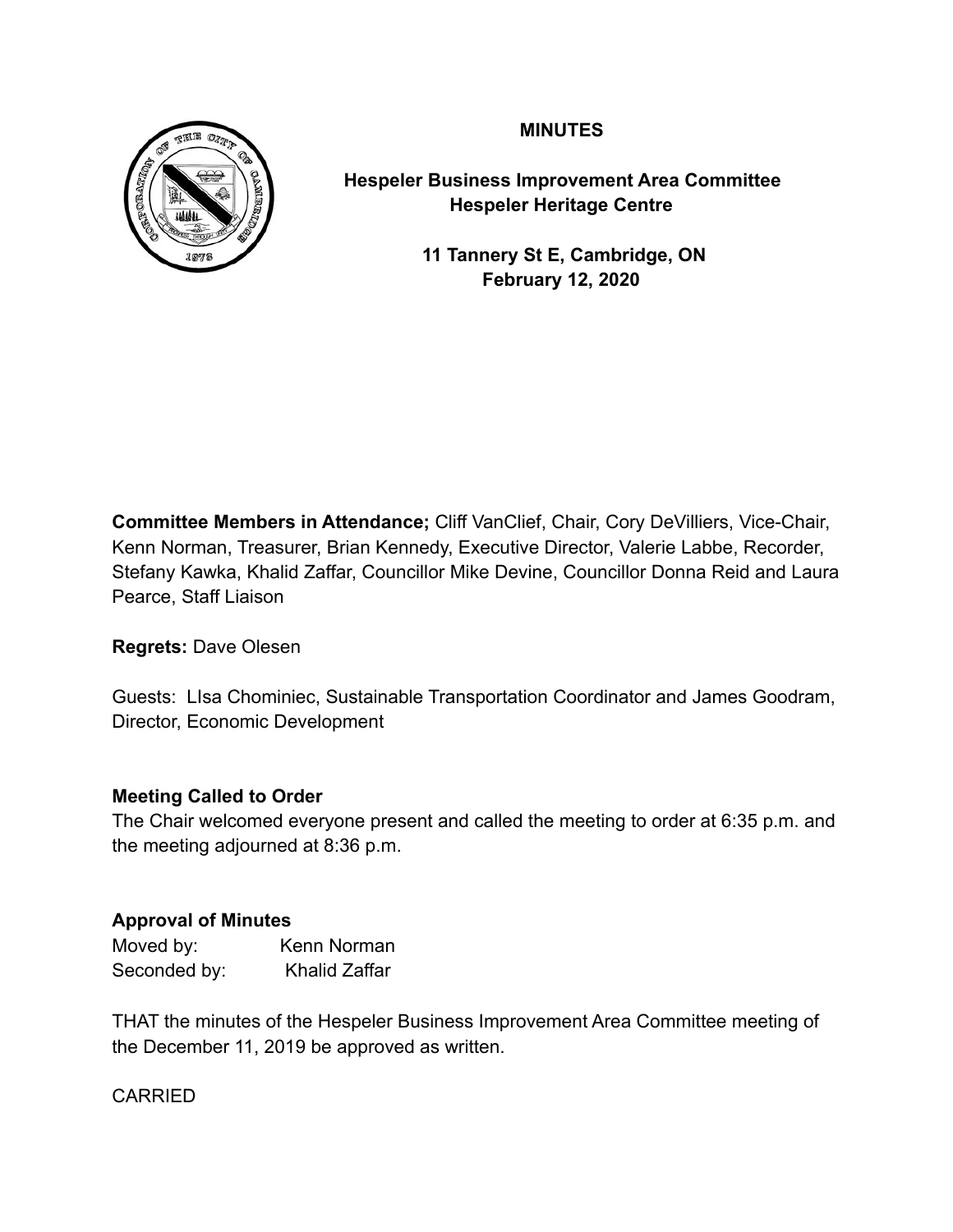# **Bike Share Feasibility Study**

LIsa Chominiec, Sustainable Transportation Coordinator shared an update on the Bike Share program that was piloted last year in Kitchener, Waterloo and Cambridge. Currently reviewing the data and completing a feasibility study on a long-term bike share program between all three municipalities. Aiming to take to City Council in early May.

A cycling master plan with a tourism loop has also been completed and is 75% removed from vehicle traffic. An online and print copy of the current cycling trails is being developed and should be available online within the next week in draft form and available for comments until March 2nd. Belief that there is a Tourism opportunity to promote so this cycling master plan will be finalized and presenting to council in April. The plan is to include other attractions in the region as well.

The City will be relocating the bike repair station and will also have a bike shelter added in each core area. In Hespeler it will be located on Queen Street West near the City parking area. Timeline is to install by end of March, weather permitting.

### **City Updates**

Meetings held by City staff with new City Clerk and CFO. Looking to update the budget process for 2020 and would like to move to October 1st for the BIA budget to be brought forward. Date to be finalized in May. Recommending changes to revenue and expense accounts associated to budgets for consistency between the 3 Cambridge BIA's. Preston is open to moving to our budget and revenue expense categories that align with Galt. Reminder that we will be required to provide the budget to our general membership at least once prior to it being brought to the City. Budget can be provided to membership through social or AGM but awareness based on new timelines. Also requesting that there should be an annual report that accompanies the statements to be provided to Council. No template provided but report and statements should come to City staff by March 1st.

**Starter Company Plus** has re-launched for food processing and production companies. Participants can receive a \$5K grant once training is completed. Application deadline is February 18th, 2020 and food venture program is set to start in March.

**Milling Road** - RFP has been received for Milling Road with 7 proposals for City staff to review and evaluate in the next few weeks.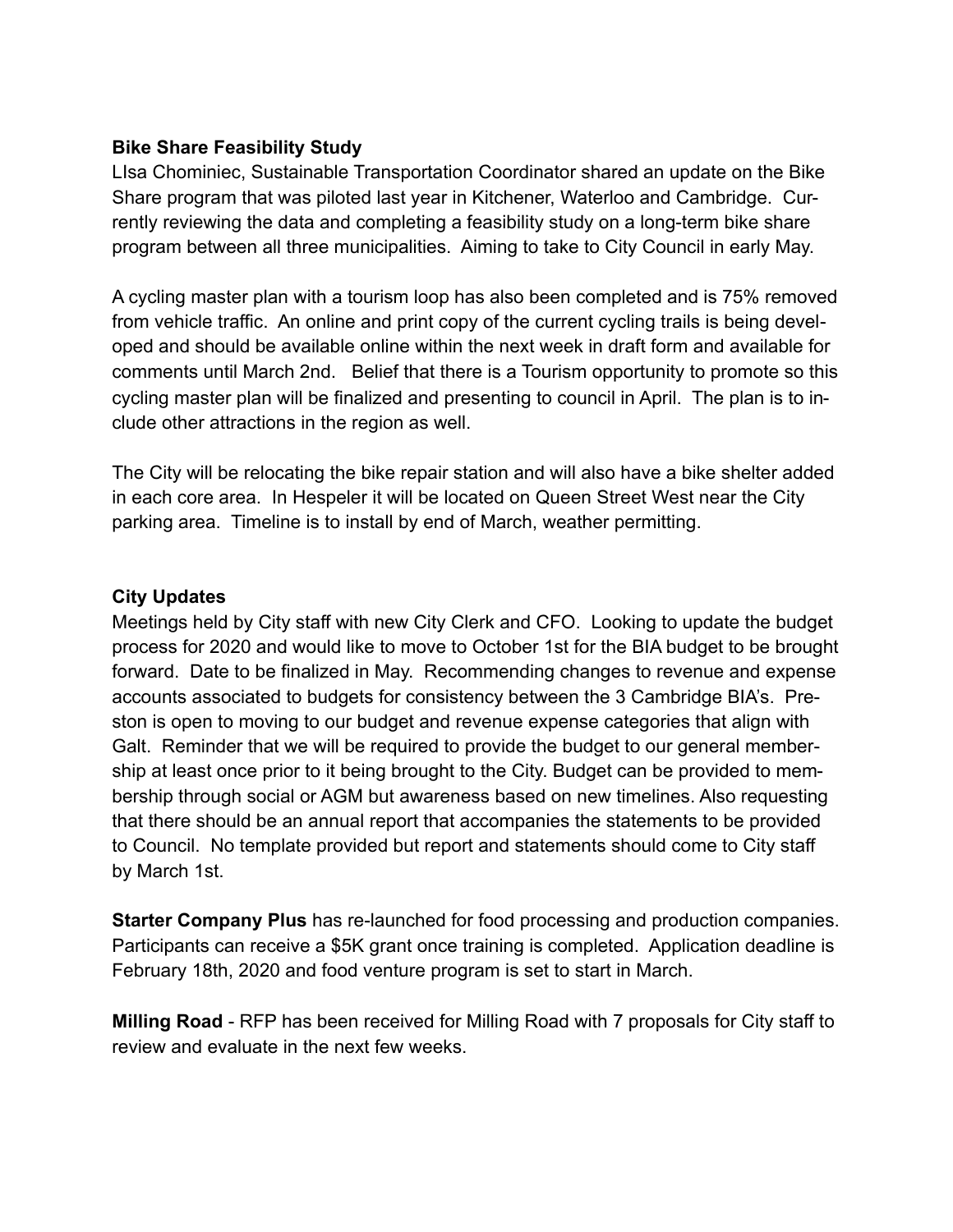**BIA expansion** - Laura met with new City Clerk who has experience with expansion from previous municipalities. As next steps Laura and the City Clerk will put together a package on City and BIA responsibilities for the expansion to be provided in the spring. City Clerk to give us guidelines on how long each step takes and a timeline.

# **Core Area Transformation Fund Update**

James Goodram, Director of Economic Development shared an update on the core area transformation fund and the main pillars:

1 Financial Assistance to assist property owners and tenants with improvements to fixed assets and to incentivize development in the downtowns. Community Improvement Plan (CIP) is done with the Province and Council must approve before going to the Province.

2 Strategic Land Developments including purchases but also whether there are assets the City owns that could be packaged off and sold such as the Public Works building on Milling Road.

3 Place Making including experiences, arts & culture, projects or initiatives that are transformative in the core areas. Possible video that can be displayed showing the history of the village would be nice to see. Parks and Recreation will be involved and a suggestion to have a member of each BIA also involved in the core area transformation fund. Criteria would include how initiative moves City forward, capital budget and whether private funding is included, operating impact, community benefit, etc. An initial report will be going to City Council on March 17th.

# **Tourism**

Economic Development will be presenting a package to the City in June around tourism and how to focus tourism efforts in Cambridge. Possible suggestions include how to connect cycling and trails as an example between Waterloo thru to Cambridge. Lots of interest from hoteliers especially with the new municipal accommodation tax.

# **Property Standards Review**

Laura and Brian met with City staff around property standards recently and reviewed the best method to address any concerns. Made aware that a bylaw is in place and it is an effective tool that would safeguard any concerns we might have with these buildings. These would be complaint driven and not initiated by the City. Must also be very specific on what we would like the City to look into. If it is not a safety hazard then the City will address that concern with the property owner. A recent example was the Short Stop sign that was raised as a safety concern as it was hanging loose and whether that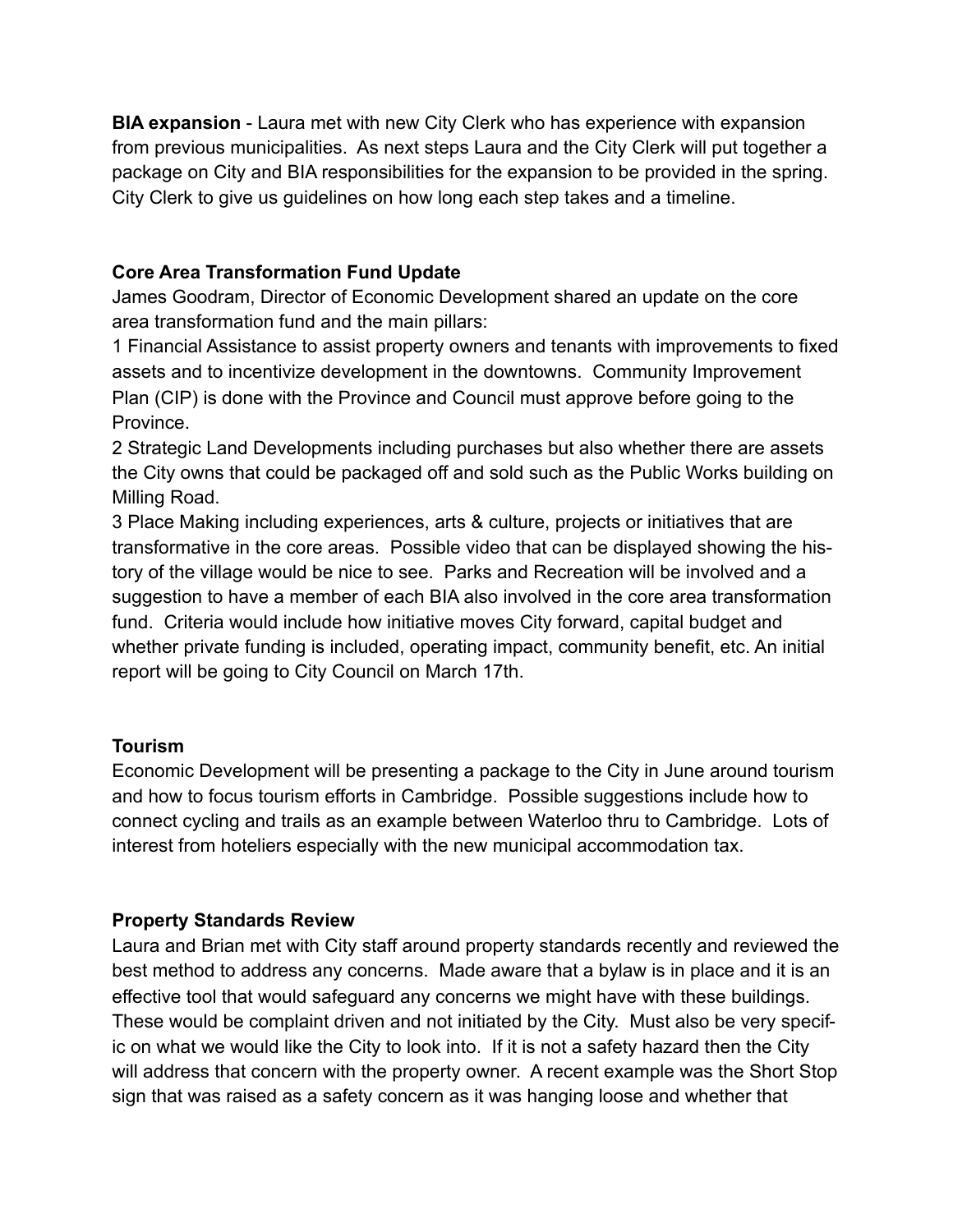should be sent to bylaw enforcement or Service Cambridge. As BIA members we can send the info directly to Laura. Brian has been recommended to subscribe to updates so that duplication does not occur when reporting issues.

# **Lifestyle Photoshoot Proposal**

Brian shared an update that Downtown Cambridge recently invested in a photoshoot to come out quarterly providing content for their social media platforms that helped shape and provide a consistent image and vision for the downtown BIA. Brian would like to see Hespeler pilot a similar photoshoot and has reached out to Hulahoop Photography who has offered to complete a pilot one hour photoshoot with 6 businesses interior lifestyle shots to highlight Hespeler village shopping and dining. Following the pilot, he hopes that a quarterly photoshoot would allow us to include more businesses and various demographics throughout the year. Current social media analytics show that we have 1500 Instagram, 4600 Facebook, 2300 Twitter followers with less than one post a week. Having this content should allow for both quality and quantity to ensure many businesses are highlighted. Cost for the pilot is \$100 for the photoshoot to be packaged in a gallery for us to select from. Additional cost of 2 x \$25 gift cards to a store of their choice for the models used during the photoshoot.

THAT we proceed with a pilot photoshoot on a trial basis that could extend to quarterly photoshoots highlighting the businesses located in the Hespeler BIA core area. Cost for the pilot photoshoot is \$163.00 including HST.

Moved by: Cory DeVilliers Seconded by: Stefany Kawka

### **Explore Waterloo**

Brian met with Jennifer Eddings, Director of Sales with Waterloo Region Tourism Marketing Corp. back in January regarding their BIA partnership package through Explore Waterloo Region. New this year they have introduced an Inclusion Model for BIA's where all tourism-related businesses that fall under certain tourism categories will be listed on the Explore Waterlooo Region partner directory, with the possibility to add more categories of interest as they arise in popular searches on the Explore Waterloo website, we have the ability to showcase many of our business members under the umbrella of our sponsorship free of charge to them. In the past, the only way for our business members to get featured was to have a paid listing of their own and it cost hundreds of dollars. Under this new partnership, we will be able to provide a more refined,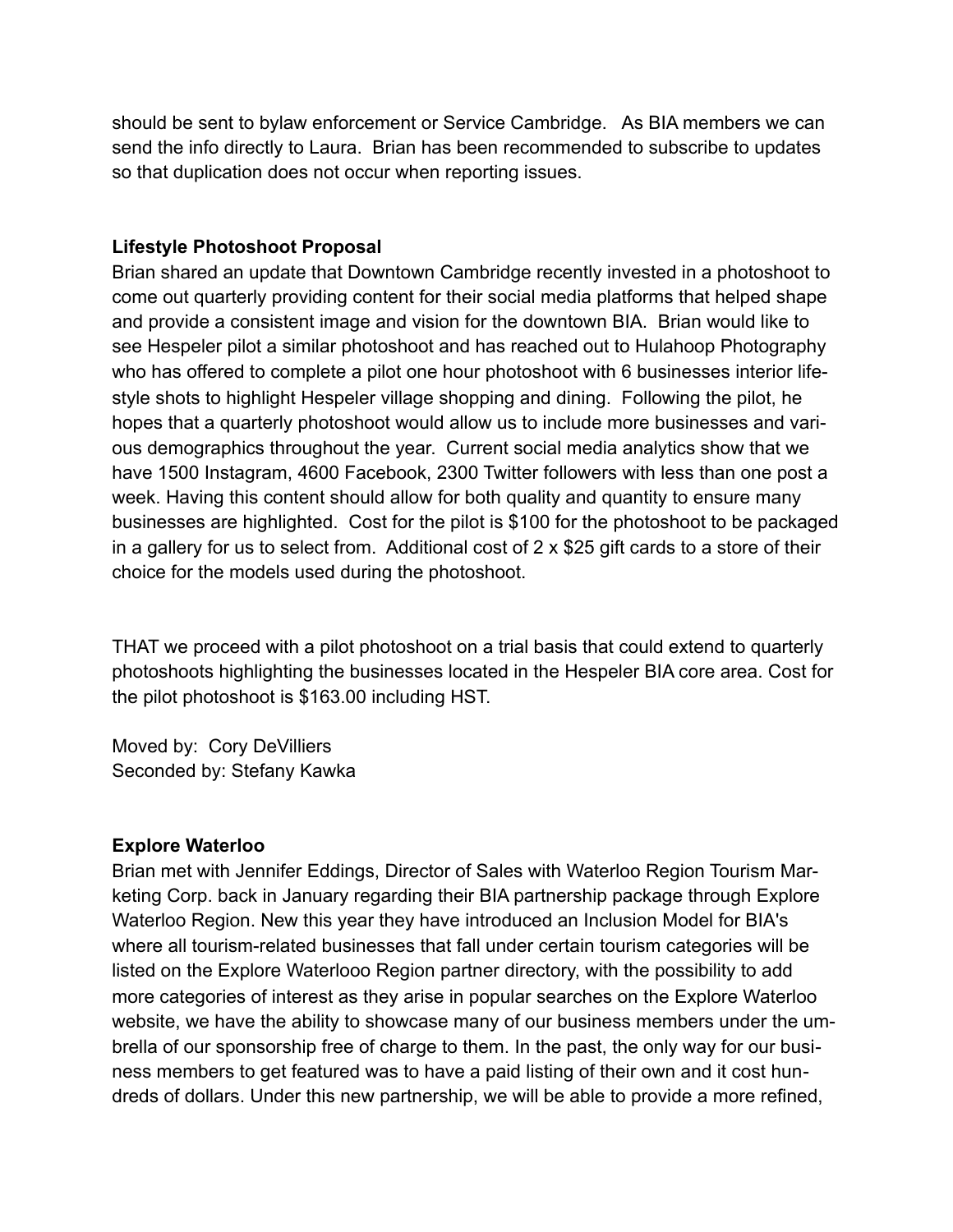general listing to many of our BIA members on their platform. As this increases the value of the BIA Partnership with Explore Waterloo and offers many of our small businesses an opportunity they may not otherwise have access to. As the deadline occurred prior to our February meeting, it was decided and voted on over email that we proceed with this BIA partnership package at a cost of \$400 +HST.

### **Beautification Updates**

Brian has reached out to Al from CanLite who will take down winter snowflake decorations the last week of February.

# **General Sponsorship Request - FHM Tourism Oriented Directional Sign (TOD)**

The Fashion History Museum arranged last year for a TOD (Tourism Oriented Directional sign) to be placed on the westbound lane of the 401 just before the Townline exit. The price for the TOD sign was negotiated by the Ontario Museum Association last year but has now gone up to \$750 plus HST. The Fashion History Museum believes it is beneficial to attract tourists into the Hespeler core area and is requesting sponsorship for the cost of the sign. Further discussion around the fact that although previously there were not any other available spots there may be signage available on the eastbound lanes of the 401 as well in April. Kenn will follow up and provide an update. Question around whether the Municipal Accommodation tax could be used to offset the cost of signage to be reviewed outside of the meeting. All board members agreed that this 401 tourism directional signage benefits businesses in the core area. Kenn will also look into a TOD sign on the Eastbound side of the highway. Brian will send an email proposal to Lary that we encourage consideration of adding Hespeler Village to Hespeler Heritage Centre to allow it to qualify for a TOD sign as well. TOD does have criteria that would have to be met and they only allow so many signs but it is another option worth investigation to additionally promote Hespeler Village attractions. Proceeded to motion although Kenn abstained due to conflict of interest.

THAT the Hespeler BIA pay for the TOD sign for the Fashion History Museum on the westbound side of the 401 just prior to the Townline Road exit at a cost of \$799.99 including HST with the hope of being reimbursed through the City from the Municipal Accommodation Tax if possible.

Moved by: Councillor Devine Seconded by: Cory DeVilliers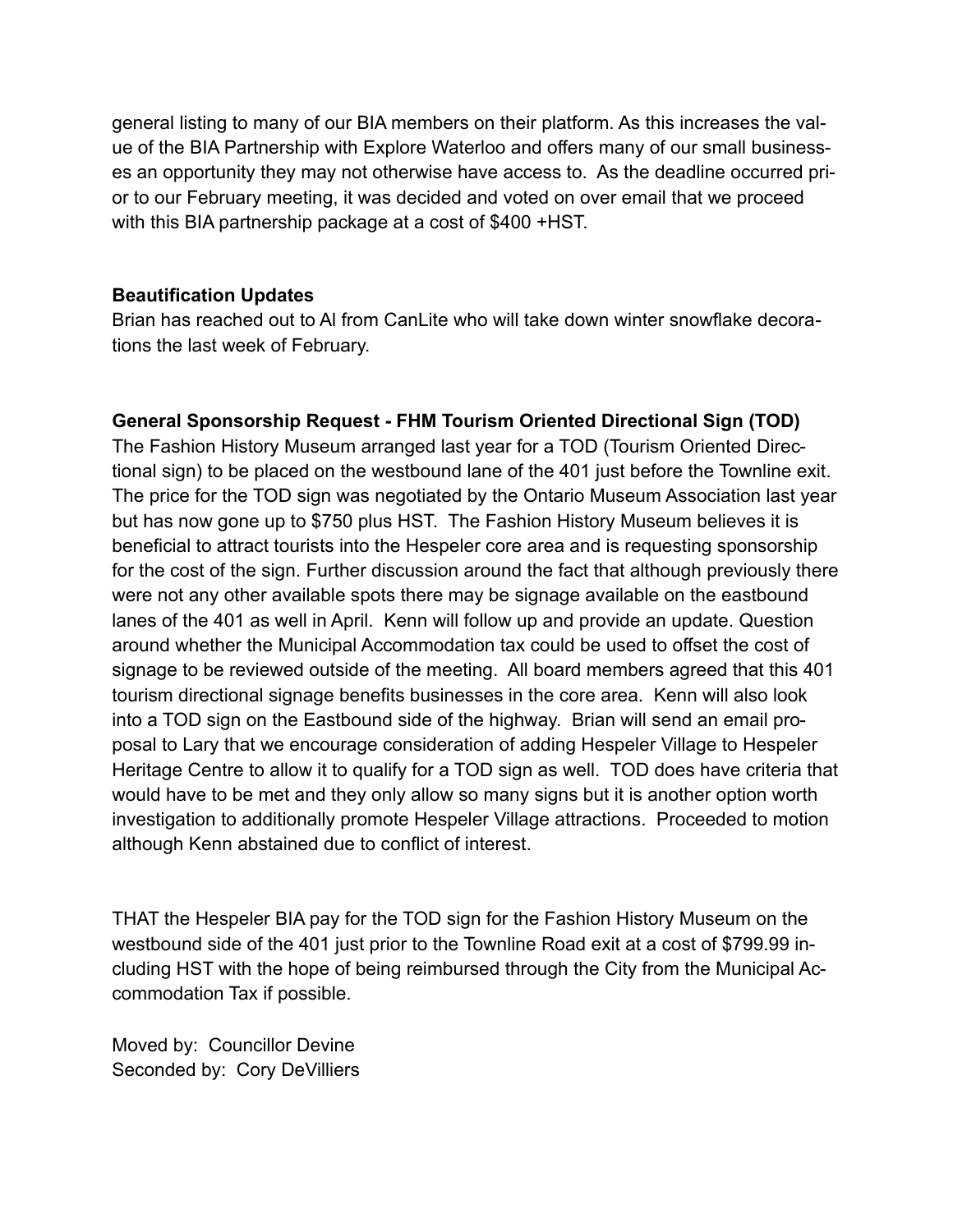## **City of Cambridge Strategic Master Plan**

A community satisfaction survey will look to gain insight on residents thoughts on City services and overall quality of life. A telephone survey of randomly selected individuals along with an online survey will be available through Engage Cambridge until Feb.28th. This will be shared in the Cambridge Times and Laura will also send details Brian to circulate to BIA membership. The feedback received will identify current community priorities and provide a benchmark for future work.

### **Adam Street maintenance**

Councillor Devine shared that Sousa has been patching the sinkhole on Adam Street. It will be looked into it in the spring for a more permanent fix. As a result there may be minor construction in the spring to address that.

## **Hespeler Farmer's Market**

The Farmer's Market committee reached out to the City to request a move for the market to Forbes Park in 2020. This will be finalized on Tuesday when it goes to City Council. Farmer's Market signage will be removed from Tannery Street along with the reserved Farmer's Market parking sign should the market no longer be held at the Cenotaph.

# **Accounting - BIA Visa Card**

Brian and Kenn are looking at an application for a BIA Visa card. The plan is to use a security deposit from our savings account which would be kept separate from the checking account. Request that we make a motion to have restricted funds available to be used on Visa for incidental expenses with a \$500 limit for both the Executive Director and the Treasurer.

THAT we agree to apply for a Visa through Bank of Montreal with a \$500 limit as a secured credit card to be used by either the Executive Director or Treasurer who are current signing authorities on the BIA bank account.

Moved by: Cory DeVilliers Seconded by: Cliff VanClief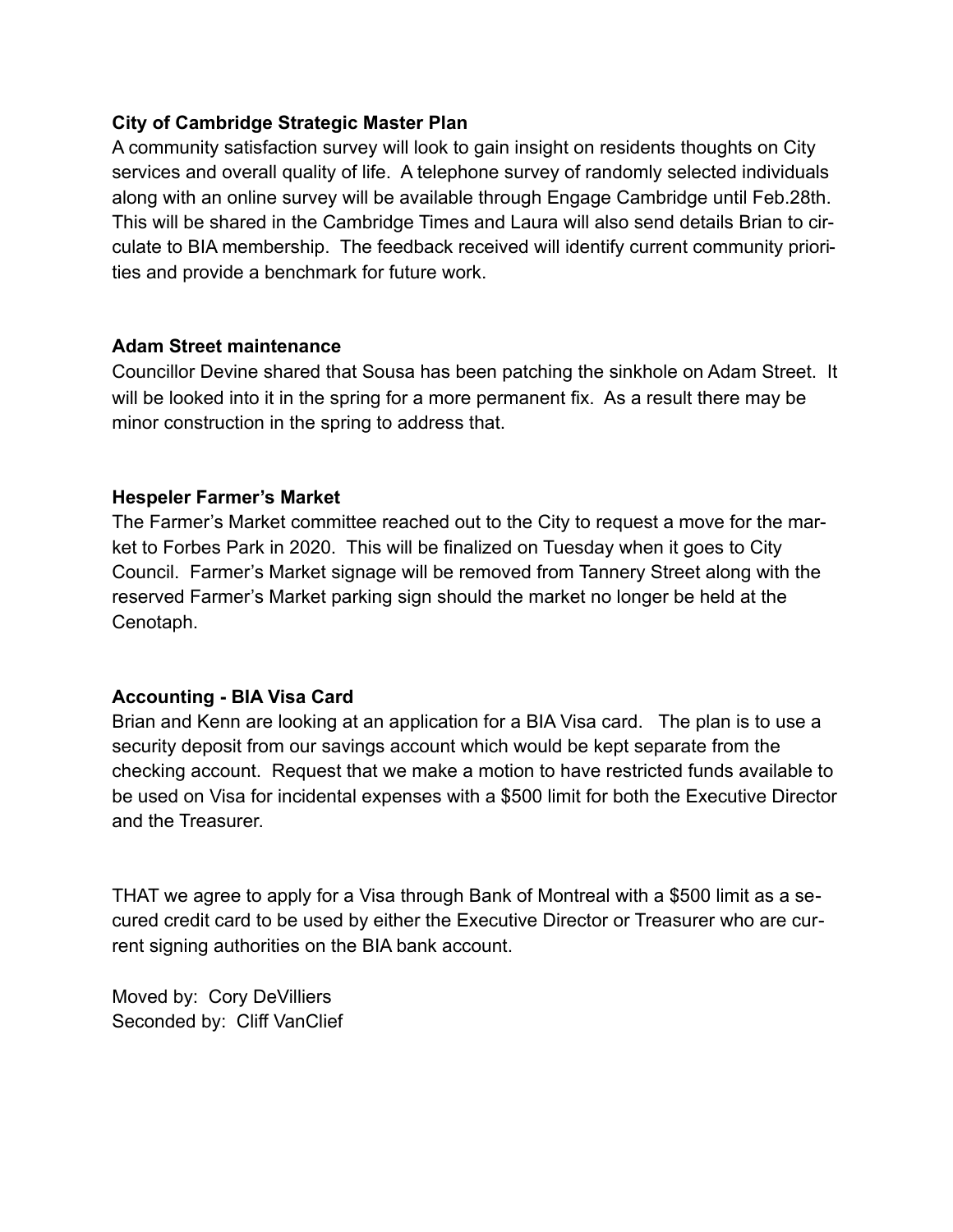# **March BIA Meeting**

The next Hespeler BIA meeting is set for Wednesday March 11, 2020.

Close of Meeting

Moved by: Valerie Labbe Seconded by: Cliff VanClief

THAT the February 12, 2020 meeting of the Hespeler BIA Advisory Committee does now adjourn at 8:36 p.m.

CARRIED

Chair – HESPELER BIA

 $\frac{\partial u}{\partial x^2} = \frac{\partial u}{\partial y^2} + \frac{\partial u}{\partial z^2} + \frac{\partial u}{\partial z^2} + \frac{\partial u}{\partial z^2} + \frac{\partial u}{\partial z^2} + \frac{\partial u}{\partial z^2} + \frac{\partial u}{\partial z^2} + \frac{\partial u}{\partial z^2} + \frac{\partial u}{\partial z^2} + \frac{\partial u}{\partial z^2} + \frac{\partial u}{\partial z^2} + \frac{\partial u}{\partial z^2} + \frac{\partial u}{\partial z^2} + \frac{\partial u}{\partial z^2} + \frac{\partial u}{\partial z^2} + \frac{\partial u}{\partial z^2}$ 

 $\overline{\phantom{a}}$  , where  $\overline{\phantom{a}}$  , where  $\overline{\phantom{a}}$  , where  $\overline{\phantom{a}}$ 

Recording Secretary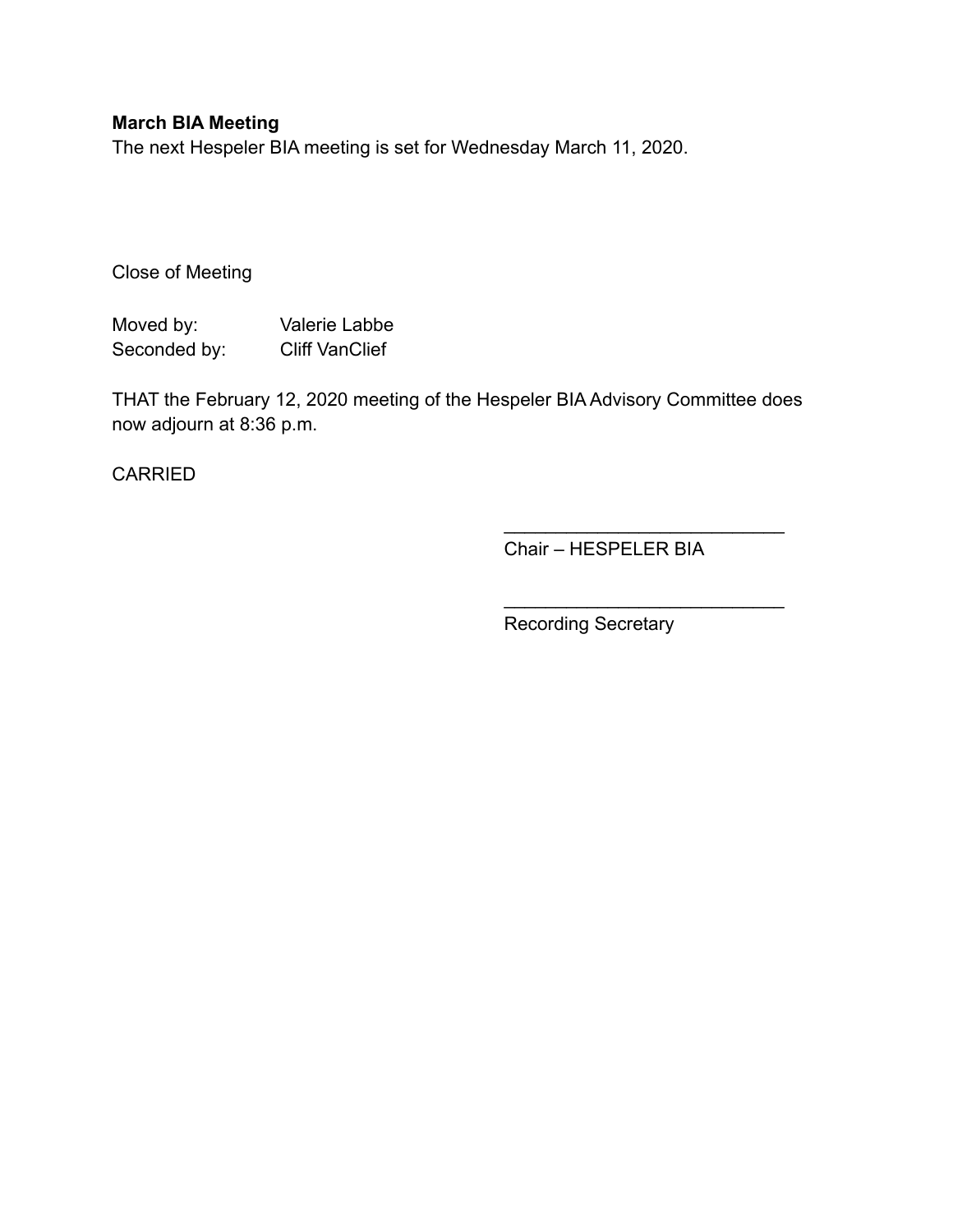# **MINUTES**



**Hespeler Business Improvement Area Committee Hespeler Heritage Centre** 

> **11 Tannery St E, Cambridge, ON March 11, 2020**

**Committee Members in Attendance;** Cliff VanClief, Chair, Cory DeVilliers, Vice-Chair, Kenn Norman, Treasurer, Brian Kennedy, Executive Director, Valerie Labbe, Recorder, Councillor Mike Devine, Councillor Donna Reid and Laura Pearce, Staff Liaison

**Regrets:** Dave Olesen, Stefany Kawka, Khalid Zaffar

**Guests:** Karen Griffiths, Canadian Cancer Society

# **Meeting Called to Order**

The Chair welcomed everyone present and called the meeting to order at 6:32 p.m. and the meeting adjourned at 8:02 p.m.

# **Approval of Minutes**

| Moved by:    | Cory de Villiers |
|--------------|------------------|
| Seconded by: | Kenn Norman      |

THAT the minutes of the Hespeler Business Improvement Area Committee meeting of the February 12, 2020 be approved as written.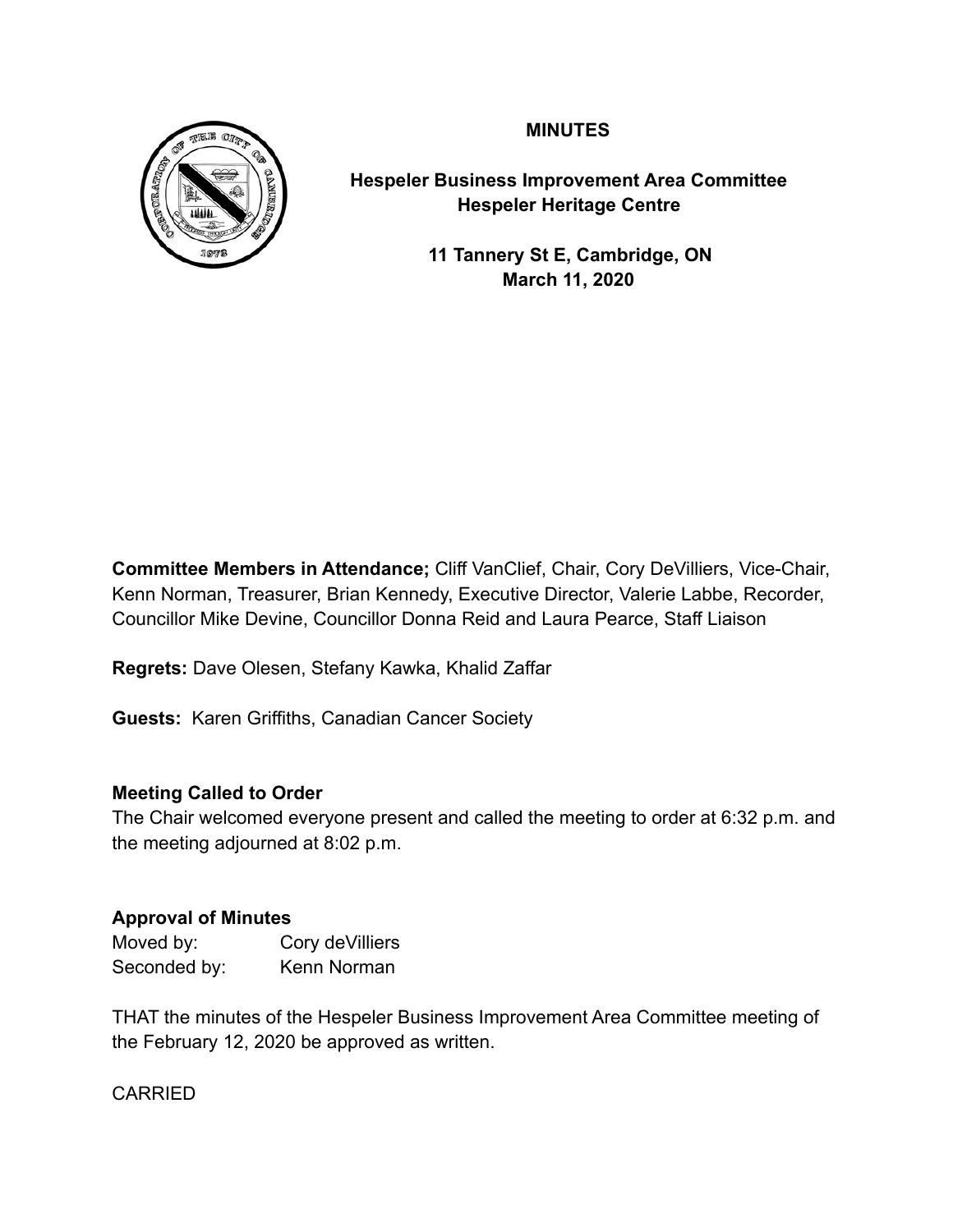# **Canadian Cancer Society**

Karen Griffiths from the Canadian Cancer Society attended to share an update on Canadian Cancer awareness month starting on April 1st. As far as distributing donation boxes, Karen found that some locations were less profitable last year so as there is a cost for the boxes they may focus on some of the higher generating businesses this year. Businesses should be reminded that it is cancer awareness month and encouraged to decorate their windows and storefronts to help raise awareness. Brian confirmed that the falls lighting would be yellow Cliff stored the bikes from last year that were painted yellow by Ean Kools and displayed around the village. Most are still in very good shape and ready to be placed. Karen and team will add the flowers to the baskets. Would like to possibly add two more bikes if possible so Cliff will follow up and make arrangements with Ean Kools to paint the bikes should two more be available. Confirmed that the City has grown yellow pansies in their greenhouses to plant and Laura will confirm when they will be planted to hopefully coincide with the start of the cancer awareness month weather permitting. Cory's team put out the ribbons last year and Karen will coordinate with Cory to confirm if those can be placed around the village again. Karen also shared that Four Fathers will be hosting a Spring Fling on April 25th as a fund raising event for Mudmoiselle the 5K mud and obstacle race set to run at Four Fathers on September 19th.

### **Ontario by Bike**

City update provided by Laura that Ontario by Bike will be hosting an annual ride in Waterloo region this fall and will be passing through Hespeler on Saturday September 19th and Sunday September 20th. The event overall is a 121 km trail.

# **Milling Road Streetscaping**

Laura confirmed that the City has now received the 7 RFP's and GSP Group was awarded the contract to develop a specific streetscape plan and guidelines for the Milling Road area in Hespeler Village.. The first meeting has occurred with a background review and plans on how to move forward. Discussions on determining how the School of Architecture can be involved and gathering a stakeholder list including BIA board and property owners in the area.

### **Bylaw update**

Laura shared that there was an ask from senior staff to push to May 5th so she will provide an update after that date.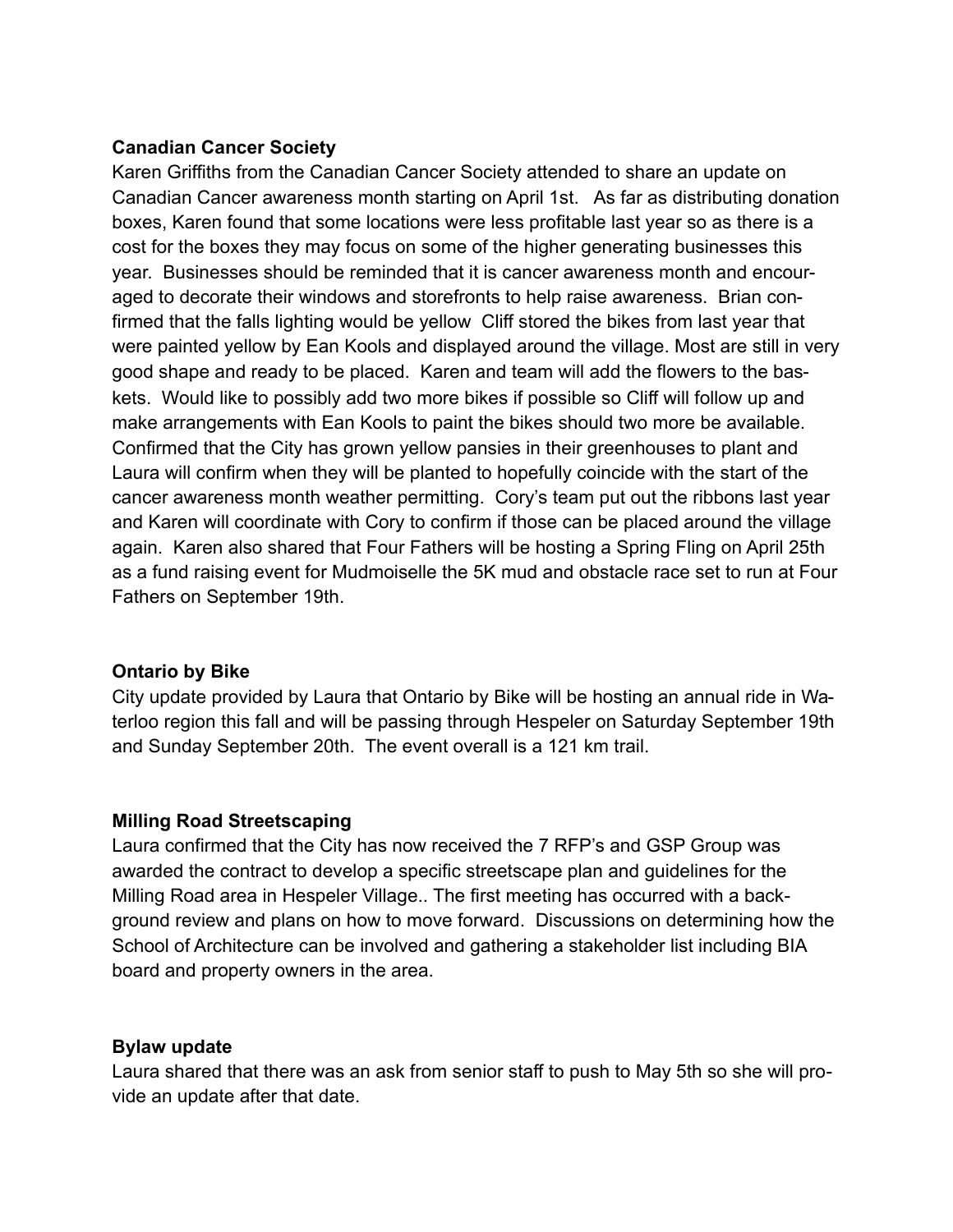### **Hespeler Parking Study**

Was postponed in 2019 as part of City master study however that was not approved during the budget period. Currently working on terms of reference to hire a consultant. and hoping to have it completed this year.

**Highway 24 Bridge** - still targeted for spring 2020 but no further details at this time so Laura will look into it and provide an update.

## **Maple Grove**

A study and public info meeting is set for May 5th as the Region of Waterloo is considering improvements to Maple Grove Road from Hespeler Road to Vondrau Drive in the City of Cambridge. Laura will send info to the BIA board to share with our membership. Long-term project and current targets are 2022 - 2027 for construction.

## **Core Area Transformation Fund**

Reminder from Laura that this will be going to council on March 17th and that there is an ask for a BIA board member to consider who might be wiling to sit on the Economic Development Advisory Committee (EDAC) to provide a voice from each of the BIA boards within Cambridge. Following the meeting over email Cliff volunteered to sit on the EDAC board on behalf of the Hespeler BIA. This will be voted on by the board over email.

# **BIA Annual Audit**

Kenn shared that the BIA annual audit is underway for 2019.

# **BIA HST Account Access**

With regard to recent discussions around online access for HST that there is a new form to be completed and signed by Tim Hilborn as the former signing authority. Kenn will have the form signed and then can hopefully finalize the transfer of access and give consent to view and make updates to the BIA HST account. Kenn will ensure that the Executive Director, Chair and Treasurer all have online access.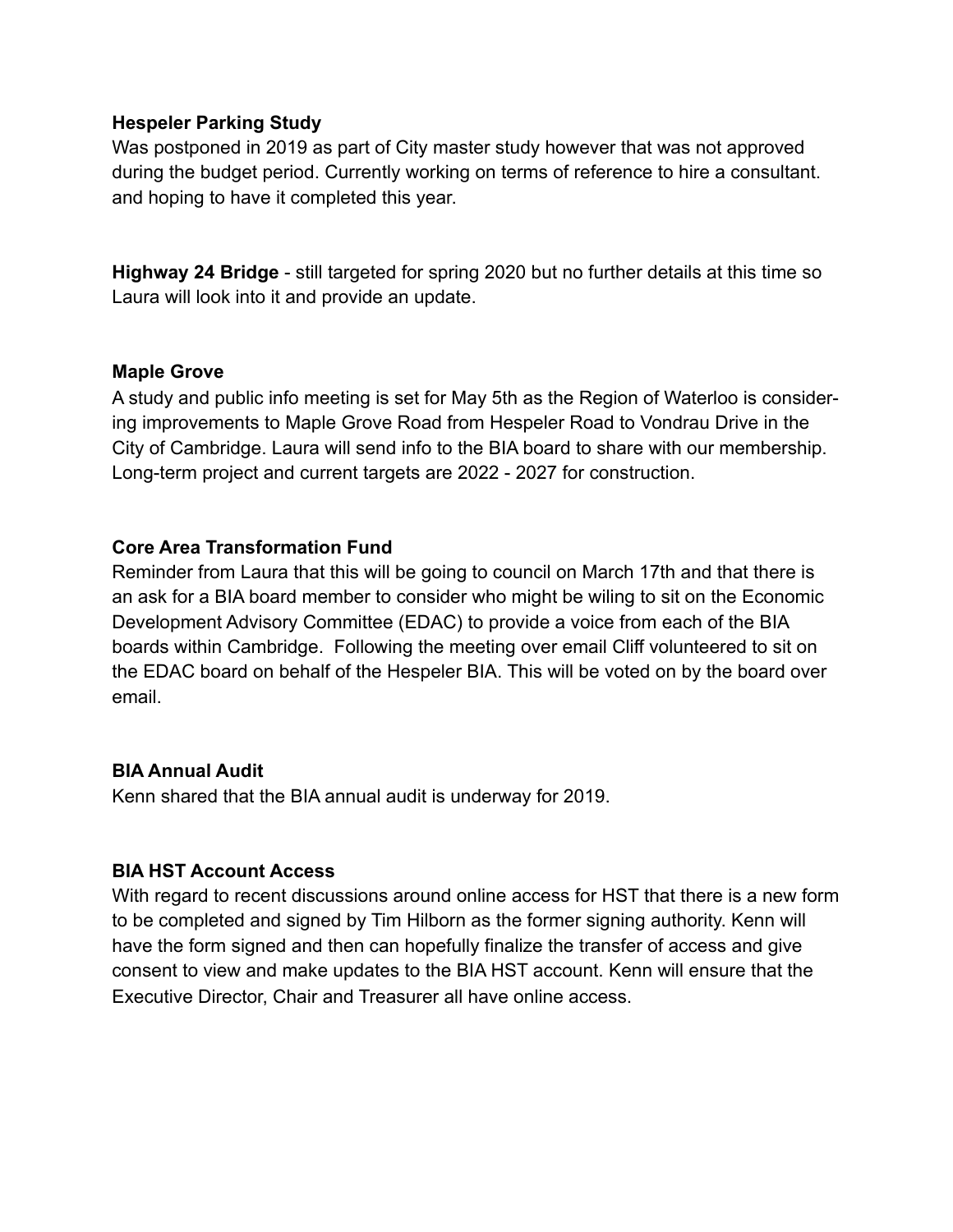### **BIA Visa Card Application**

At the request of the City a Visa card application was looked into to cover any BIA expenses outside of those invoiced and paid by cheque. Kenn and Brian advised that we are unable to secure a business BIA visa card at this time because our revenues and bank balance isn't high enough and we would also need to pay a \$500 fee. As this type of expense happens rarely the City has agreed that we can continue for now with current process of handling through a personal credit card and providing receipts when this occurs.

# **BIA Spring Social - Thursday May 28th**

Brian proposed Thursday May 28th for the BIA Spring Social with location to be determined soon.

# **BIA Fall AGM - Thursday September 17th**

Brian proposed Thursday September 17th for the fall Annual General Meeting. It needs to be a bit earlier this year as the budget needs to be in by October. Location to be confirmed but possibly hosted at the Fashion History Museum.

# **Easter Egg Hunt** - **Saturday April 11th 1-3pm**

Melissa Francis the event organizer is looking at Saturday April 11th from 1-3 pm. Last year as a partnership with the event we provided \$600 and our recommendation this time would be to provide \$300 as the event becomes more self-sustaining.

Moved by: Cory DeVilliers Seconded by: Cliff VanClief

THAT we agree to provide up to \$300 towards the Hespeler Village Easter Egg Hunt through assisting with posters, decals, maps and advertising on social media for the event.

# **Hespelericious**

Brian shared an update from Nicole at Ernie's who is one of the event organizers that while our approved spend was up to \$500 towards this event that the organizers were able to raise \$250 total from the participating businesses and so our contribution was \$150. The event continues to work towards becoming more self-sustaining.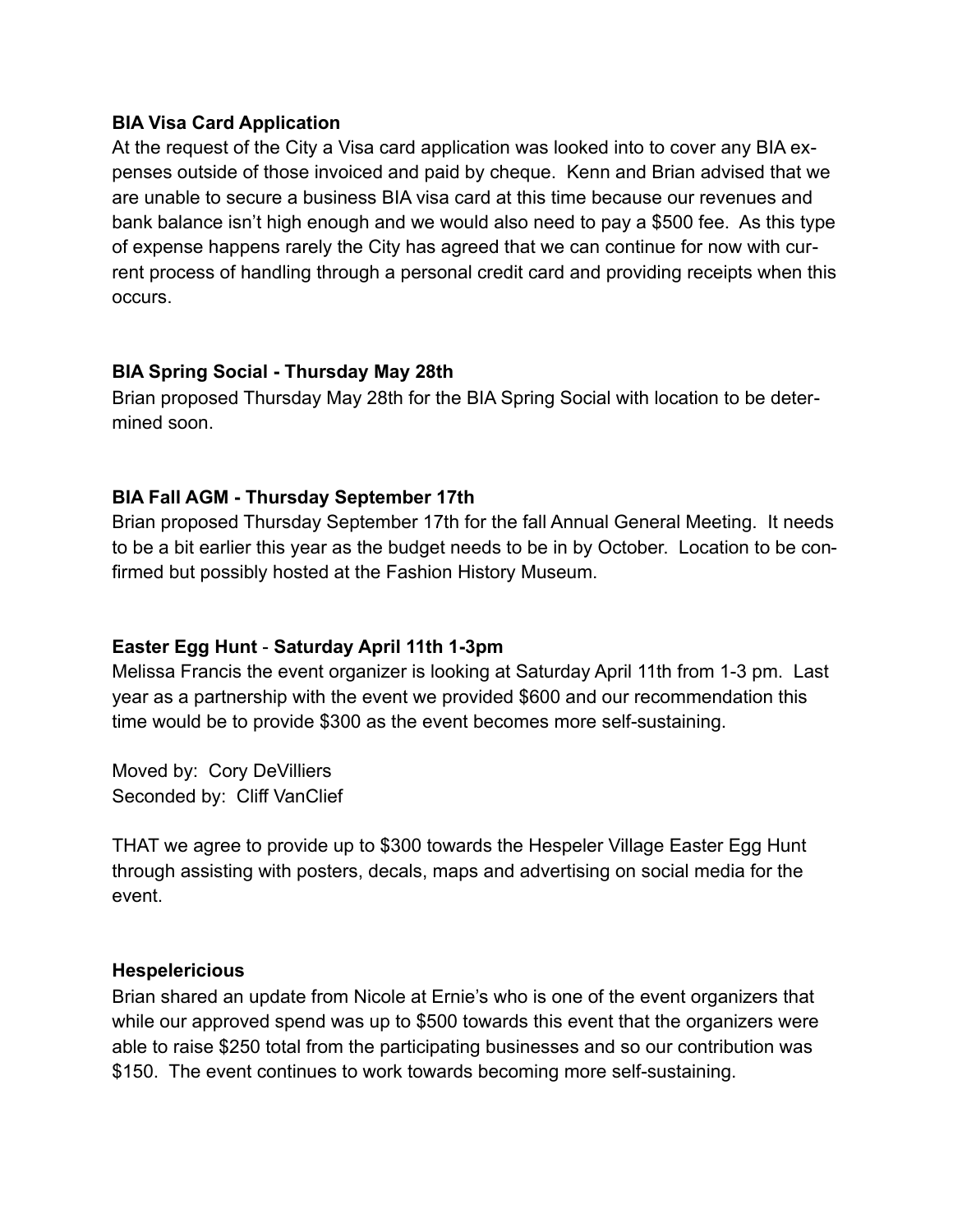## **Halloween Hunt** - **Sat. October 31st**

Melissa Francis and team confirmed that they plan on hosting this event again this year on Saturday October 31st. As there is no street construction this year Brian is going to look into the possibility of closing the street from Tannery to Adam and will also reach out to the Hespeler Neighbourhood Association to see if they would be interested in participating as well.

### **Hespeler Farmer's Market**

Confirmed recently on social media that the farmer's market will be moving to Forbes Park this summer. Discussion around whether there are any ways we can activate the Cenotaph with other events such as live music or possibly buskers. Might be good to promote on our social media over the summer to help raise awareness of the market.

Brian confirmed that the Preston Farmer's Markets is also moving to a Thursday night market this summer and discussion on whether there is the possibility of the City advertising all three markets together Laura will reach out to Alex who is the City Market Coordinator to see if there is a way to cross-advertise and share information and updates on the market and City websites. Brian or Cliff will also reach out to the Hespeler Market Manager to discuss any options to help with advertising for the market this summer.

Moved by: Cory DeVilliers Seconded by: Kenn Norman

THAT we agree to provide up to \$250 towards advertising for the Hespeler Farmer's Market.

### **Hespeler Events Summary**

Brian shared a list of events coming up over the next few months in Hespeler Village including:

Hespeler Neighbourhood Day on Saturday June 13th at Forbes Park from 3-7 pm Hespeler Village Music Festival on Saturday July 4th at Forbes Park Hespelericous - August with specific dates to be shared later in the spring Hespeler Harvest Festival on Sat. Sept. 26th in Forbes Park from10-3 pm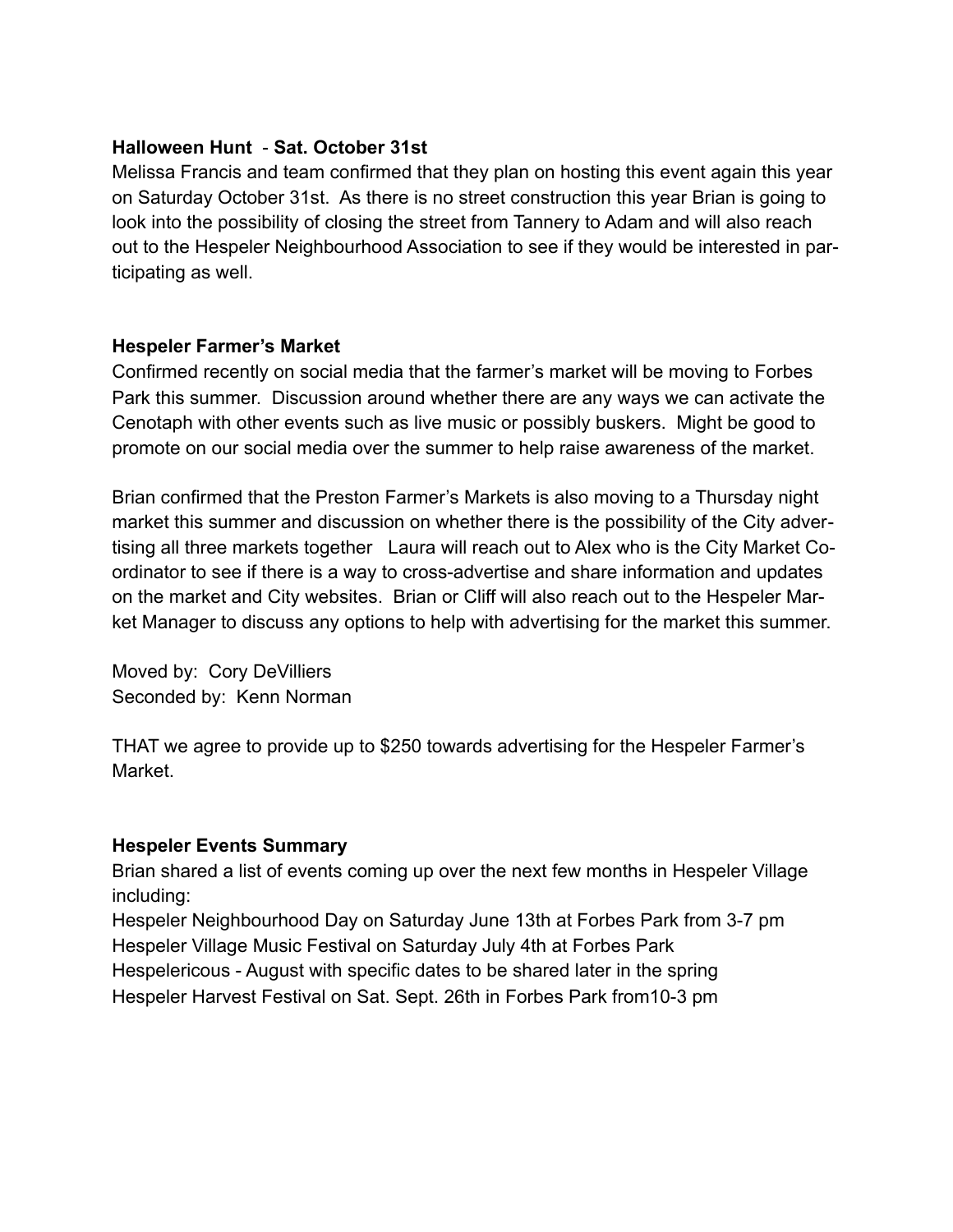### **Beautification Updates**

Suggestion from Cory that we make a social media post whenever we change the lights for a cause or event to provide awareness and also highlight the Falls. Brian will see whether we can arrange for a video of the falls lighting options so a video can be shared as another option to a picture.

# **Outdoor Tables for Summer**

Discussion around possibility of adding affixed Chess or Checker board tables either at the Cenotaph or in the gazebos to encourage others to spend time in the village core area. Could also possibly rent bistro tables during summer as another option.

# **Holiday Snowflakes and Banners**

Snowflakes have now been removed and Brian is arranging for the Creative Capital Banners to be installed on April 15th.

# **Lifestyle Photoshoot**

Our trial photoshoot is scheduled for this Friday to include a few businesses in the core area and the Fashion History Museum to promote spending a day in Hespeler. Brave Brown Bag who is an Associate Member is also donating a bag to be used as a giveaway. Brian requested pre-approval for social media boosts over the next couple of months depending on the success of the business posts.

Moved by: Cory deVilliers Seconded by: Cliff VanClief

THAT we to approve up to \$100 in social media spend to further boost any of the photoshoots highlighted dependent on analytics and success of the posts.

# **Hespeler Rocks**

Brian and Cliff will work to arrange for a quote on a large rock installation near Jacob's Landing and hopefully we can have this approved and set to run as an event later this year possibly in partnership with the Hespeler Village Neighbourhood Association. Hope is that we can use this installation and event as a way to continue to increase spread of awareness and painted rocks throughout the region and beyond.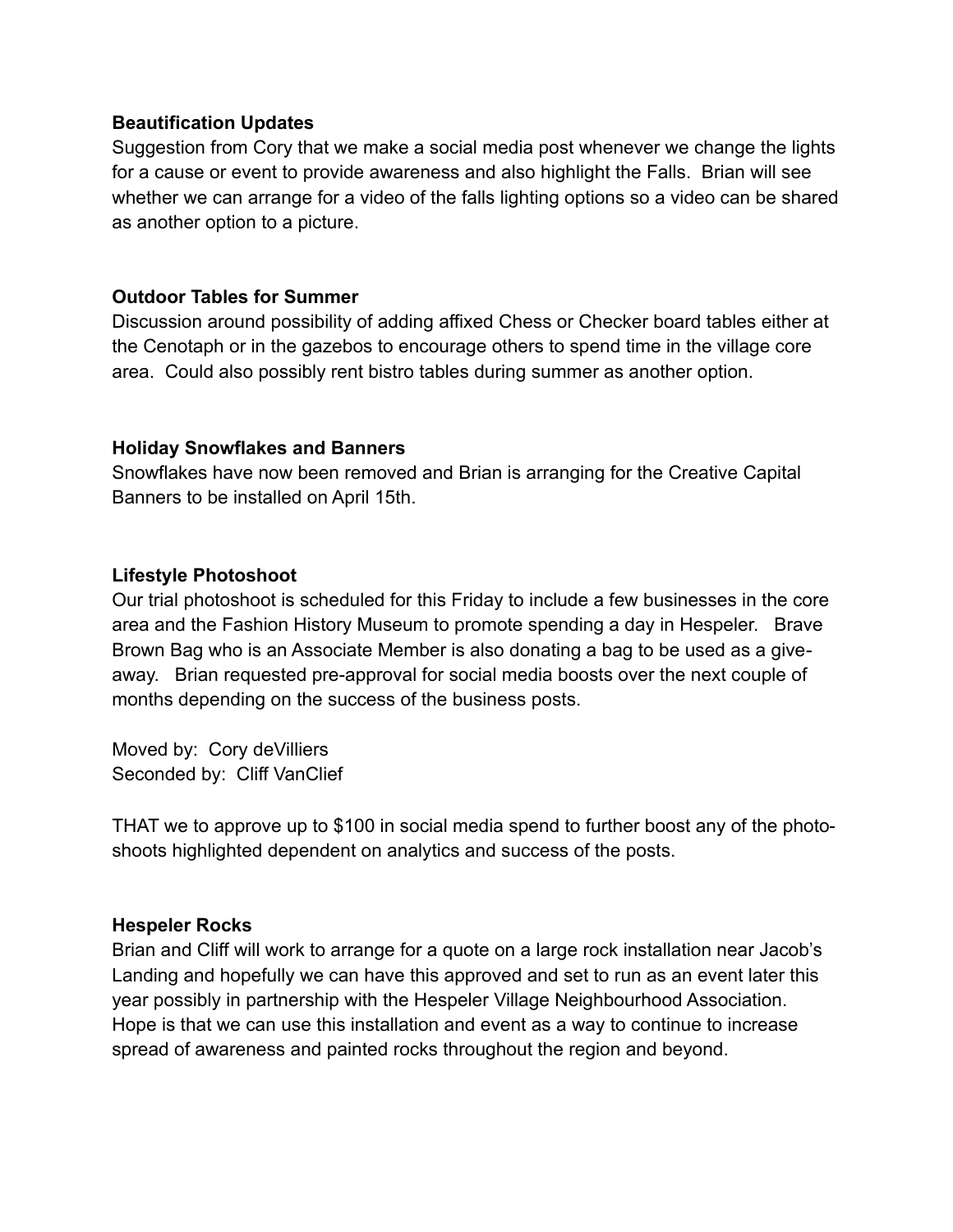### **Riverbank Lofts**

Construction is near completion. Update from Cory and Brian that some owners have already moved in and the hope is to have all owners moved in by mid-April. Suggestion that we provide an update on BIA events for the balance of the year to all new owners as awareness and as part of a welcome to the village.

# **Hespeler BIA Governance Training - April 8th**

The mandatory governance training has been booked for April 8th from 8-11 am in the Bowman room at City Hall.

# **Adam Street**

Councillor Devine shared that Sousa has been patching the sinkhole on Adam Street. It will be looked into it in the spring for a more permanent fix. As a result there may be minor construction in the spring to address that.

# **TOD (Tourism Oriented Directional) Signs**

Kenn confirmed there are currently no vacancies on either the east or westbound lanes of the 401 for TOD signs directing visitors to Hespeler but that more may become available in April. Brian spoke with Lary who is fine with the change in the wording for the Hespeler Heritage Centre so it can possibly be included on a TOD sign as a museum in Hespeler along with the Fashion History Museum. To be reviewed again in April to see if there are any vacancies and determine any next steps.

# **March BIA Meeting**

The next Hespeler BIA meeting is set for Wednesday April 8, 2020.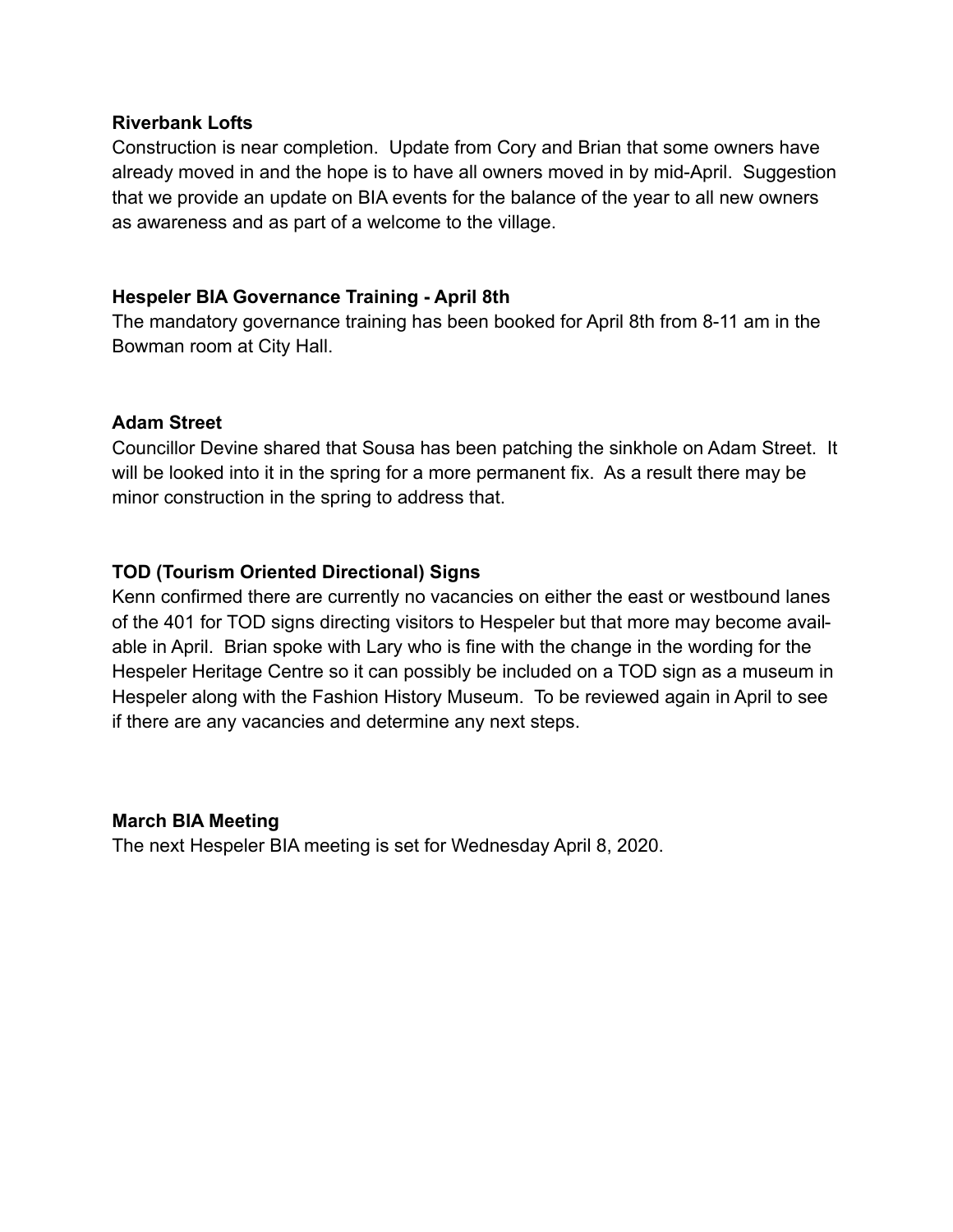Close of Meeting

Moved by: Valerie Labbe Seconded by: Cliff VanClief

THAT the March 11, 2020 meeting of the Hespeler BIA Advisory Committee does now adjourn at 8:02 p.m.

**CARRIED** 

Chair – HESPELER BIA

 $\frac{\partial u}{\partial x^2} = \frac{\partial u}{\partial y^2} + \frac{\partial u}{\partial z^2} + \frac{\partial u}{\partial z^2} + \frac{\partial u}{\partial z^2} + \frac{\partial u}{\partial z^2} + \frac{\partial u}{\partial z^2} + \frac{\partial u}{\partial z^2} + \frac{\partial u}{\partial z^2} + \frac{\partial u}{\partial z^2} + \frac{\partial u}{\partial z^2} + \frac{\partial u}{\partial z^2} + \frac{\partial u}{\partial z^2} + \frac{\partial u}{\partial z^2} + \frac{\partial u}{\partial z^2} + \frac{\partial u}{\partial z^2} + \frac{\partial u}{\partial z^2}$ 

 $\overline{\phantom{a}}$  , where  $\overline{\phantom{a}}$  , where  $\overline{\phantom{a}}$  , where  $\overline{\phantom{a}}$ 

Recording Secretary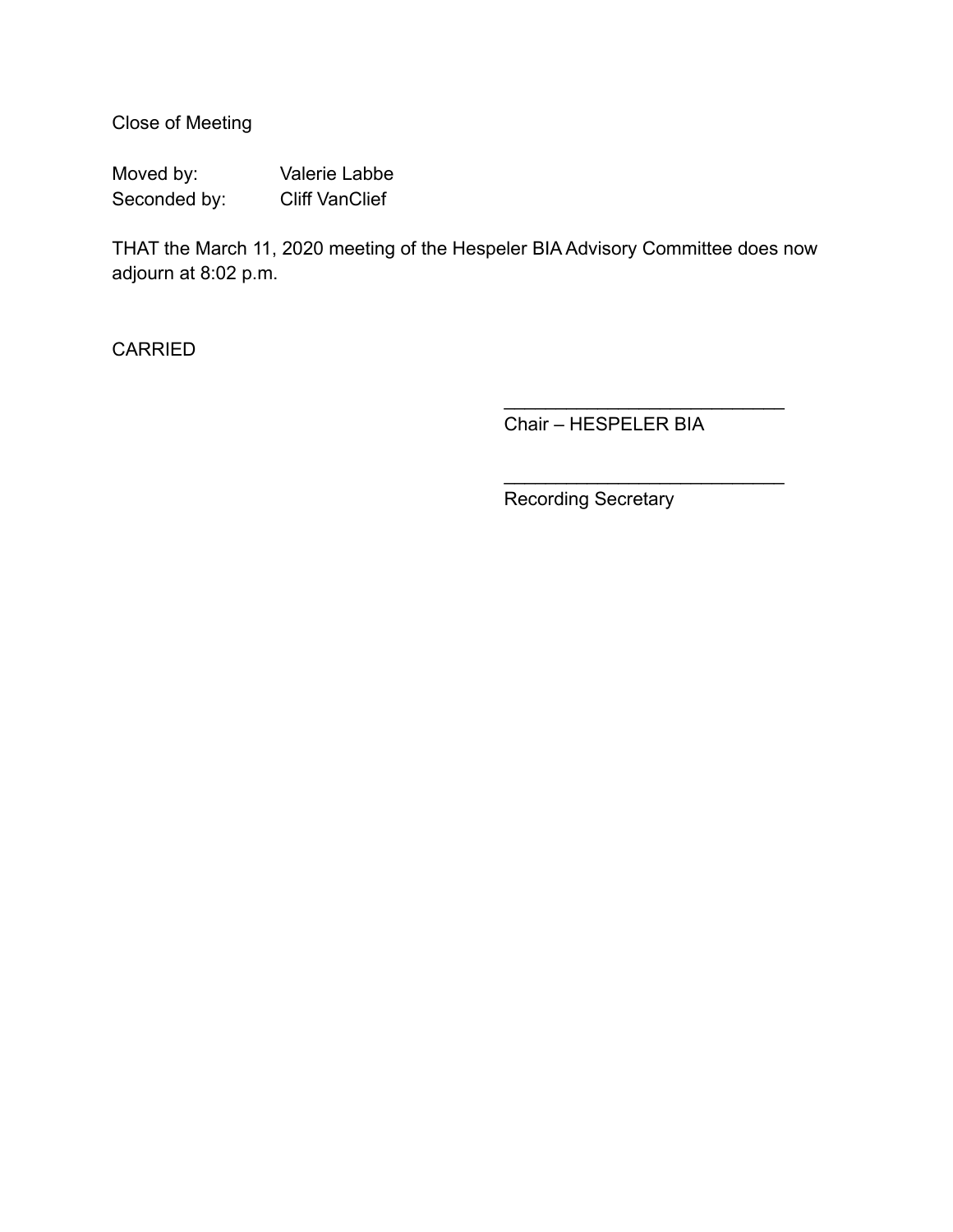

# **MINUTES**

**Hespeler Business Improvement Area Committee Hespeler Heritage Centre** 

> **11 Tannery St E, Cambridge, ON May 22, 2020**

**Committee Members in Attendance;** Cliff VanClief, Chair, Kenn Norman, Treasurer, Brian Kennedy, Executive Director, Valerie Labbe, Recorder, Councillor Mike Devine, Councillor Donna Reid and Laura Pearce, Staff Liaison, Dave Olesen, Stefany Kawka

**Regrets:** Cory DeVilliers, Vice-Chair, Khalid Zaffar

# **Meeting Called to Order**

The Chair welcomed everyone present and called the meeting to order at 11:08 a.m. and the meeting adjourned at 12:20 p.m.

# **Approval of Minutes**

Moved by: Mike Devine Seconded by: Ken Norman

THAT the minutes of the Hespeler Business Improvement Area Committee meeting of the March 12, 2020 be approved as written.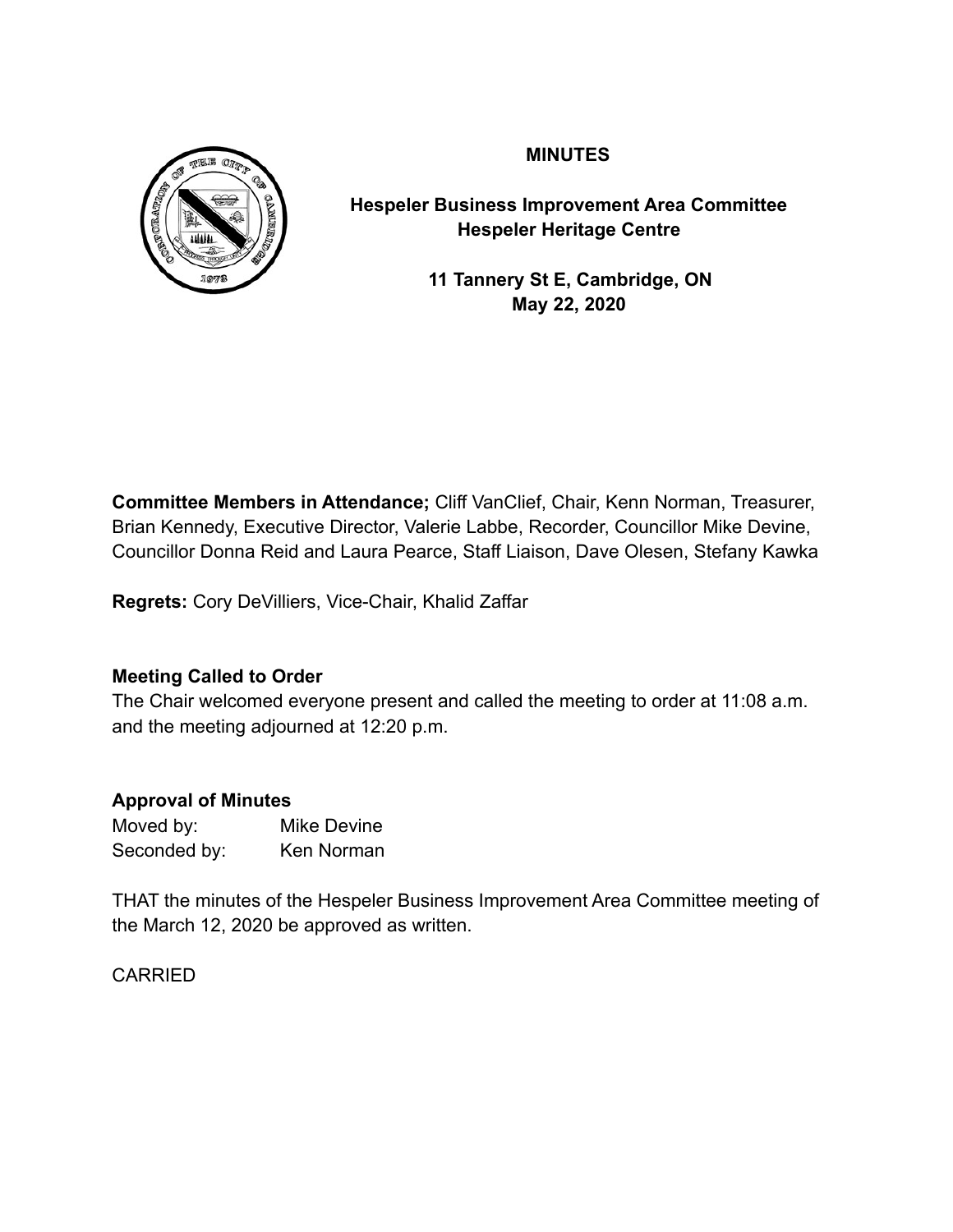## **City Updates - Capital Projects**

Milling Road project now delayed until fall when committee can review finances. There has been a lot of internal progress including background review and preparing the first of three charettes (a charrette is an intensive planning session where citizens, designers and others collaborate on a vision for development).

## **City Updates - Adam Street**

Souza has repaired the sinkhole. Councillor Devine has talked with Engineers and Souza did not see an issue however the soil was not compacted so that has been repaired and area will be monitored to see if sinkhole returns.

## **City Updates - Forbes Park**

Washrooms project delayed but should be starting back up next week.

## **City Updates - Hespeler Road Bridge**

No changes at this time and currently targeted to 2021

### **City Updates - American Standard Walkway**

The American Standard building is complete and a beautiful job was done on landscaping although some question around the walkway along the edge of the property. Councillor Devine had a walk thru with City Engineering and Planning & Development teams to see what can be done with the walkway at the back of Papou's and the trail that HIP Developments put in as there is an old run-down fence and walkway is not clean and completed.

### **Horticulture Updates**

Discussion with Council and all three BIA's around beautification of all three core areas. We have been advised that starting this week that City will be adding plants and raised flower beds in high traffic areas. The City is looking to have hanging baskets displayed in all three core areas when possible depending on staffing levels. Discussion around reducing the number of hanging baskets to Queen Street only for this year. Following the meeting Laura confirmed that Nathan Lantz will be the main Horticulture team contact and Brain Geerts will remain as backup contact for any questions or co-ordination around the hanging baskets or the watering and maintenance for baskets and planters.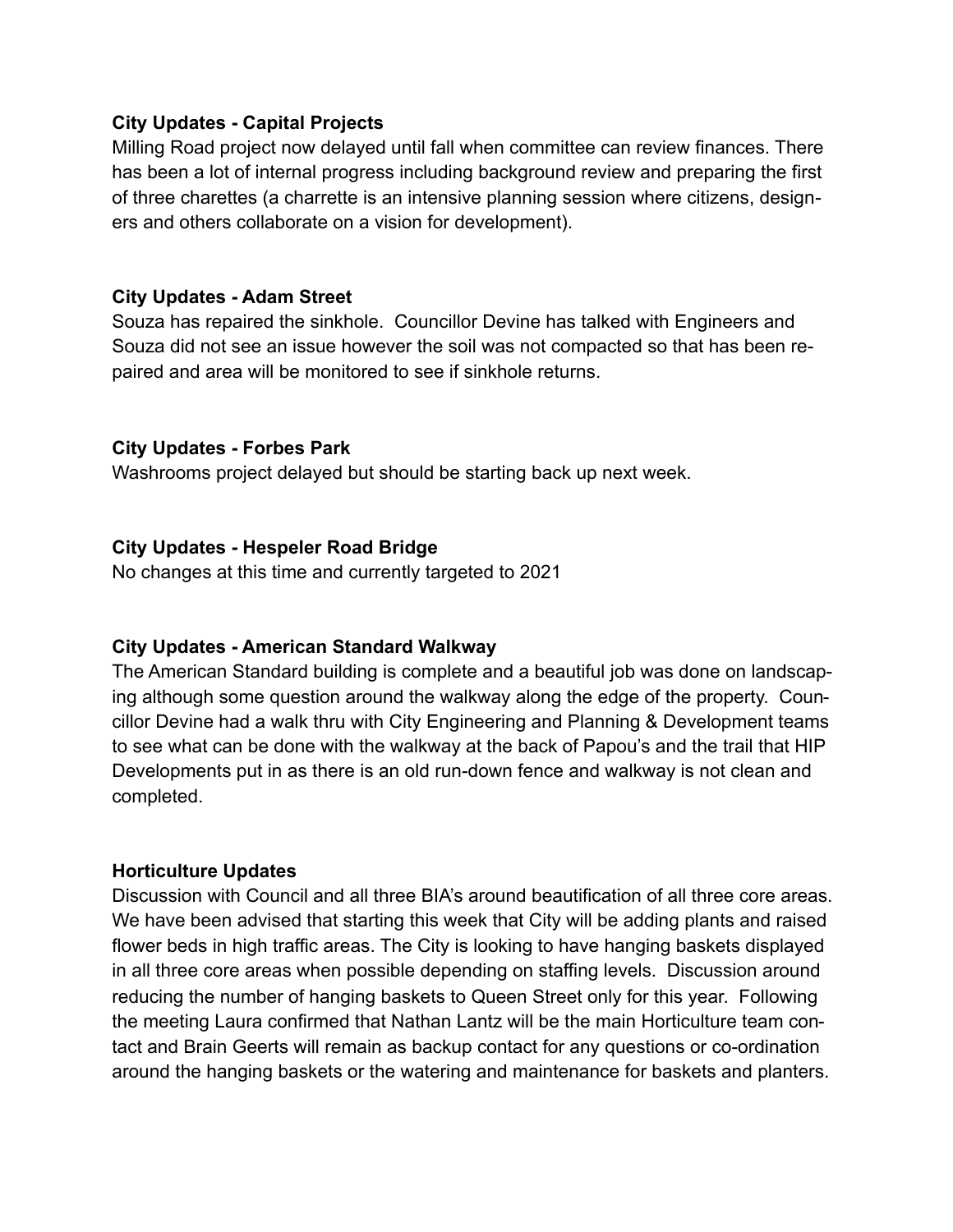### **Tree Replacement**

Discussion around spring tree replacements from two years ago, an inventory was done however tree replacement has been postponed at this time due to resources as a result of COVID-19.

### **Beautification & Maintenance**

Dave removed the weeds around the Hespeler Sign at the corner of Queen and Guelph Avenue. Laura provided an update by email following the meeting that the the Ambassador team has been on a reduced schedule during COVID, however they have been in Hespeler 7 days a week to change garbage receptacles, pick up litter and remove sidewalk weeds, etc. Staff will be addressing the area around the library this week and Laura sent a reminder about weeding the area around the Hespeler sign as well.

#### **Banners**

Brian will arrange for permits for banner installation second week of June. Laura confirmed that other BIA's are also planning to put up the Creative Capital banners as well.

### **Christmas in Cambridge - Music & Lights**

Brian attended a Christmas in Cambridge meeting yesterday and confirmed that we will receive our \$2K regardless of how the event will be structured this year. Due to COVID-19, we may need to switch to a Lighting up Cambridge event to ensure there are light displays that can be viewed and enjoyed while maintaining social distancing rather than events at church, library and Cenotaph. More details to be confirmed at a later date.

### **CCAP Updates**

Brian has been working with Danielle at the City Clerks dept to finalize plans for CCAP this summer. Looking into more visual branding to identify that security team are working on behalf of the City. Plan is for the same two people to be working so Brian might see about getting their faces displayed on social media for awareness as well. Security will be a combination of car and foot patrol throughout each shift. Patrol will have radio so they can call Waterloo Regional Police any time during patrol if needed. The current proposal is one patrol Monday thru Friday from 8-4pm and 10-6pm on weekends. An additional second shift is also tentatively scheduled for Wednesday to Friday from 12-8pm. Times of patrols are tentative and still being finalized. The downtown core area will be included in the patrol along with Jacob's Landing, Forbes Park and Hespeler Square.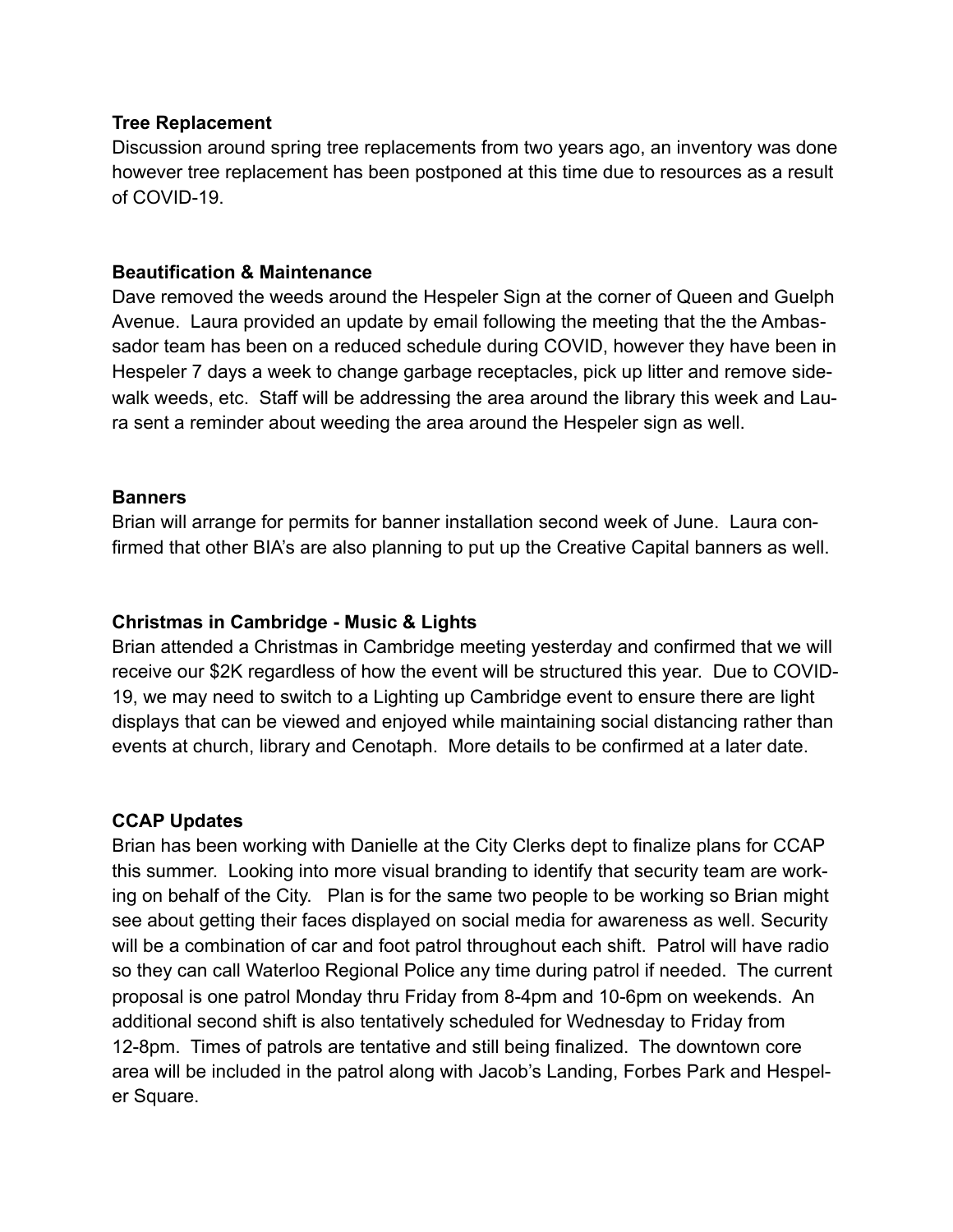### **Hespeler Rocks Art Installation**

No further advancements have been done although Cliff, Dave and Brian are looking at options for the purchase of the rock and art installation. As we are not able to host a neighbourhood event around the installation of the art piece, there was discussion around having a digital campaign where kids can continue to make and distribute rocks. The trails are open so this will enhance the trail and Jacob's Landing and encourage families to visit the core area and walk the trails. Brian will provide an update on the price for the rock, commission artist, graffiti protection and cost for digital campaign and any prize giveaway. Need City approval to put the rock on City land so Laura will look into how we can get this approved through the City. Targeted for Jacob's Landing just as you enter from Guelph Avenue. Brian and Cliff are meeting with Minto Schneider and Explore Waterloo with focus on local tourism, walking trails, restaurants, local shops. Tracy from Uptown Waterloo looking into RTO Funding so another program that may be able to help with any costs.

### **Post COVID-19 Initiatives - Shop Local Promotion**

Agreed that as funds are not being used towards events this summer to attract visitors to the core area, we should look at shop local promotions as an area of focus this year. Videos on social media and/or mailings to remind people to spend and support local businesses. Start in July-Sept to lead into holiday shopping in the fall. Tentative plan would have to be adjustable depending on future health issues. Brian will look into a short list of candidates who could help create a video promoting downtown shops and restaurants. Discussion around working with City and Municipal Accommodation Tax but Laura is not sure if there are any protocols in place or if anything has been approved at this point on how that Municipal Accommodation Tax will be spent. Another suggestion was to confirm whether the Chamber of Commerce can assist with any shop local initiatives.

### **Post COVID-19 Initiative - Grant for Re-Opening Costs**

{missed text here]……..A Recovery plan for local businesses with other BIA's. Started a COVID-19 resiliency fund with a grant available to businesses to assist with any reopening costs (fixtures, PPE, supplies). Uptown Waterloo has also created a grant for their businesses and costs due to health initiatives such as plexiglass shields, etc.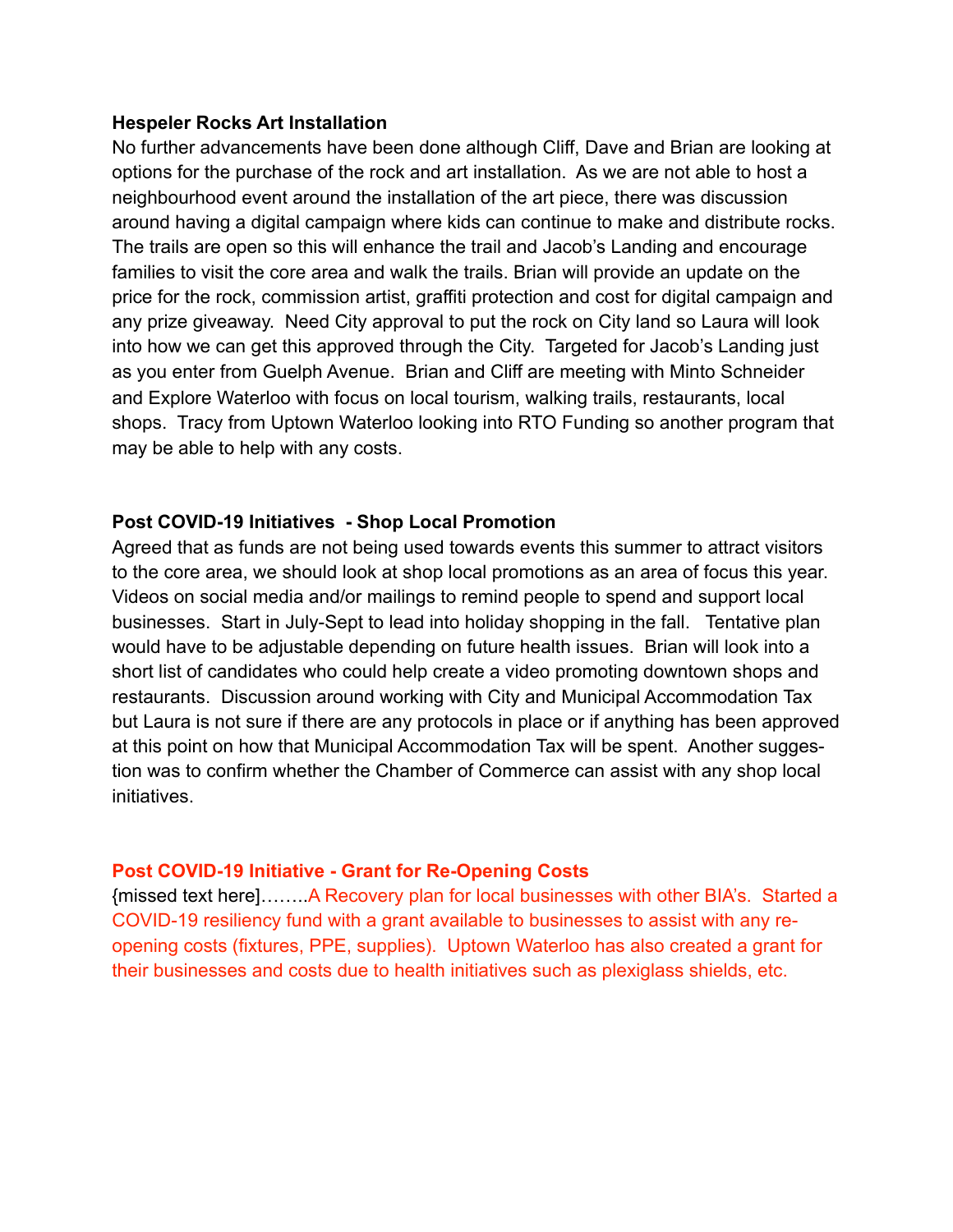### **Post COVID-19 Initiatives - Patio Program**

Laura advised that a committee has been struck Region wide with Transportation/Economic Development, Region and other area municipalities to look at ways to have restaurants and businesses serves customers, by utilizing outdoor spaces throughout July and August, such as Patio tables outside for more gross floor area outside to keep social distancing. Possible closure of roads to accommodate this. Discussions with AGCO on ease up on regulation for patio (instead of fence, have a line on a street etc.) The City will look to cover the costs for barricades, outdoor furniture including picnic tables etc. We are in the early stages, and updates will provided as available. The BIA's involvement will be key in this project and it would be up to local businesses and BIA's on who would participate and what the program would include.

# **Post COVID-19 Initiative - Saturday Street Closure**

Brian mentioned there were discussions around possibly shutting down Main Street in Galt to make it easier for those who want to shop local and wondered if we may want to consider for Hespeler on Saturdays in the summer. Anticipating that shops will be open in the next week or so. Salons are tentatively set to open in June. The Fashion History Museum is hoping to re-open on July 2nd. We would only be able to close the street from Tannery to Guelph Ave to allow for fire and other emergency access.

Moved by: Kenn Norman Seconded by: Councillor Devine

THAT we agree in principle to support a street closure on Queen Street East on Saturdays in July and August after confirming support of local businesses. The goal would be to help attract visitors to the core area and provide an opportunity to shop and support the local businesses and restaurants while allowing social distancing with additional space provided due to the street closure.

# **Buttertart 700 Ride Event**

Cliff mentioned there is a bike route that people can do at their own pace with a segment planned to route through Hespeler. This is a summer long event running on certain dates. Suggestion to have the Bike Station highlighted and signs in windows welcoming the participants as both awareness and promotion of the event.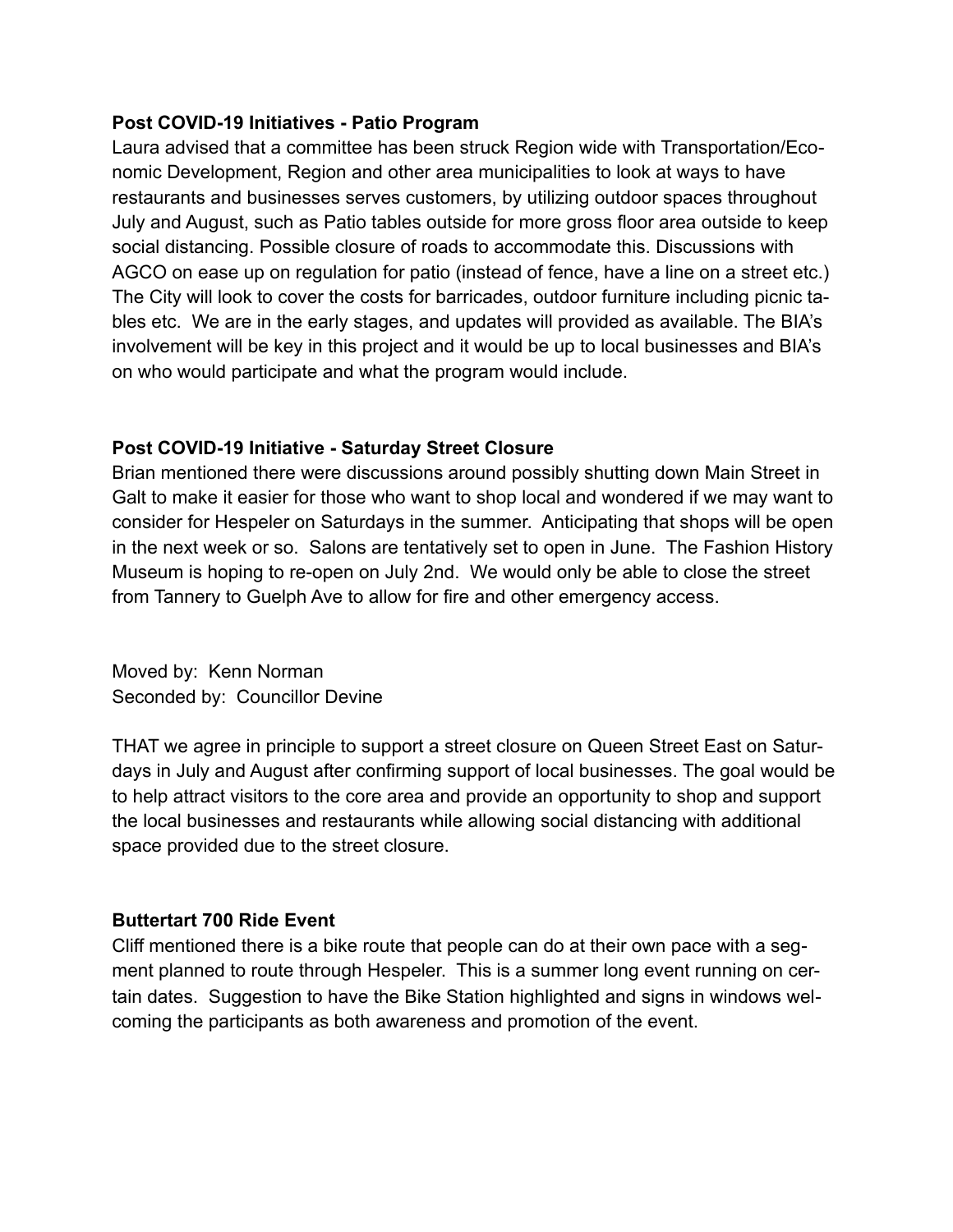### **Ontario by Bike**

Ontario by Bike was set to host the annual ride in Waterloo region this fall and whether they will be passing through Hespeler on Saturday September 19th and Sunday September 20th. The event overall is a 121 km trail. May be postponed due to COVID-19. Cliff to reach out and confirm.

### **June BIA Meeting**

The next Hespeler BIA meeting is tentatively set for Mid-June with date and time to be confirmed in June.

Close of Meeting

| Moved by:    | Valerie Labbe         |
|--------------|-----------------------|
| Seconded by: | <b>Cliff VanClief</b> |

THAT the May 22, 2020 meeting of the Hespeler BIA Advisory Committee does now adjourn at 12:20 p.m.

**CARRIED** 

Chair – HESPELER BIA

 $\frac{\partial u}{\partial x^2} = \frac{\partial u}{\partial y^2} + \frac{\partial u}{\partial z^2} + \frac{\partial u}{\partial z^2} + \frac{\partial u}{\partial z^2} + \frac{\partial u}{\partial z^2} + \frac{\partial u}{\partial z^2} + \frac{\partial u}{\partial z^2} + \frac{\partial u}{\partial z^2} + \frac{\partial u}{\partial z^2} + \frac{\partial u}{\partial z^2} + \frac{\partial u}{\partial z^2} + \frac{\partial u}{\partial z^2} + \frac{\partial u}{\partial z^2} + \frac{\partial u}{\partial z^2} + \frac{\partial u}{\partial z^2} + \frac{\partial u}{\partial z^2}$ 

 $\overline{\phantom{a}}$  , where  $\overline{\phantom{a}}$  , where  $\overline{\phantom{a}}$  , where  $\overline{\phantom{a}}$ 

Recording Secretary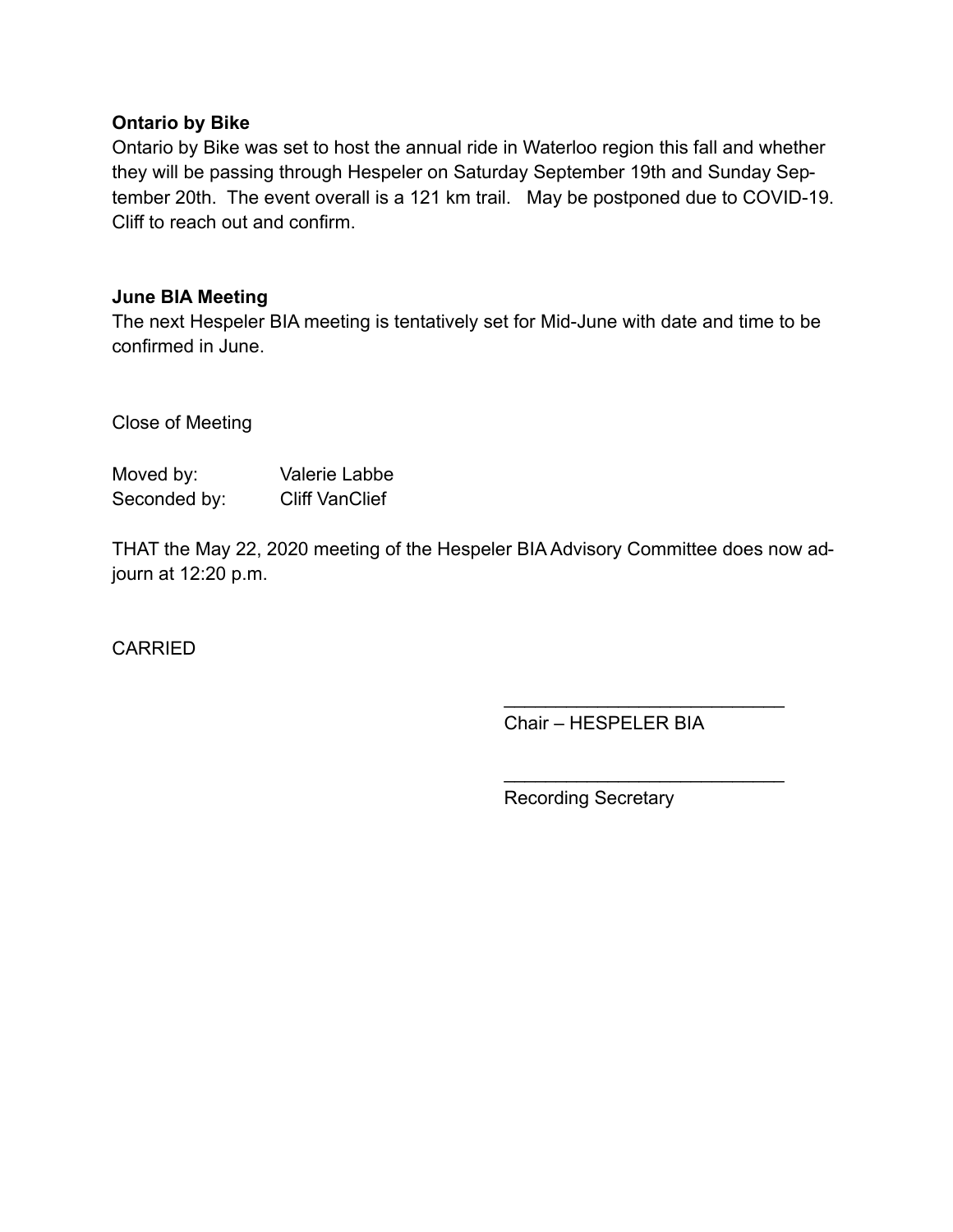

# **MINUTES**

**Hespeler Business Improvement Area Committee Hespeler Heritage Centre** 

> **11 Tannery St E, Cambridge, ON June 12, 2020**

**Committee Members in Attendance;** Cory DeVilliers, Vice-Chair, Brian Kennedy, Executive Director, Valerie Labbe, Recorder, Stefany Kawka, Councillor Mike Devine, Councillor Donna Reid and Laura Pearce, Staff Liaison

**Regrets:** Cliff VanClief, Chair, Kenn Norman, Treasurer, Khalid Zaffar, Dave Olesen

# **Meeting Called to Order**

The Chair welcomed everyone present and called the meeting to order at 11:05 a.m. and the meeting adjourned at 11:48 p.m.

# **Approval of Minutes**

| Moved by:    | <b>Cory DeVilliers</b>   |
|--------------|--------------------------|
| Seconded by: | <b>Councillor Devine</b> |

THAT the minutes of the Hespeler Business Improvement Area Committee meeting of the March 12, 2020 be approved as written.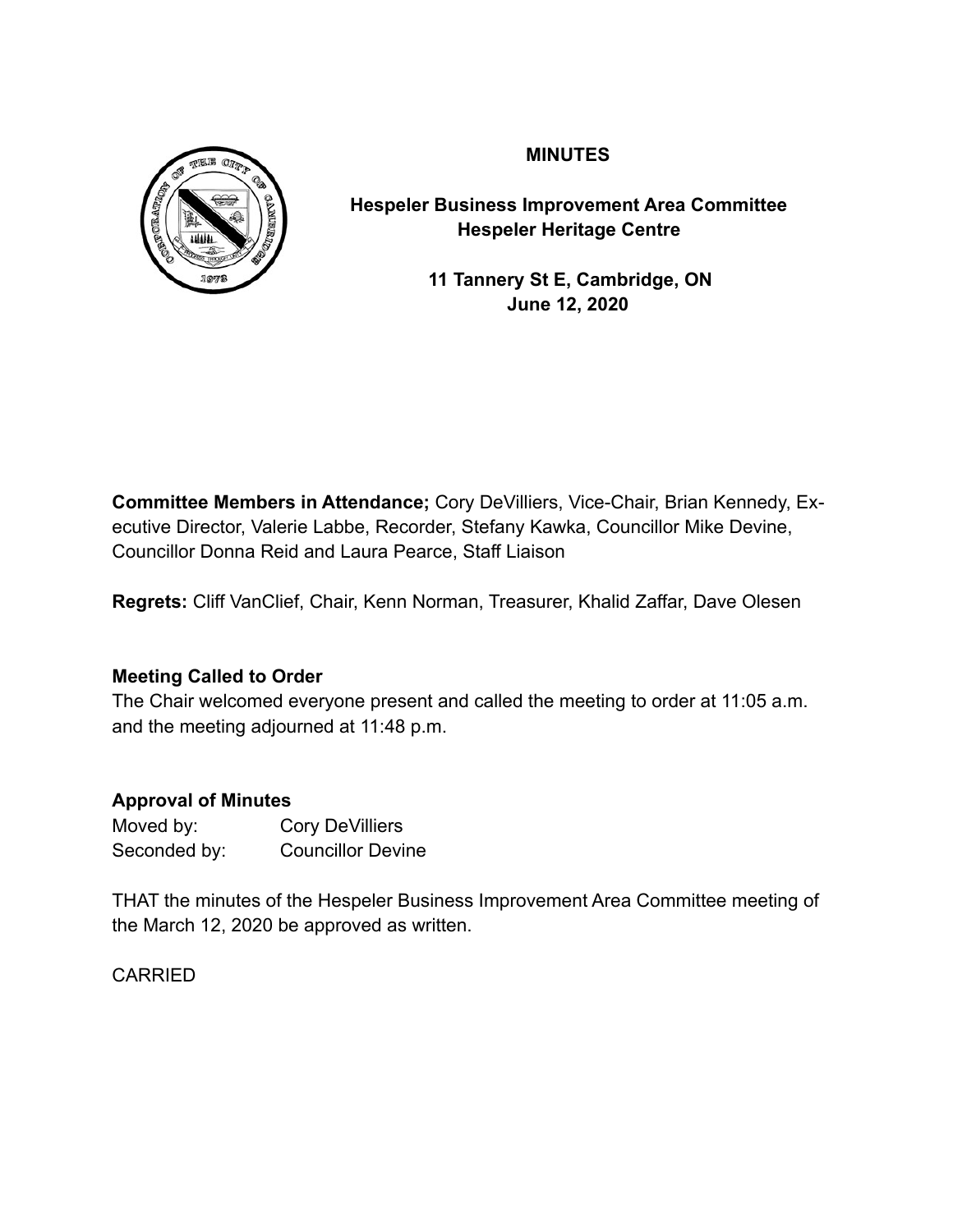### **City Hall Phase 2 Re-Opening Plans**

Laura provided an update that Cambridge City Hall will begin opening the main floor as of June 15th in alignment with Phase 2 of re-opening. Residents are still encouraged to use online services whenever possible.

# **City Updates - Forbes Park Splash Pad**

Forbes Park splash pad has been listed as one of the 1st three splash pads in the City to re-open over the next couple of weeks. City is reviewing plans around limiting users, controlled access and bathroom facilities.

# **City Updates - Hanging Baskets**

There are 35 baskets currently allocated for Hespeler core area with focus on Queen Street along and secondary focus on Tannery Street and possibly Guelph Ave. Cory suggested we avoid Guelph Ave for now as there is still a lot of construction in that area. Target install week of June 22<sup>nd</sup>.

# **City Updates - Hespeler Sign**

Laura confirmed that Isley Landscaping is set to complete landscaping by end of June. Once landscaping complete a contractor will be lined up to finish the concrete work and sidewalk as a next step.

# **City Updates - Hespeler Rocks Project**

The rock installation has been approved to be on City property at Jacob's Landing. No major issues with the proposed location as long as it is set back from the sidewalk for winter snow removal. Laura, Dave and Brian are currently working with Parks & Recreation as well as Arts & Culture on next steps and will provide an update. For example, if the rock is owned by the BIA then ownership of the artwork needs to be transferred to BIA. Content to be approved and budget needed by the BIA for ongoing maintenance if the rock is de-faced or needs to be cleaned up. Hoping the process will be leaner than original layout so we can move it along faster. Tentatively targeted for July installation.

# **Core Area Transformation Fund Report**

Update that the reports will be presented to City Council on June 23rd after being delayed from March 17th due to COVID-19.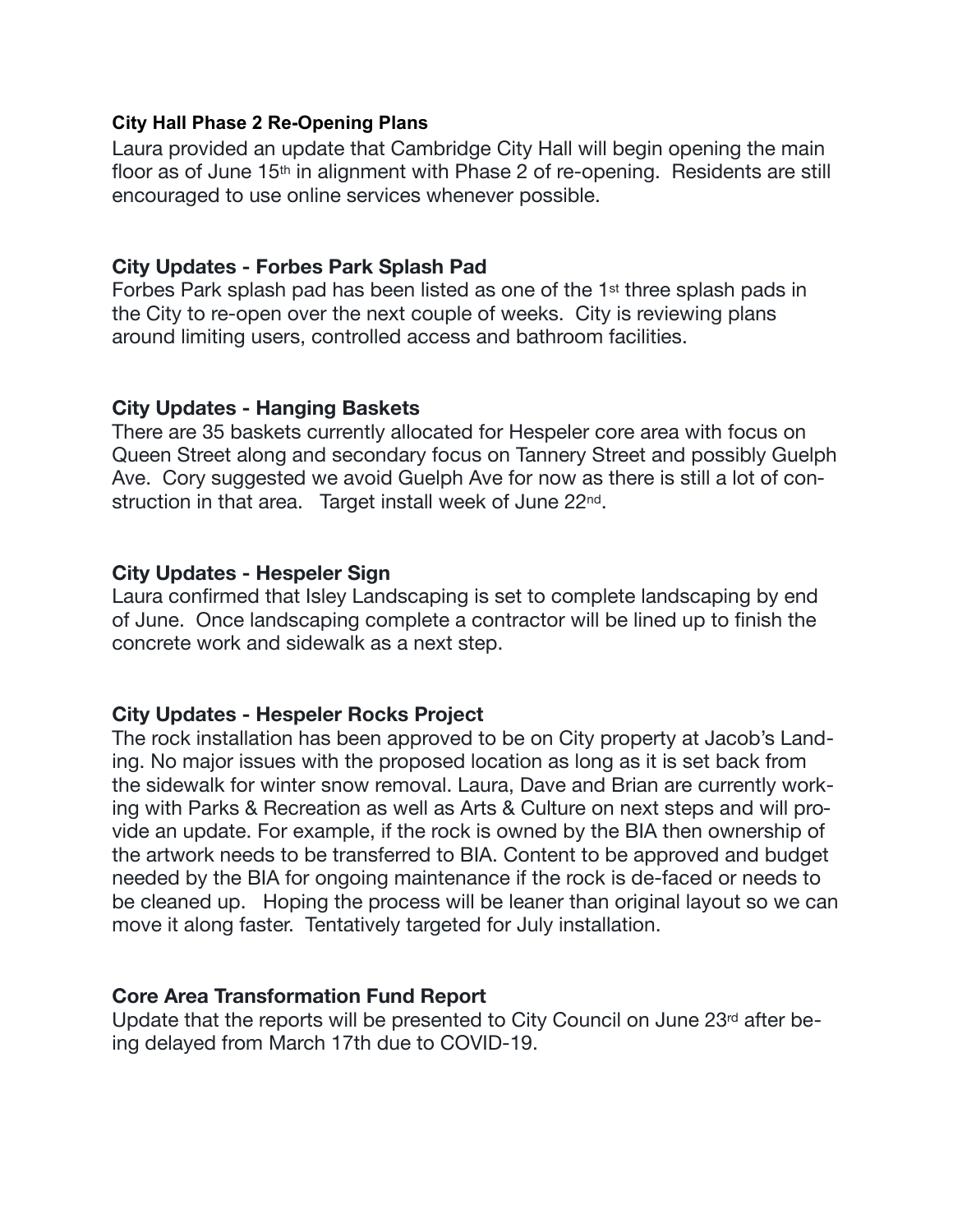## **City Updates - Patios and Permit Fees**

City has streamlined the process and waiving permit fees to allow businesses to set up patios as part of a re-opening phase. Application process is available on line for these businesses. City staff are also looking at strategically placing picnic tables in each of the the core areas to allow visitors to enjoy takeout while still social distancing. Cory suggested that we have a picnic table in front of Indulge and in front of Ernie's. Laura stated that a potential list of locations will be reviewed by City depts. including a review from a safety and transportation perspective. Brian suggested we bring recommendations to the City of areas we feel would be good to include.

# **Queen Street East Saturday Road Closure**

Recent email survey was sent out to the general membership on the possibility of a Saturday street closure on Queen Street East in July and August. The goal would be to help attract visitors to the core area businesses and provide an opportunity to shop and support the local businesses and restaurants while allowing social distancing with the additional space provided due to the street closures. Brian will look at possibly having drone footage from the first street closure that we can promote on social media.

Brian shared that while there was not a lot of response from the general membership, those who did respond were mostly in favour. City is already looking at adding additional picnic tables in each of the downtown cores so some discussion of including a few on Queen Street on Saturdays during the street closure. Picnic tables would be placed on the street, Forbes Park and the Cenotaph area. Some questions to resolve are whether visitors can they bring their own food and also whether purchasing and consuming beer in tins from the local restaurants would be allowed? Cory mentioned that this is now allowed after changes made by the Provincial Gov't and he will send the details by email. City will confirm that alcohol in cans is permitted. Committee at City Hall needs to make sure of any positive or negative business impact from the closure so really need each business to advise if it will impact deliveries and/or parking? Tentatively looking for a possible street closure from 8am – 10pm on Saturdays. Will also need to identify locations of patios and tables and ensure that there is still sidewalk access for strollers and wheelchairs to ensure accessibility.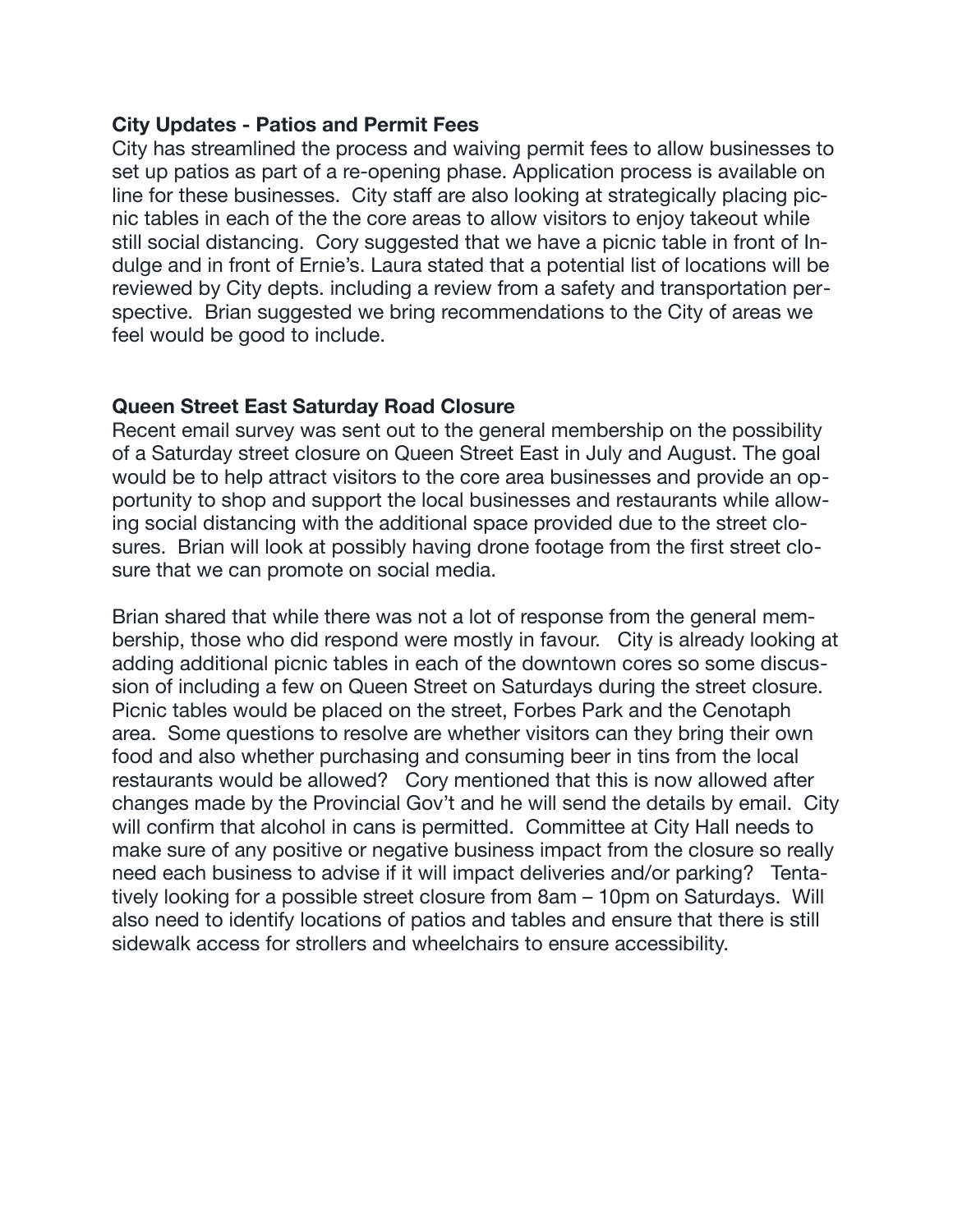## **Explore the Core from Home Video Promotion**

Video package is being put together for us to review and finalizing whether Economic Development will look at partnering with us on the cost. City agreed on the "Explore the Core from Home" ad campaign for the three BIA's and as there is still funding available, Brian reached out to see if we can re-allocate some of those funds. Any additional digital campaign for Saturday street closure would be done separately.

# **Garbage Reminder for Large Items**

Reminder from Stefany who had some recent discussions with the region around garbage pick up in the downtown core that the region does not do large item pickup in the downtown core area. There was recently some large furniture items put out to the curb so suggestion that we include this as a reminder in an upcoming newsletter as awareness to landlords and tenants.

## **Hespeler Village Market**

Has now been cancelled by the organizers this year due to COVID-19 and restrictions placed on Markets.

### **July BIA Meeting**

The next Hespeler BIA meeting is tentatively set for Mid-July with date and time to be confirmed in July.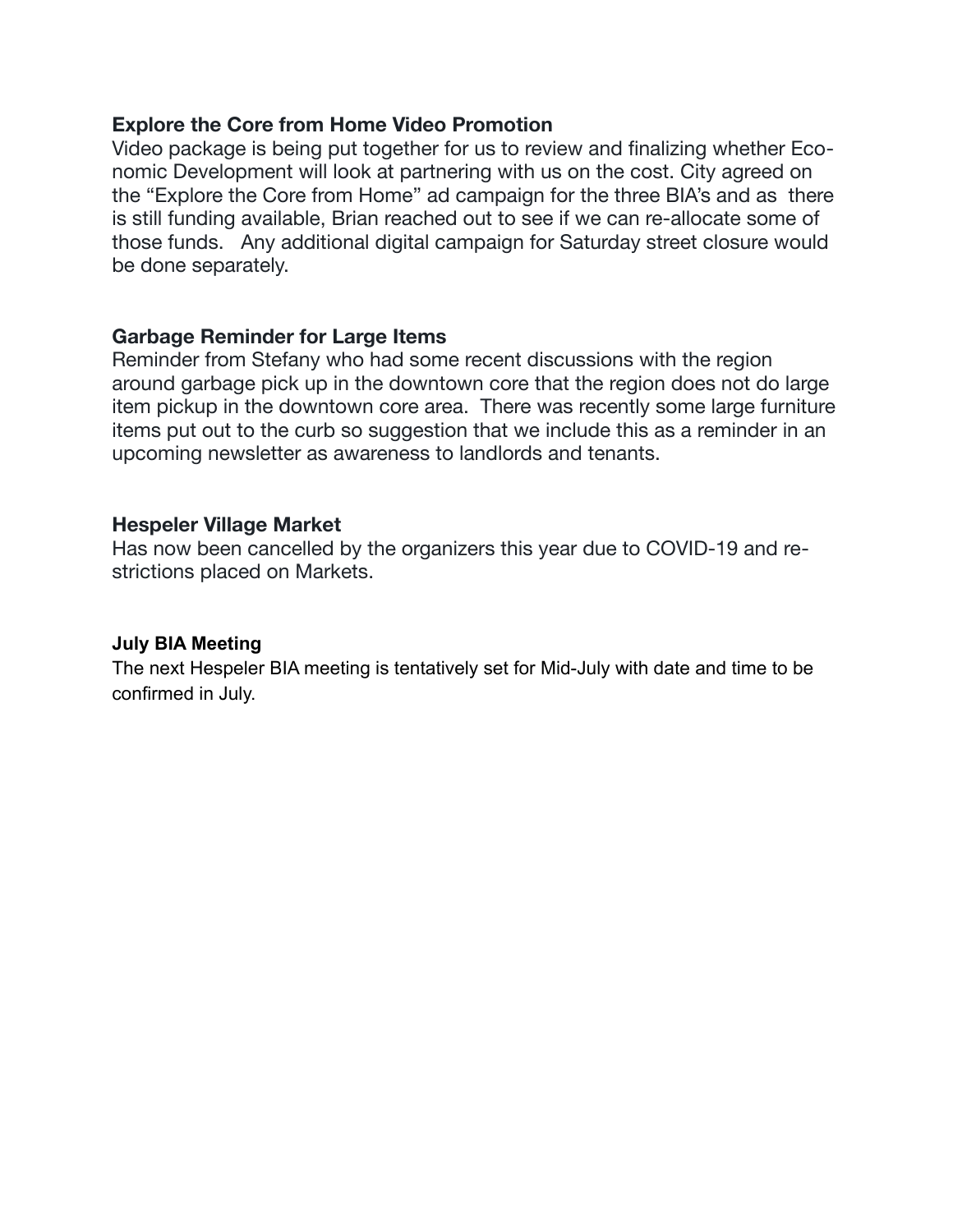Close of Meeting

Moved by: Valerie Labbe Seconded by: Cliff VanClief

THAT the June 12, 2020 meeting of the Hespeler BIA Advisory Committee does now adjourn at 11:48 p.m.

**CARRIED** 

Chair – HESPELER BIA

 $\frac{\partial u}{\partial x^2} = \frac{\partial u}{\partial y^2} + \frac{\partial u}{\partial z^2} + \frac{\partial u}{\partial z^2} + \frac{\partial u}{\partial z^2} + \frac{\partial u}{\partial z^2} + \frac{\partial u}{\partial z^2} + \frac{\partial u}{\partial z^2} + \frac{\partial u}{\partial z^2} + \frac{\partial u}{\partial z^2} + \frac{\partial u}{\partial z^2} + \frac{\partial u}{\partial z^2} + \frac{\partial u}{\partial z^2} + \frac{\partial u}{\partial z^2} + \frac{\partial u}{\partial z^2} + \frac{\partial u}{\partial z^2} + \frac{\partial u}{\partial z^2}$ 

 $\overline{\phantom{a}}$  , where  $\overline{\phantom{a}}$  , where  $\overline{\phantom{a}}$  , where  $\overline{\phantom{a}}$ 

Recording Secretary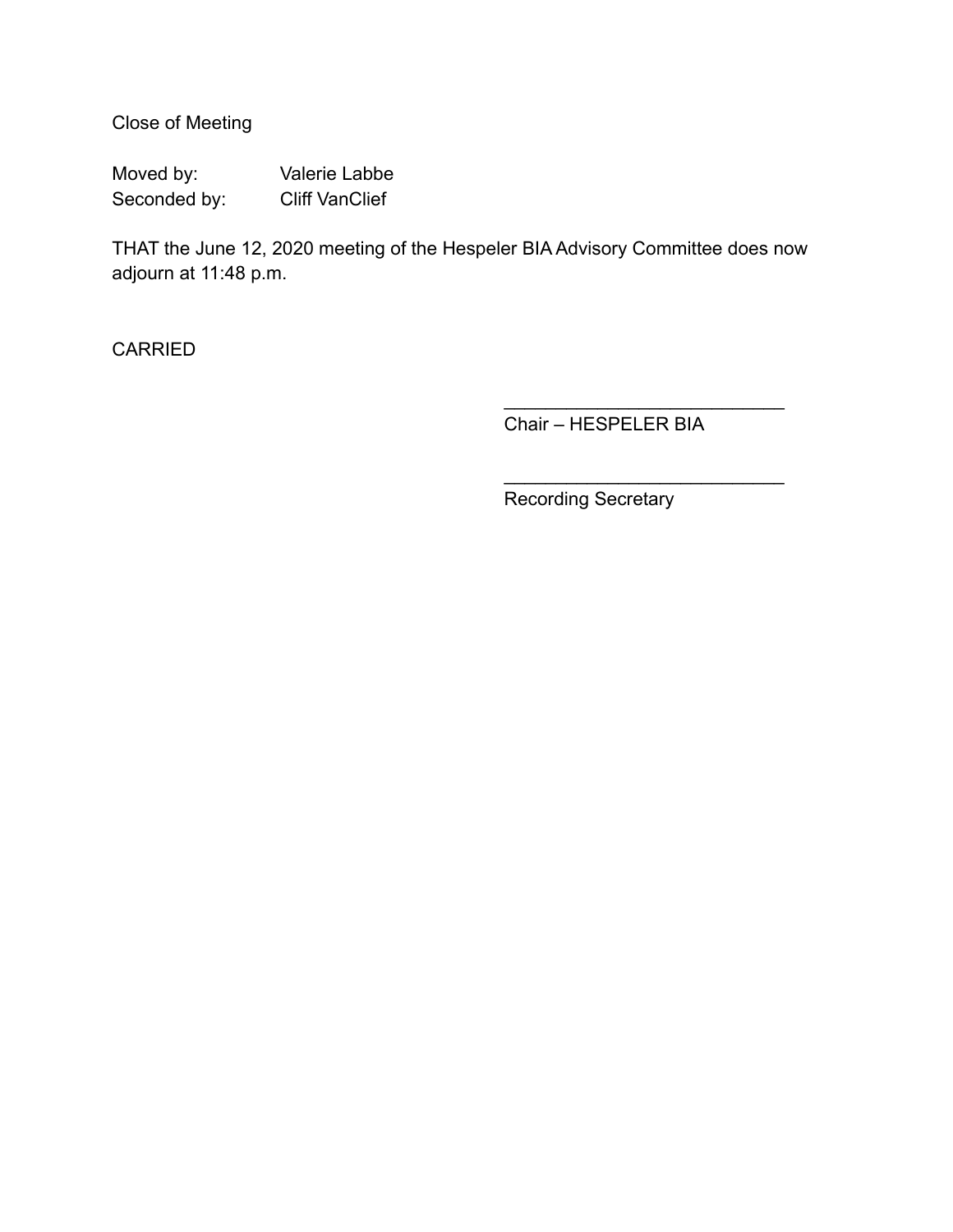

# **MINUTES**

**Hespeler Business Improvement Area Committee Hespeler Heritage Centre** 

> **11 Tannery St E, Cambridge, ON July 8, 2020**

**Committee Members in Attendance;** Cliff VanClief, Chair, Brian Kennedy, Executive Director, Valerie Labbe, Recorder, Kenn Norman, Treasurer, Stefany Kawka, Dave Olesen, Councillor Donna Reid and Laura Pearce, Staff Liaison

**Regrets:** Cory DeVilliers, Vice-Chair, Khalid Zaffar and Councillor Mike Devine

# **Meeting Called to Order**

The Chair welcomed everyone present and called the meeting to order at 6:35 p.m. and the meeting adjourned at 7:26 p.m.

# **Approval of Minutes**

Moved by: Kenn Norman Seconded by: Stefany Kawka

THAT the minutes of the Hespeler Business Improvement Area Committee meeting of the June 12, 2020 be approved as written.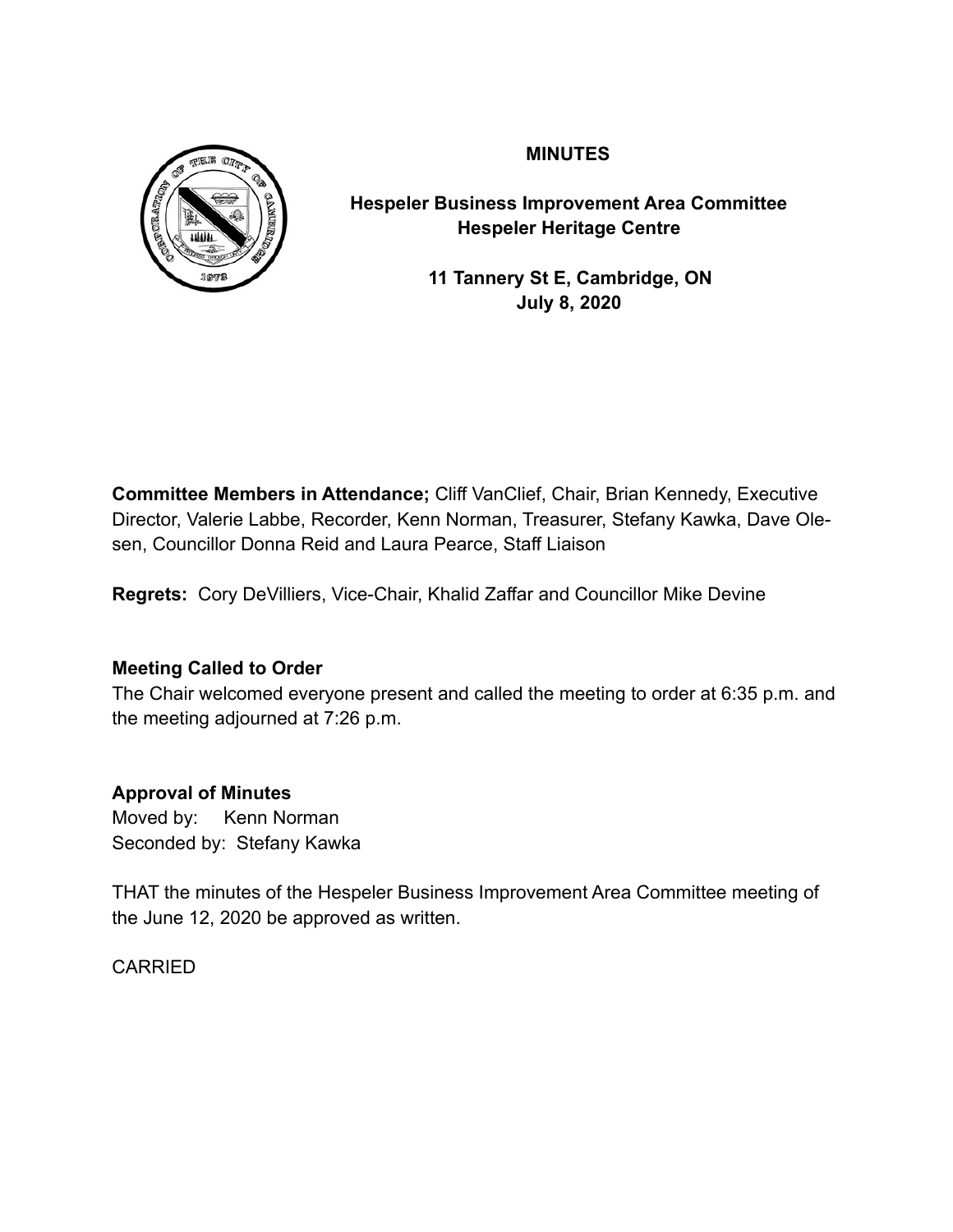#### **City Updates**

Councillor Reid shared an update that the City is currently running at a deficit due to COVID-19. This has affected services and some services being deferred such as grass cutting. As the City cannot run at a deficit, property taxes will increase and services will be cut as measures to balance the budget.

### **2021 BIA Budget**

Laura asked that Brian share a reminder that the 2021 BIA budget is due on October 2nd so our Annual General Meeting (AGM) will have to occur prior to that so the budget can be presented. Brian suggested that we target late Sept for a virtual AGM with a plan to finalize details as well as an agenda for the AGM at the August BIA meeting.

#### **2021 BIA Audit**

The BIA audit is due on March 15<sup>th</sup> so Brain, Cliff and Kenn need to have everything to KPG by February 15, 2021.

#### **Hespeler Sign – Landscaping**

Dave will be meeting this Friday with the City Landscaper and Engineer to finalize plans for landscaping to be completed at the Hespeler Sign at the corner of Queen and Adam **Street** 

### **Queen Street Road Closure Update**

This past Saturday street closure seemed to go well although it was only approved by City Council on Tuesday June 30<sup>th</sup> so there was a short timeline to pull everything together and arrange for membership communications around the street closure. Brian spent most of the day on Saturday out in the village taking photos and getting updates onto social media. For a soft launch it went well and the businesses seemed to enjoy it and feedback was positive. Two zoom calls were arranged for Monday and Wednesday this week so business owners could provide feedback and suggestions. One business member attended the Wednesday zoom call with a suggestion that she would like to have music if possible. Stefany will look into the possibility of having speakers and music playing in front of her building. Future live music options could be further explored when COVID-19 restrictions allow. Promotion on our social media started 24 hours before the event has now had over 10,000 views and over 800 likes so overall very successful so far.

Another item brought up was that the picnic tables were very exposed to the elements and with the sunshine and heat they were not used as much. Dave and Brian reached out to the City to see if the City special events tents could be used and Dave is currently working with the City and is hopeful that access to the city storage area can be arranged within the next couple of weeks. Dave may need a couple of volunteers to help install and teardown the tents if he is away any Saturdays over the summer.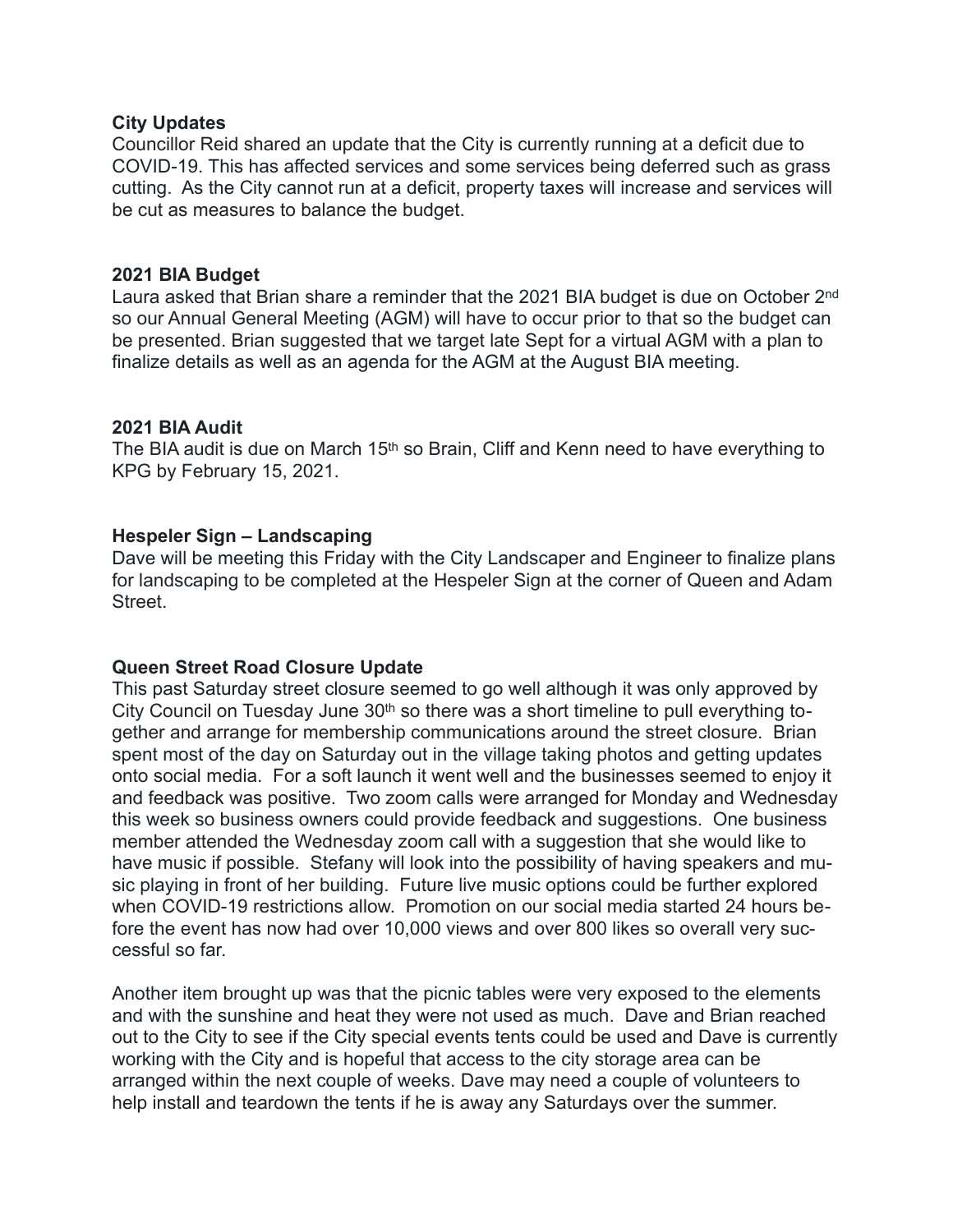Cliff has a 10 x 10 event tent that he can lend out if needed as it is not being used this year so that is another option however he does not have weights.

Stefany wondered if there was anything that could be displayed at the entrance so the street does not look like a construction zone and possibly using our colours and branding to have a banner or sign to emphasize that this is something we are celebrating. We just need to make sure we follow road safety guidelines for signage at the entrance to a street closure for safety.

### **Hespeler Village Video Campaign**

Brian had shared a high level overview via email for the Explore Hespeler Village video series to try to capture the essence of Hespeler Village from a few different perspectives. Each video would promote a cross-section of Hespeler Village from businesses, scenic views, attractions and park spaces within the core. A quote was submitted from Ryan Christodoulou with Birdseye for the production of two 60-second video advertisements promoting Hespeler Village. Hope is to get the videos ready to launch by August 1<sup>st</sup>. Besides the two full-length videos, we would be provided shorter clips to use as teasers on Instagram storys, etc. The voiceover and music licensing for the videos will also allow us to create radio ads from the production piece should we decide to move forward in that direction adding additional value-add to the project. Currently radio ads would be approx. \$40 per ad as there are bonus options available right now for radio advertising due to COVID-19. Would be good to lock that in sooner than later for cost saving. This can be further discussed in August after the videos are completed. The City is giving us \$2250 towards these videos as part of the "while you are at home videos" that we were not able to complete during the spring and there is also a refund from Explore Waterloo of \$452 that can be applied leaving a balance of \$1492.50. Motion voted on and passed with all in favour to proceed.

THAT we agree to spend \$1492.50 towards two 60-second video advertisements promoting Hespeler Village. We will also be provided with shorter clips to use as teasers on social media.

Moved by: Kenn Norman Seconded by: Stefany Kawka

CARRIED

### **Hespeler Rocks Project**

Brian and Dave went to visit Isley Landscaping who has graciously agreed to donate a medium-sized boulder and will transport and install it at no charge. Everything is approved with the City now for location and the only item to finalize is a memorandum of understanding (MOU) from Arts & Culture and legal department for care and maintenance of the rock. Brian will talk to the chair of Public Arts Activity for their awareness as well.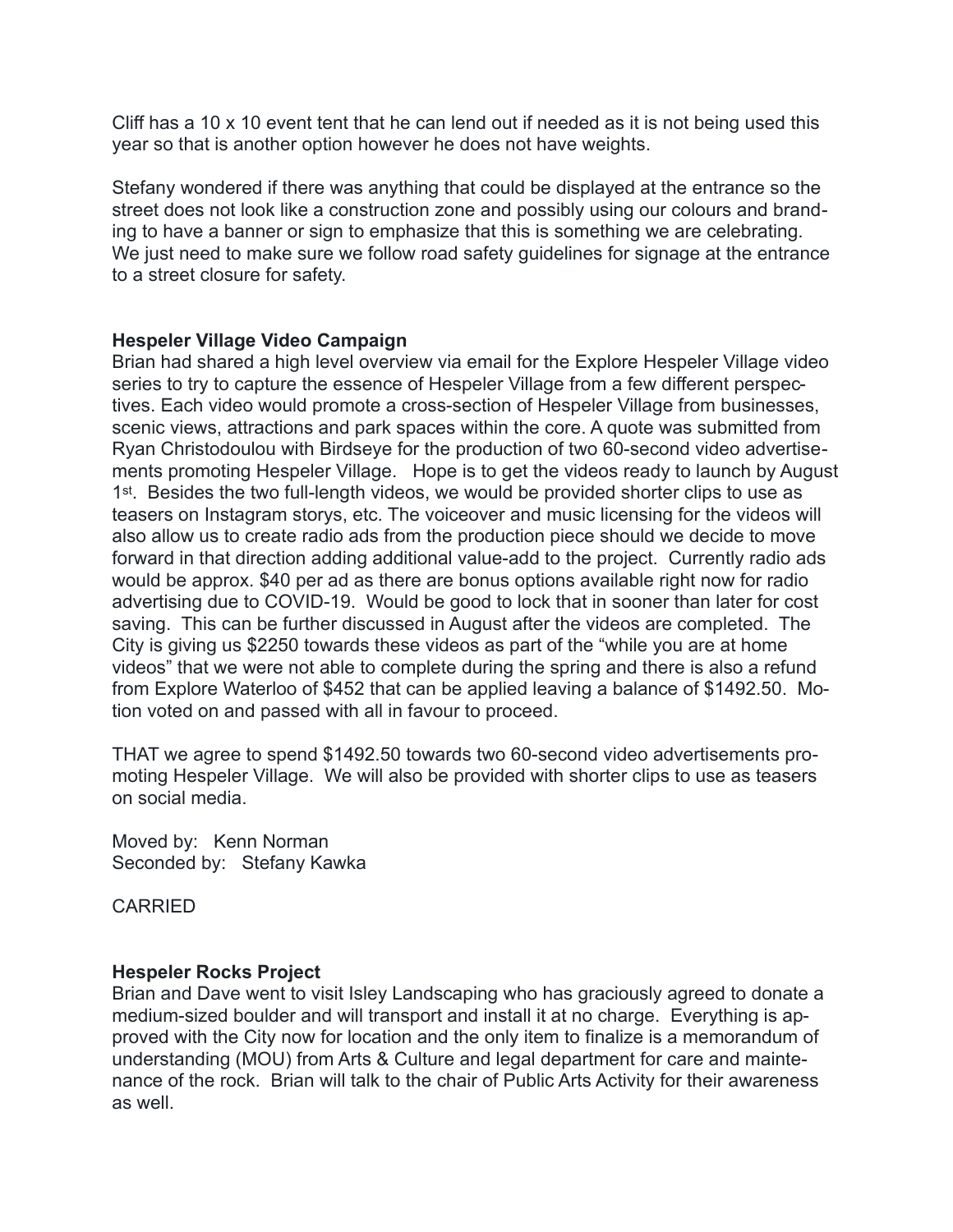Brian did attempt to reach out to the Hespeler Rocks private facebook group to make them aware and involve them but he was not able to reach them and our request to join their facebook group was denied so we will proceed without their involvement. The only cost involved right now for this Hespeler Rocks project is an honorarium to the artist who completes the work along with some publicity for the artist. Similar to Explore Waterloo open call for picnic table designs, Brian will put out an open call on social media for artist submissions with a deadline and then board members can review submissions and finalize. We will need to factor in graffiti protection once the artwork is done. All agreed that the artwork could possibly be re-done annually with new artwork added and that other locations around Hespeler could be added in the future.

THAT we agree spend \$250 on an honorarium for an artist to paint a rock for Hespeler Rocks at Jacob's Landing.

Motion By: Stefany Kawka Seconded by: Kenn Norman

CARRIED

## **Core Area Transformation Fund**

Kenn mentioned that the Core Area Transformation Fund is now fully asked if we can start initiating discussions as awareness building for the community and how that will be promoted by the City. The fund is divided into 3 areas and placemaking is one area up to \$4 million for all three core areas. Suggestion to have someone from the City speak at our fall AGM around next steps to gather and promote ideas. Due to COVID-19 the Economic Development Advisory Committee (EDAC) is not meeting at this time so may need to postpone this until later in the fall. Brian will check with Laura on next steps since EDAC is not currently meeting and there should be a BIA member at those meetings when they do resume.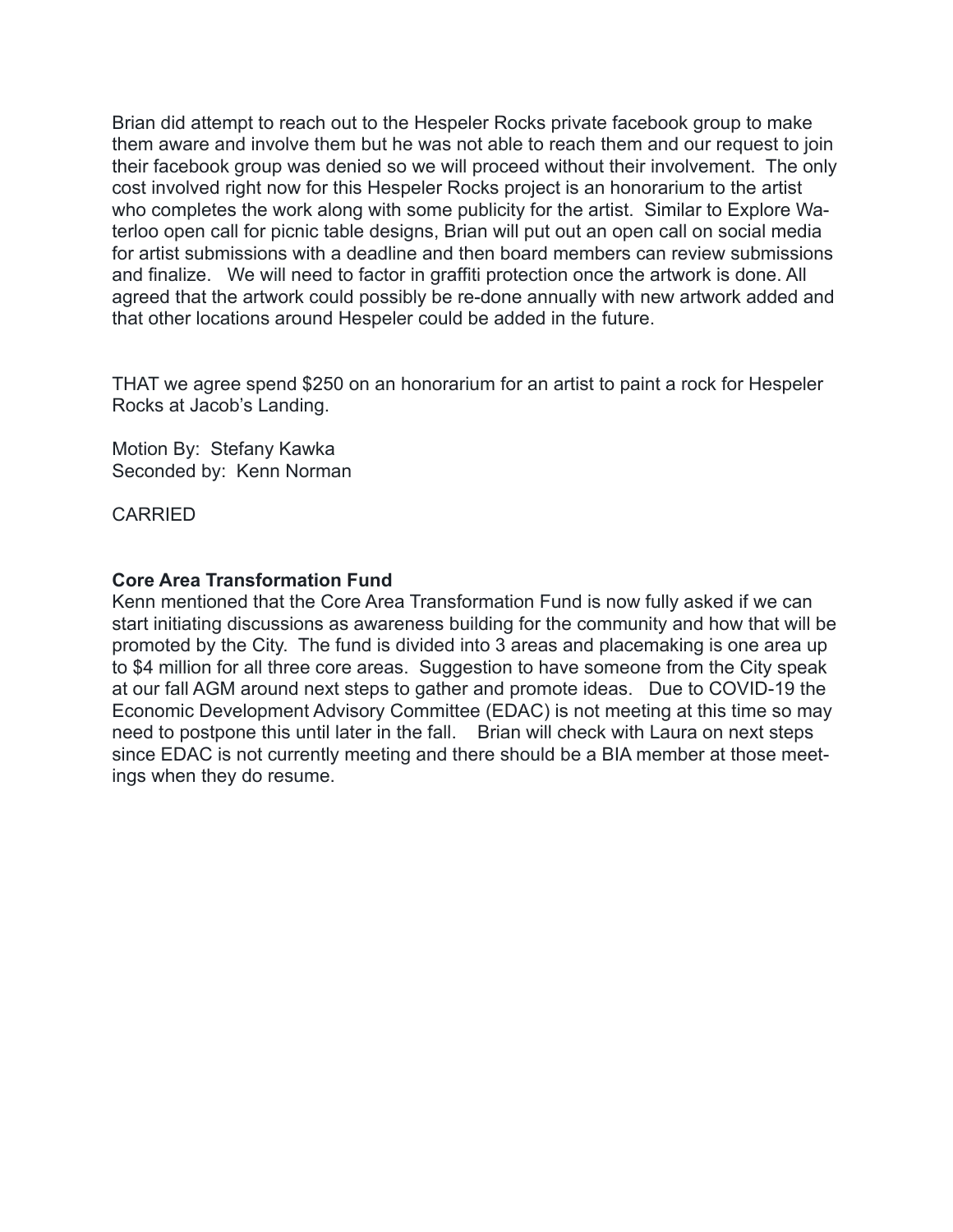The following three (3) motions were raised and voted on over email prior to our meeting today and area included in the minutes as reference.

# **Saturday Street Closure and Table Request** (Motion via email)

A time sensitive motion was raised and voted on via email on June 22, 2020.

THAT the Hespeler Village BIA requests the City of Cambridge to close Queen Street from Tannery Street to Guelph Avenue from 8:00 am - 10:00 pm on Saturdays during July and August.

AND THAT the City of Cambridge consider seasonal picnic table placements in the core in the following locations:

- **•** Three tables in the Hespeler Village Square
- **•** Three tables in Forbes Park
- **•** Two tables in Jacob's Landing<br>• Three or more tables on Ouee
- **•** Three or more tables on Queen Street East between Guelph Ave. and Tannery St. during the road closure on Saturdays

Moved by: Stefany Kawka Seconded by: Valerie Labbe

### CARRIED

### **Saturday Street Closure (Motion via email)**

A time sensitive motion was raised and voted on via email on June 30, 2020.

Trevor reached out to see if the Hespeler Village BIA would be willing to allow \$2,250 of our \$3,750 City matched 50/50 funds budgeted for 2020 to be used towards the Queen Street closure to cover labor costs for each Saturday closure.

THAT the Hespeler Village BIA allows the City to use \$2,250 of the \$3,750 from the BIA 2020 budget, 50/50 monies, towards the costs associated with the closure of Queen Street on Saturdays.

Moved by: Cory de Villiers Seconded by: Khalid Zaffar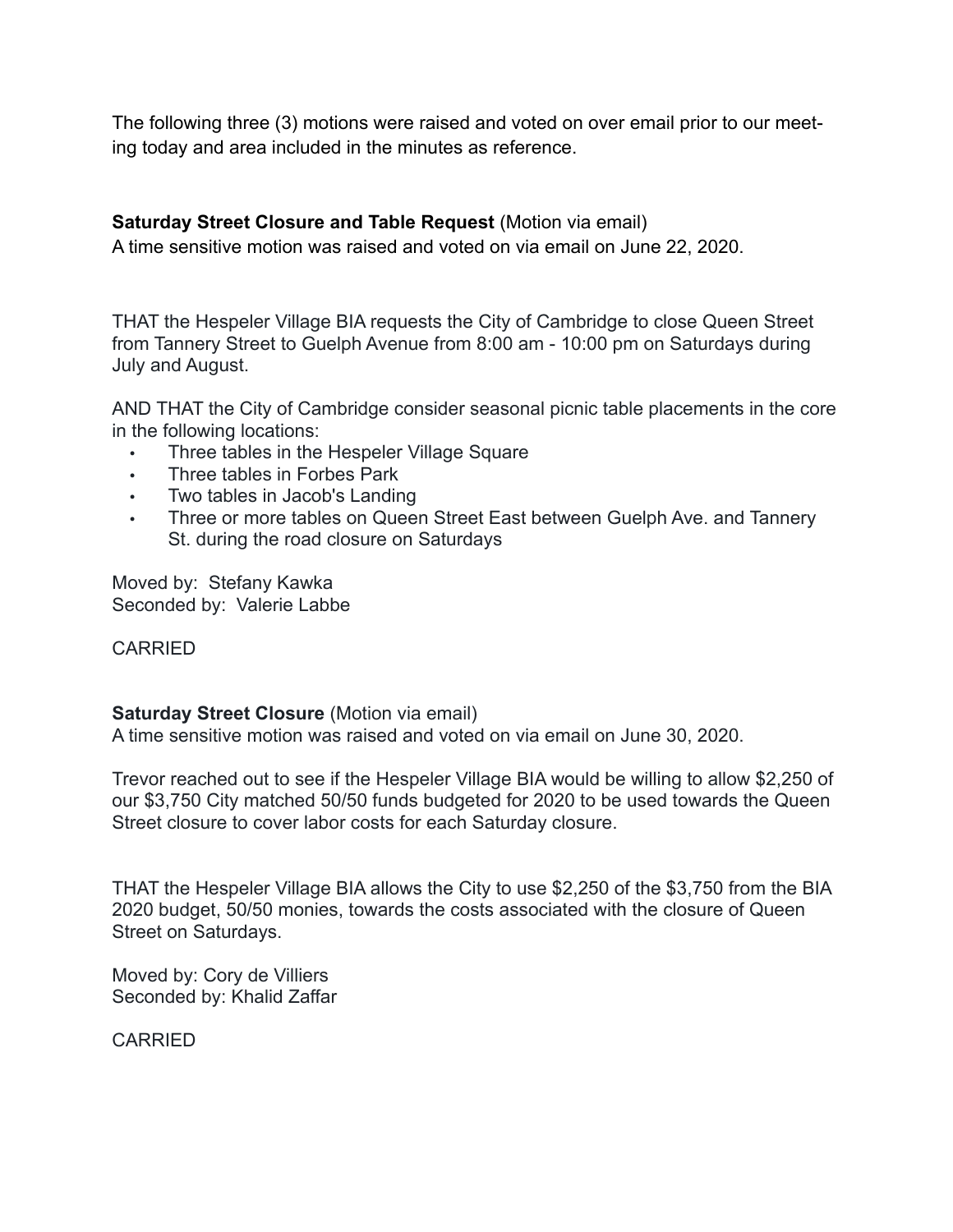### **Saturday Street Closure Details**

Further update from Brian over email on Wednesday July 1st that following City approval at Council meeting on Tuesday June 30th he has ordered 20 posters and 500 flyers. Many businesses are fulfilling take-out and delivery orders; so flyers will be prioritized to select businesses that are willing to help promote Saturdays some flyers to insert into the takeout orders.

Our communication with the public will primarily share:

- The walkability of Queen Street on Saturdays
- Key Enhancements Made to the Street: Larger Patios, More Seating, Wider Selection
- Safety, Practice Physical Distancing
- Direct People to our Website for More Information (**/walkqueen** on our website we will detail the work we are doing on the street, closure information, share a map and details on what specific businesses are doing)

Brian will send an e-blast to members on Wednesday July 1st sharing the July 4th start date. As many of them were anticipating the start date to be the second Saturday in July, he will market this Saturday as a "soft" launch. Brian will share the link to the City's patio permit application and encourage businesses to place a table, etc., outside while working within the AODA guidelines. Brian will share the 2A accommodation for salons and business owners who use the private/City lots and will also include the City's parking lot map.

Brian will also print a copy of the e-blast to accompany the poster distribution, in case some businesses don't receive it. The **/walkqueen** page on our BIA website will be up and running by end of day on Wednesday July 1st and will be updated regularly.

If businesses would like to join a ZOOM call, the BIA will be offering to host two calls next week so businesses can discuss the closure and any ideas or thoughts they have moving forward. The calls will be hosted on Monday July 6th from 9:30 am - 10:30 am, and Wednesday July 8th from 9:30 am - 10:30 am.

# **Digital Transformation Grant Program (Motion via email)**

A time sensitive motion was raised and voted on via email on Tuesday July 7, 2020.

The Waterloo Region Small Business Centre will be applying once again to deliver the Digital Main Street program across Waterloo Region to help main street businesses; access training, a \$2,500 grant, and the services of a Digital Service Squad to transform their online presence. WRSBC will be hiring up to 10 students to provide much-needed support for businesses. This program requires BIA support for funding approval.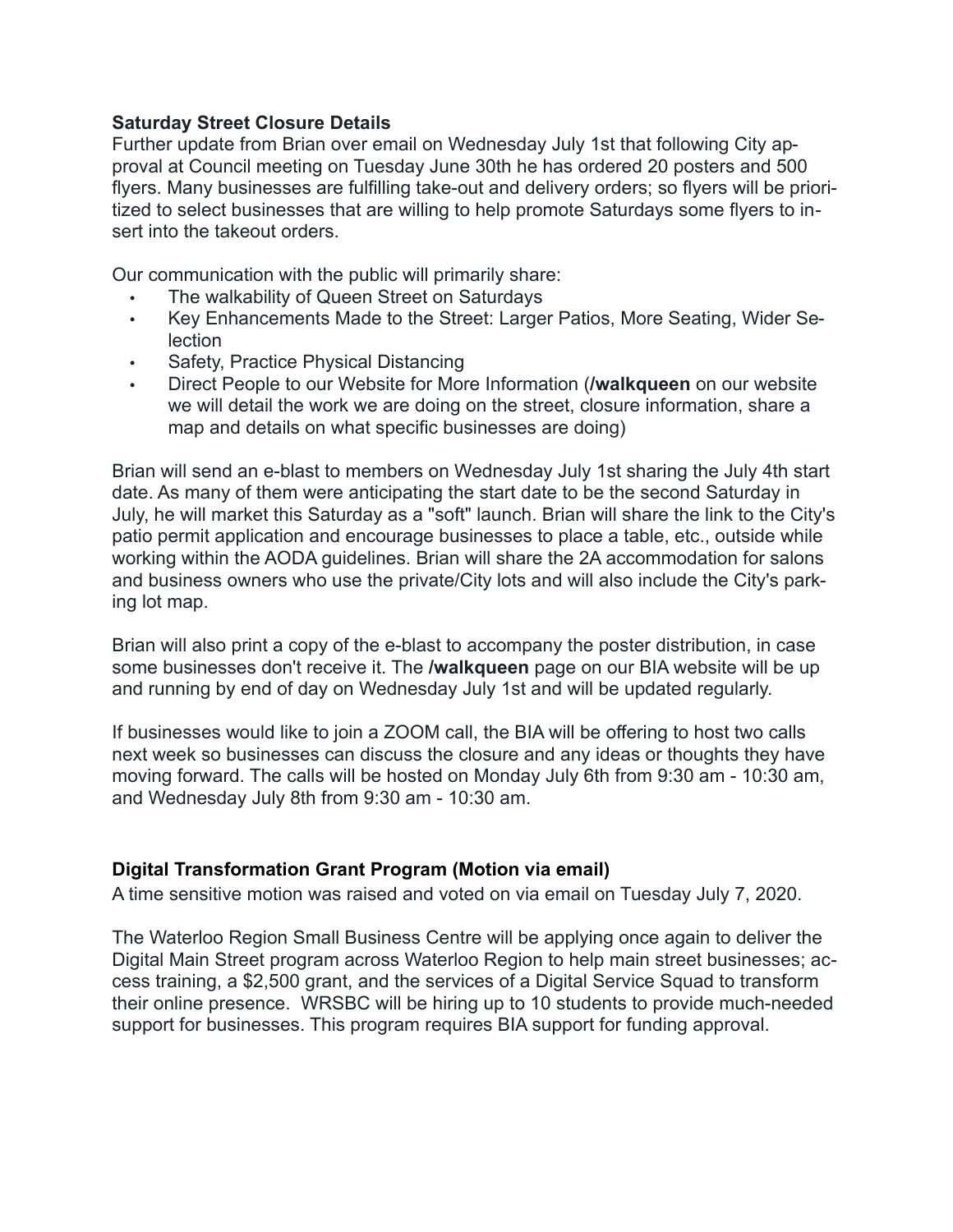The Digital Service Squad will be students from a wide range of backgrounds ensuring small business get the help they need, whether that is to:

- complete a digital assessment,
- · write a digital transformation plan (grant application),
- · do a website or social media audit,
- · utilize Google my Business,
- · create a basic website layout
- · create a content calendar for social media or
- · have a 360 video of their business online.

WRSBC will be taking a team approach, together their talented youth will be implementing solutions that best fit each unique small business.

Having this larger team will also allow WRSBC to assign a student to each BIA acting as the communication/liaison person making sure our BIA, our businesses, and their digital squad are working together efficiently and effectively.

THAT the Hespeler Village BIA supports Waterloo Region Small Business Centre in its application to provide the Digital Transformation Grant program for main street businesses in Waterloo Region.

Moved by: Stefany Kawka Seconded by: Valerie Labbe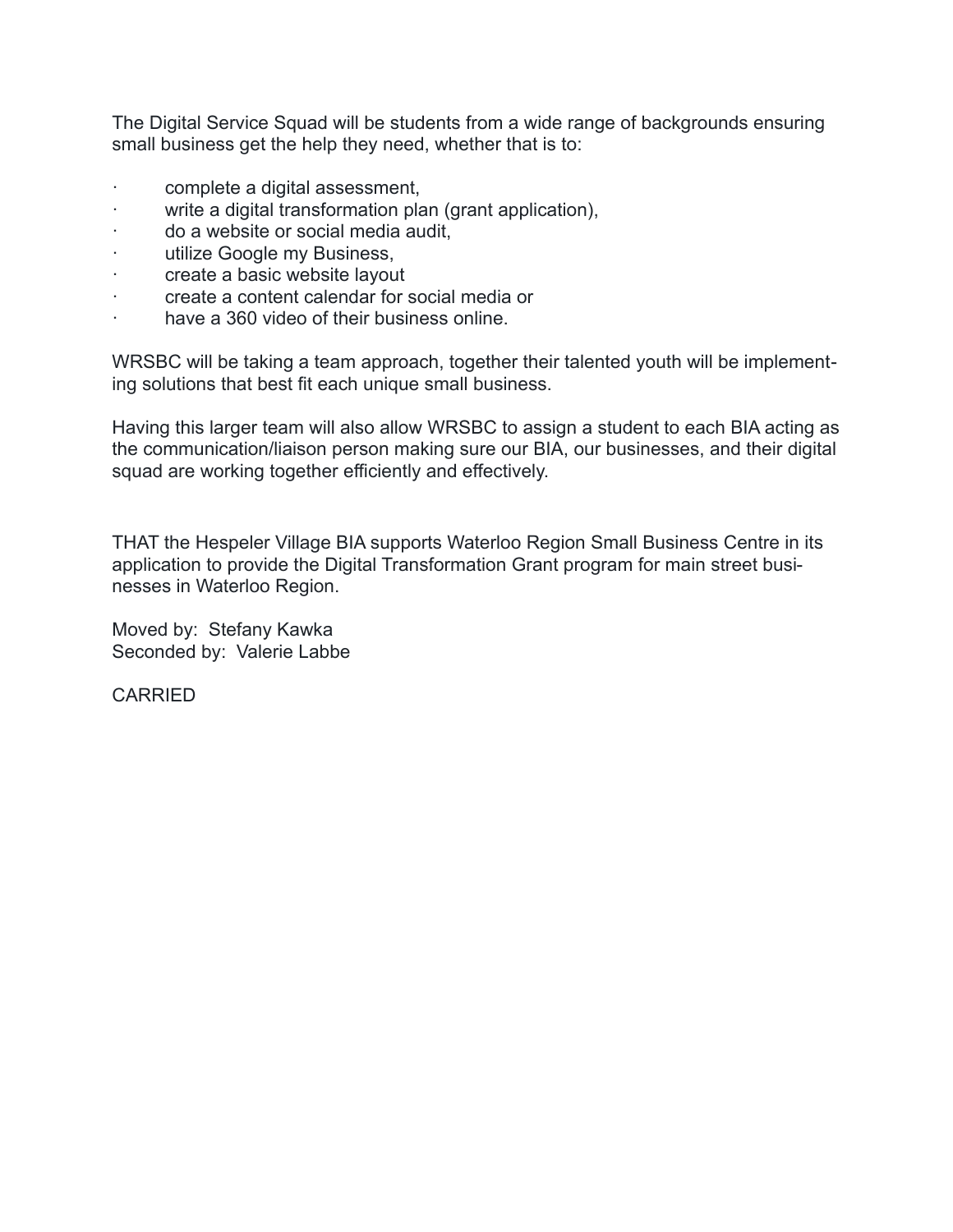# **August BIA Meeting**

The next Hespeler BIA meeting is tentatively set for Wednesday August 12, 2020 to be held remotely via zoom.

Close of Meeting

Moved by: Valerie Labbe Seconded by: Dave Olesen

THAT the July 8, 2020 meeting of the Hespeler BIA Advisory Committee does now adjourn at 7:26 p.m.

**CARRIED** 

Chair – HESPELER BIA

 $\frac{1}{\sqrt{2}}$  ,  $\frac{1}{\sqrt{2}}$  ,  $\frac{1}{\sqrt{2}}$  ,  $\frac{1}{\sqrt{2}}$  ,  $\frac{1}{\sqrt{2}}$  ,  $\frac{1}{\sqrt{2}}$  ,  $\frac{1}{\sqrt{2}}$  ,  $\frac{1}{\sqrt{2}}$  ,  $\frac{1}{\sqrt{2}}$  ,  $\frac{1}{\sqrt{2}}$  ,  $\frac{1}{\sqrt{2}}$  ,  $\frac{1}{\sqrt{2}}$  ,  $\frac{1}{\sqrt{2}}$  ,  $\frac{1}{\sqrt{2}}$  ,  $\frac{1}{\sqrt{2}}$ 

 $\mathcal{L}_\text{max}$  , where  $\mathcal{L}_\text{max}$  is the set of the set of the set of the set of the set of the set of the set of the set of the set of the set of the set of the set of the set of the set of the set of the set of the se

Recording Secretary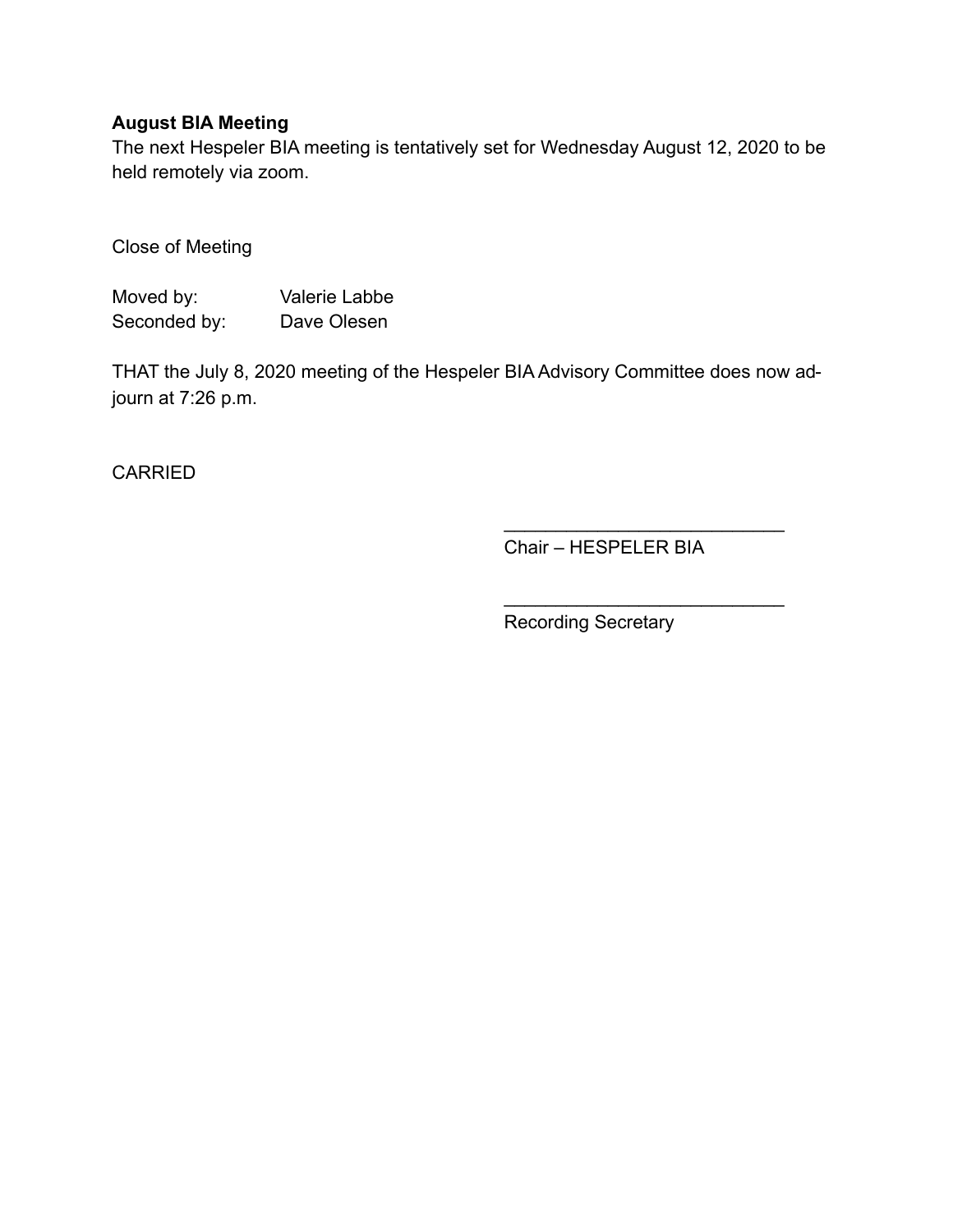

**MINUTES** 

**Hespeler Business Improvement Area Committee Hespeler Heritage Centre** 

> **11 Tannery St E, Cambridge, ON August 12, 2020**

**Committee Members in Attendance;** Cliff VanClief, Chair, Cory DeVilliers, Vice-Chair, Brian Kennedy, Executive Director, Valerie Labbe, Recorder, Kenn Norman, Treasurer, Dave Olesen, Councillor Donna Reid, Councillor Mike Devine and Laura Pearce, Staff Liaison

**Regrets:** Khalid Zaffar, Stefany Kawka

# **Meeting Called to Order**

The Chair welcomed everyone present and called the meeting to order at 6:33 p.m. and the meeting adjourned at 7:39 p.m.

# **Approval of Minutes**

Moved by: Dave Oleson Seconded by: Cory DeVilliers

THAT the minutes of the Hespeler Business Improvement Area Committee meeting of the July 8, 2020 be approved as written.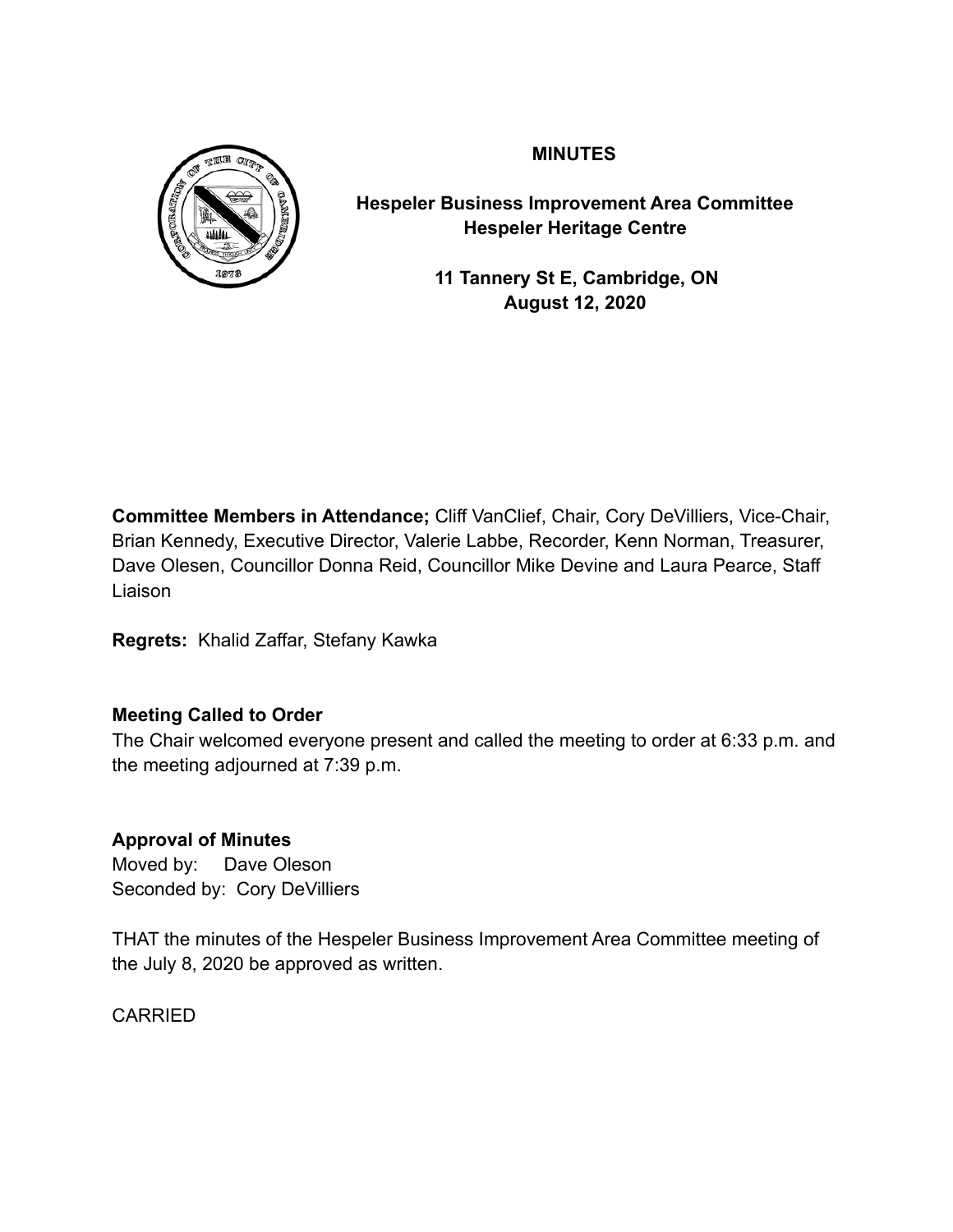#### **City Updates**

Update from Councillor Devine that the planters on Queen Street look great this year and the City has done an excellent job of watering and caring for them. WalkQueen Saturday street closure seems to be well received with positive feedback from businesses and attendees. Councillor Reid received an email from a constituent expressing thanks as they are thoroughly enjoying the Saturday street closure.

#### **City Updates - Explore Hespeler Village campaign**

Laura thanked Brian and team as well as City staff for assisting with the creation of the professional videos highlighting the core area. City Corporate Communications have shared the post via Facebook and hoping to share via Twitter as well. Laura requested that if there are any stills available that Corporate Communications can also get those out to the public as well through various platforms.

### **City Updates - Annual General Meeting (AGM) - September 23rd**

Budgets are due on October 2nd and the BIA board must hold one meeting to share the proposed budget prior to submitting it on October 2nd. Question around hosting AGM in person or whether it should be done virtually. Laura confirmed that AGM should be held similar to how City Council is currently conducting meetings electronically at this time. Agreed that we can record the AGM meeting and have it available online for those unable to attend the virtual meeting.

### **City Updates - Milling Road project**

Laura confirmed that this project continues to be on pause as it was officially delayed by Council with COVID-19 in March. She reached out and the Project Manager who confirmed the project is still on hold at this time.

#### **City Updates - Hespeler Rocks installation at Jacob's Landing**

Laura provided an update that a draft agreement from City Properties Dept is being circulated to staff in Parks & Recreation departments for their review. Once completed it will be sent to Brian to share with our BIA board for our review. Laura is hoping to get it circulated next week.

#### **Hespeler Village Sign**

Dave mentioned that the landscaping has now been added around the Hespeler Village sign at the corner of Adam and Queen Street and as next steps just waiting for sidewalks to be poured. Councillor Devine will look into whether the bench that was removed as part of streetscaping project can be returned or replaced as part of finalizing this project.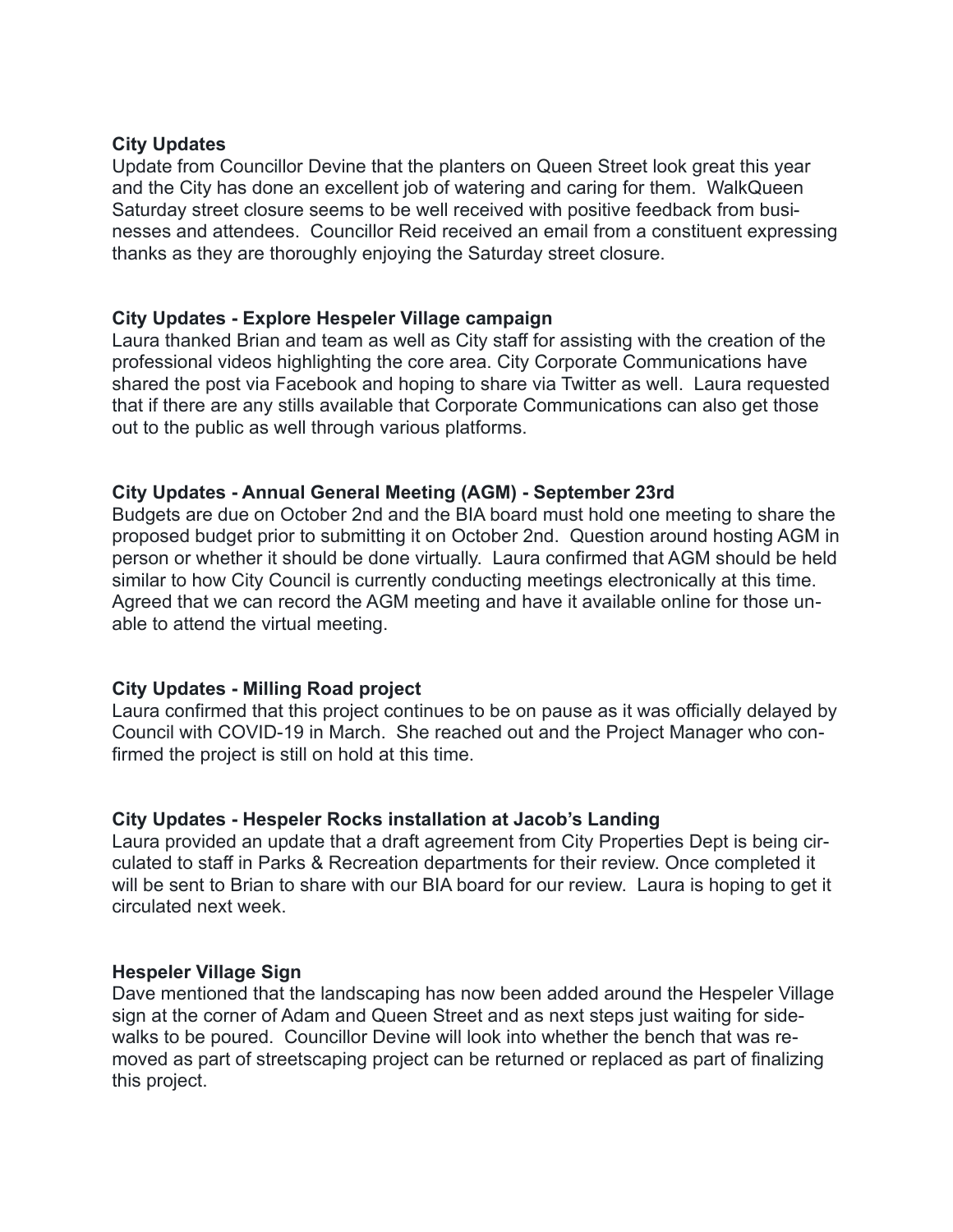### **2021 Budget Review & 2019 Financial Statement**

Brian shared a draft copy of the proposed budget prior to the meeting for review. Budget has been updated to define high level categories that could be shared across the three BIA's as we evolve for consistency when reviewed by the City and the Auditor. As an example the current 50/50 Project has been updated to City Cost Sharing Project. A line item has been added for Contributions from Accumulated Surplus that will allow us to show accumulated surpluses when funds are approved but expense deferred. This should allow for more level of detail in the Balance Sheet. Other Revenue includes sponsorships and additional City support like the 2020 Explore the Core video campaign. Expenditures are similar to before but other categories are now included that relate to Galt and Preston BIA's again to allow for a consolidated view for all three BIA's. Brian will also review this proposed new layout with the Preston and Galt BIA's and then with the City Clerk and the Auditor for final approval to then be presented to Council and at our fall Annual General Meeting.

THAT the 2021 Hespeler BIA Budget be approved as written.

Moved by: Cory deVilliers Seconded by: Dave Olesen

**CARRIED** 

### **Fall Annual General Meeting (AGM)**

Brian suggested that we have our next BIA meeting on September 16th as planned where we can finalize the 2021 budget and any presentations around the budget. Brian will provide a summary of some high level projects planned for next year that can be shared at the AGM. The date for the fall AGM will be a week late on September 23rd and will be held over zoom rather than in person based on City guidelines and COVID-19 restrictions.

### **Marketing and Beautification Updates**

Brian shared an update that both of the Explore Hespeler Village videos are complete and the first video launched last Monday on social media with over 4000 views so far. Explore Waterloo have also agreed to publish it. Brian is hoping to launch 2nd video this Friday. There are now over 5000 followers on Facebook and Brian continues to see engagement on social media increasing. Discussion around other areas we could highlight as questions to gather input from followers on social media such as ideas for the Public Works building on Milling Road and the trail on the south side of the river. Suggestion that **James ? or Paul Cann (sp?)** attend a BIA meeting in the fall for further discussion around these items before we reach out to general public for input.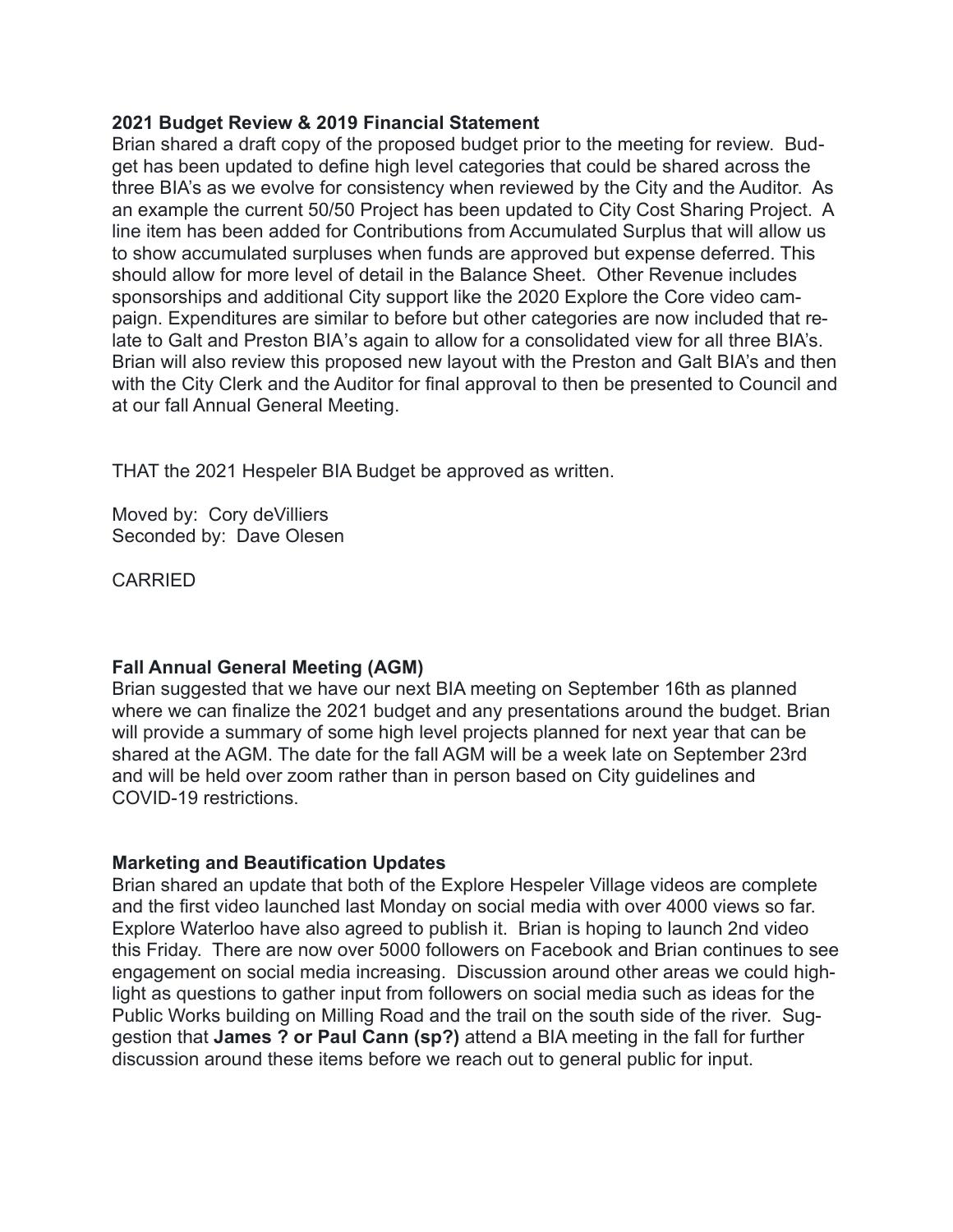#### **Walk Queen Saturday Event**

The Queen Street East street closure was originally put forth to run to end of August but question around whether it could be extended into fall until Thanksgiving weekend on October 10th. Laura will take the motion forward to City for consideration and advise. Cory suggested that based on the success and positive feedback whether the Saturday street closure could be done in 2021 as well. All agreed that we will need to discuss this again next spring and will reach out to membership again to make sure there is an appetite to continue.

THAT we agree to extend the Queen Street East Saturday street closure until October 10, 2020.

Moved by: Councillor Devine Seconded by: Dave Olesen

**CARRIED** 

### **Hespeler BIA Website Updates (Motion via email)**

A time sensitive motion was raised and voted on via email on Tuesday July 30, 2020.

Brian has been investigating possible website updates over the last several months and the opportunity to redesign our three BIA's websites to provide functionalities that will best serve the general public and our membership. We need a website with superior SEO, analytics, and back-end capabilities to grow and evolve with our association. Currently out WIX templated site isn't able to provide the level of support and functions we need. Our business directory etc. is very time consuming to update and doesn't provide the level of detail and customization necessary as we raise the standard for our association.

After reviewing a couple of quotes, Him&Her, the agency who worked with our BIA's on the Creative Capital of Canada, was approved by the Downtown Cambridge BIA to develop us a website that will meet the growing demand for the platform. Brian negotiated a reduced rate of **\$3,500** for the design and development of a "copy" of Downtown Cambridge's new site, rebranded for Hespeler Village and Preston, so we would be equally matched with downtown's new platform although we are more restricted financially. This will also allow us the ability to perhaps navigate from one BIA page to the other, in some instances, if we wish in the future. Him & Her also created the Downtown Kitchener BIA website and although I expect different things from our site, their site was very well done; the design is clean and easy to navigate across desktop, mobile, etc. <https://www.downtownkitchenerbia.ca/>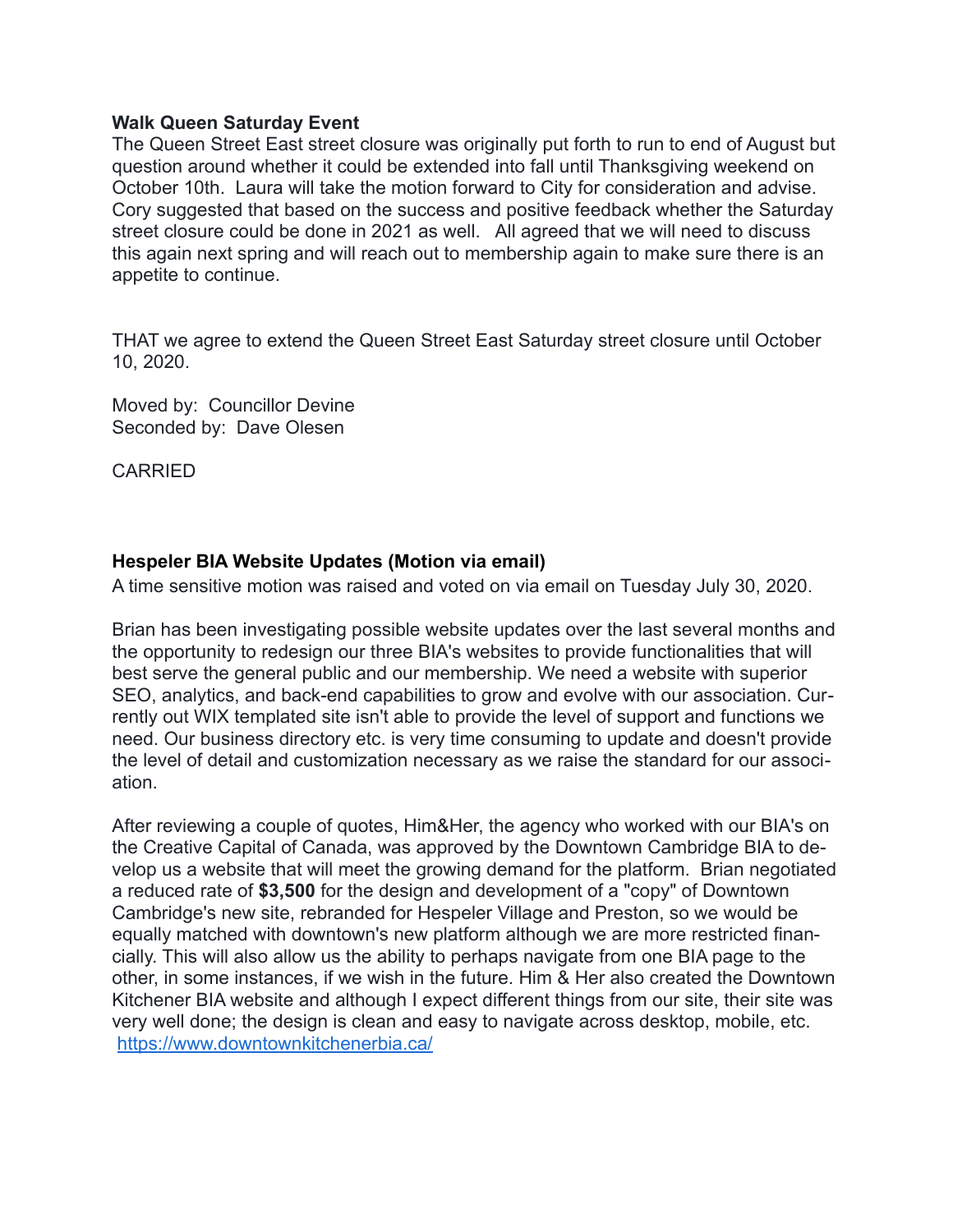Some items to be included are a Private Board/Member Portal for sensitive information and resources, newsletter integration, and new formatted business and event directory. Subsequently, RTO4 just releases a Tourism Marketing & Digital Support Program for up to \$2,500 per applicant to go towards marketing including digital assets. Brian will apply for this to be used towards the website cost. The cost of the new website design and development is \$3,500 (minus the RTO4 \$2,500) is \$1,000 which we can use as part of our 50/50 project with the City making our portion \$500 + HST. The monthly maintenance will be approx. \$40/month. The RTO4 application is now open and Brian would like to submit this now as they will be issue funding on a first-come basis starting August 5th.

THAT the Hespeler Village BIA approves Him & Her for the design and development of a new BIA website for \$3,500+ HST. AND THAT this will be submitted as part of our 50/50 projects for 2020 with the City of Cambridge and contingent on the approval of the RT04 grant.

Moved by: Kenn Norman Seconded by: Cliff VanClief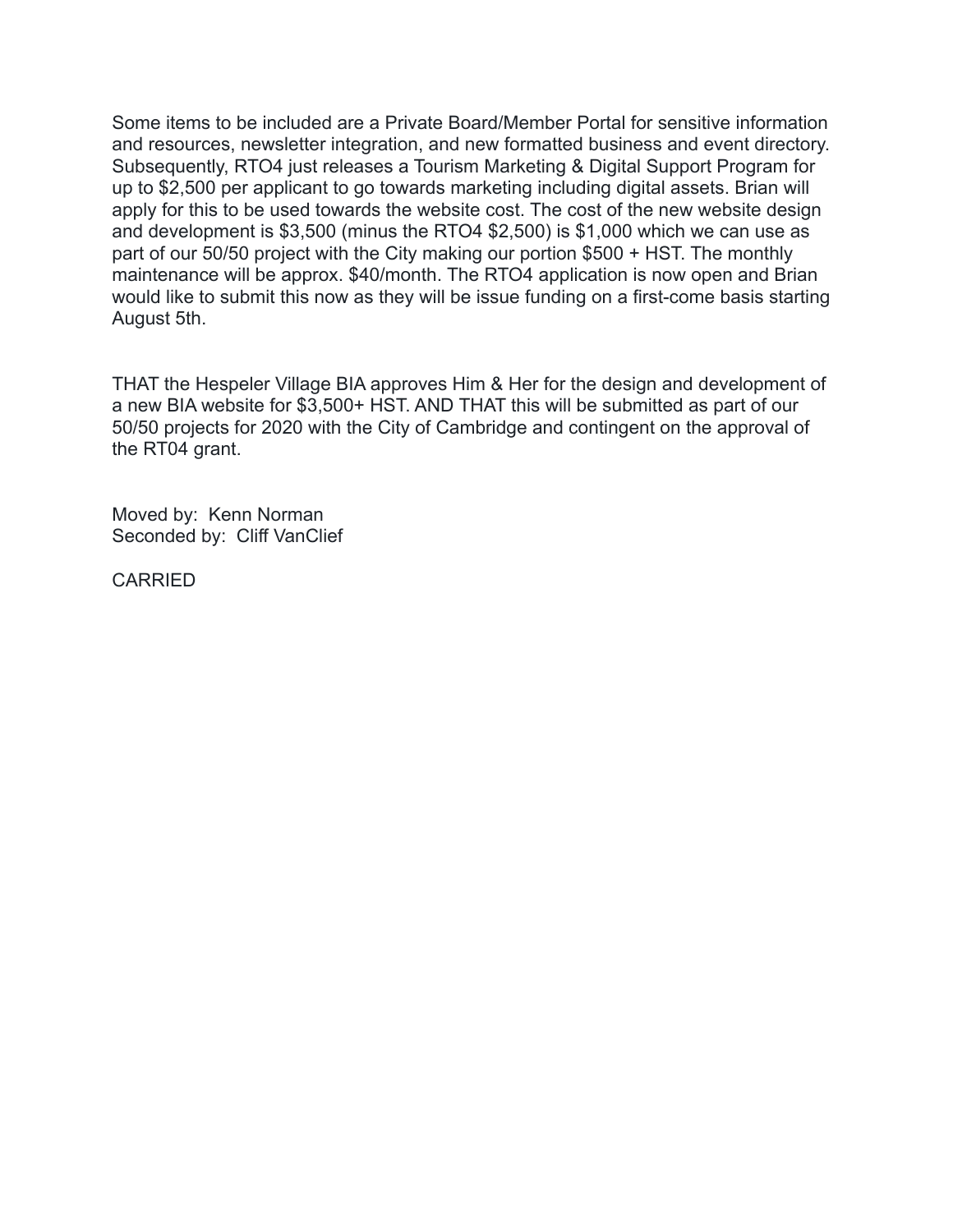# **September BIA Meeting**

The next Hespeler BIA meeting is tentatively set for Wednesday September 16, 2020 to be held remotely via zoom.

Close of Meeting

Moved by: Valerie Labbe Seconded by: Cliff VanClief

THAT the August 12, 2020 meeting of the Hespeler BIA Advisory Committee does now adjourn at 7:39 p.m.

CARRIED

Chair – HESPELER BIA

 $\frac{1}{\sqrt{2}}$  ,  $\frac{1}{\sqrt{2}}$  ,  $\frac{1}{\sqrt{2}}$  ,  $\frac{1}{\sqrt{2}}$  ,  $\frac{1}{\sqrt{2}}$  ,  $\frac{1}{\sqrt{2}}$  ,  $\frac{1}{\sqrt{2}}$  ,  $\frac{1}{\sqrt{2}}$  ,  $\frac{1}{\sqrt{2}}$  ,  $\frac{1}{\sqrt{2}}$  ,  $\frac{1}{\sqrt{2}}$  ,  $\frac{1}{\sqrt{2}}$  ,  $\frac{1}{\sqrt{2}}$  ,  $\frac{1}{\sqrt{2}}$  ,  $\frac{1}{\sqrt{2}}$ 

 $\mathcal{L}_\text{max}$  , where  $\mathcal{L}_\text{max}$  is the set of the set of the set of the set of the set of the set of the set of the set of the set of the set of the set of the set of the set of the set of the set of the set of the se

Recording Secretary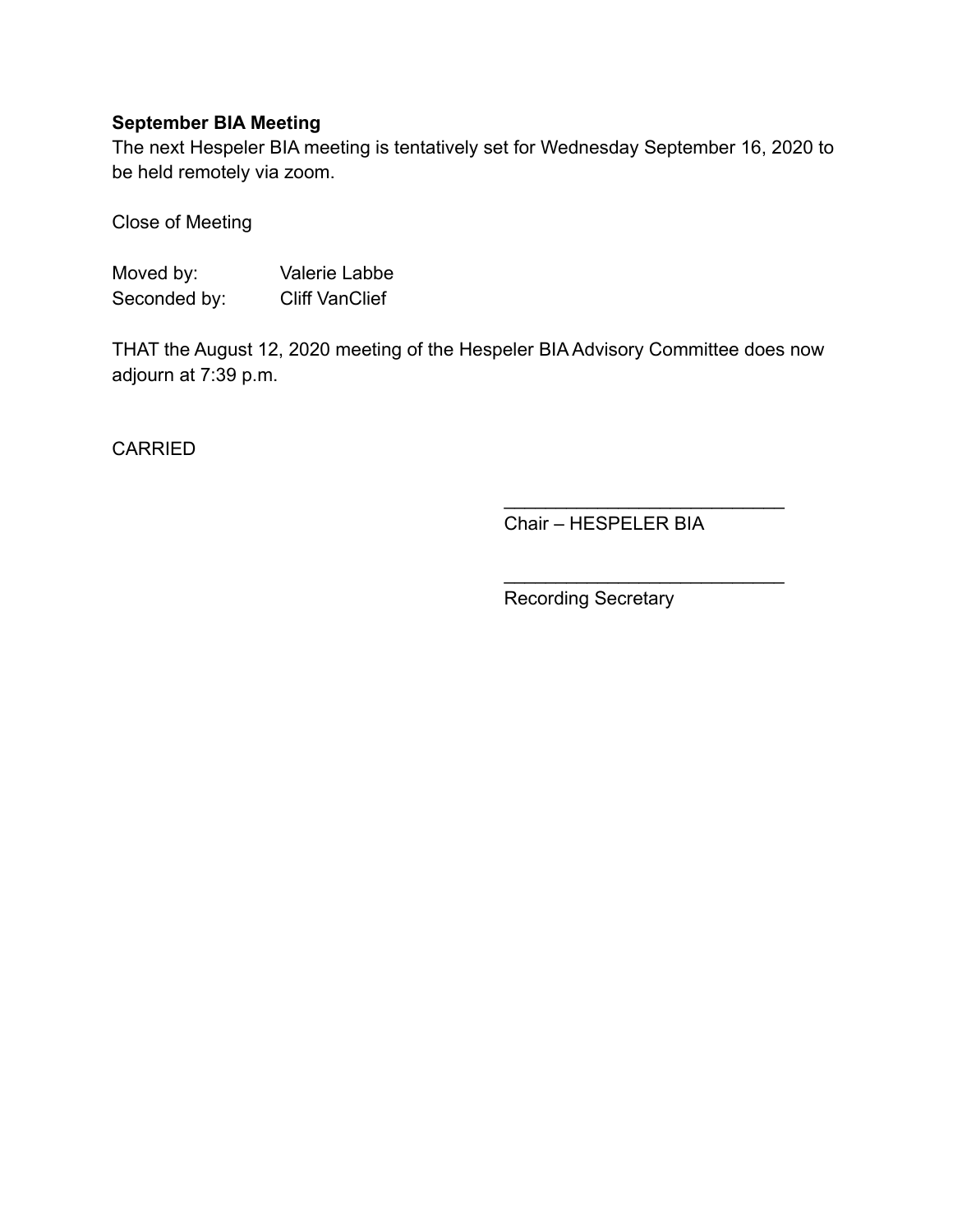

**MINUTES** 

**Hespeler Business Improvement Area Committee Hespeler Heritage Centre** 

> **11 Tannery St E, Cambridge, ON September 16, 2020**

**Committee Members in Attendance;** Cory DeVilliers, Vice-Chair, Brian Kennedy, Executive Director, Valerie Labbe, Recorder, Stefany Kawka, Kenn Norman, Treasurer, Dave Olesen, Councillor Donna Reid

**Regrets:** Cliff VanClief, Chair, Khalid Zaffar, Laura Pearce, Staff Liaison and Councillor Mike Devine

# **Meeting Called to Order**

The Chair welcomed everyone present and called the meeting to order at 6:36 p.m. and the meeting adjourned at 7:26 p.m.

# **Approval of Minutes**

Moved by: Cory DeVilliers Seconded by: Kenn Norman

THAT the minutes of the Hespeler Business Improvement Area Committee meeting of the August 11, 2020 be approved as written to be approved post meeting.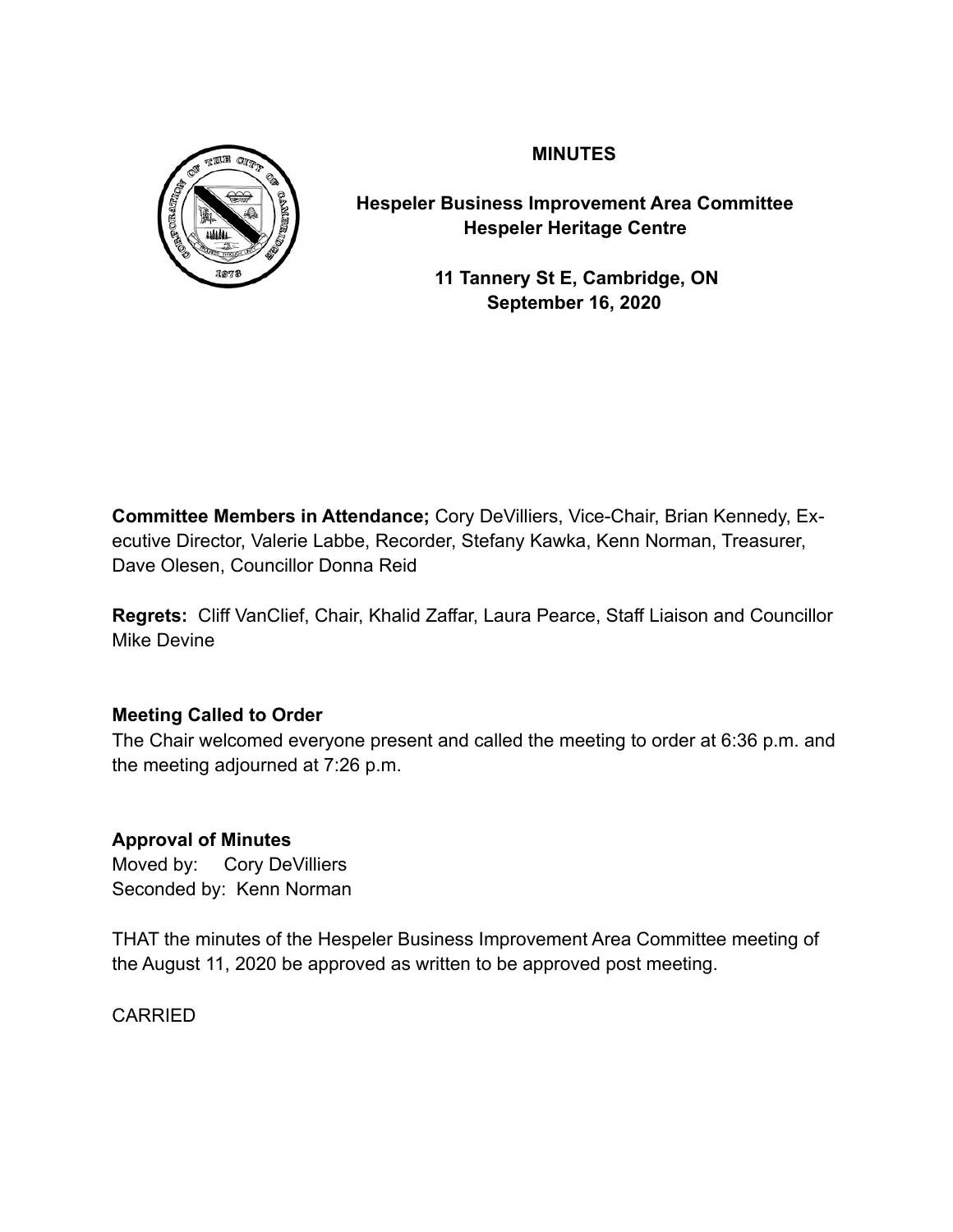## **City Updates - Milling Road project**

(shared via email prior to meeting)

Laura was unable to attend but provided an update over email prior to the meeting that this project continues to be on pause as it was officially delayed by Council with COVID-19 in March.

## **City Updates - Parking Enforcement**

(shared via email prior to meeting)

Further City update from Laura via email that parking enforcement resumed on September 8 (with the first week being primarily warnings) with full parking enforcement as of September 14th. All permit holders have been advised of this timing and the City's website is also updated. Please advise of any concerns.

## **City Updates - Sponsorship and Advertising Strategy**

(shared via email prior to meeting)

Report was presented and approved by Council on August 14, 2020. Economic Development is looking to implement the Sponsorship plan that was created in 2018. They will be going through the RFP process to retain a consultant to create policies and a program (for example – advertising on hockey boards, naming soccer fields, etc.). Draft RFP is completed and approved and will likely be circulated by the end of this month.

### **City Updates - Hespeler Rocks installation at Jacob's Landing**

Draft agreement has now been completed by the City and ready for the boards approval. The City has put the "Licensee" as the Executive Director of the Hespeler BIA Board. The City requires the board to pass a motion/resolution to get the rock and enter into an agreement with the City. The board agreed that it would still like to see an installation this fall is possible. Now that we have the agreement and City approval, Brian will reach out to some local Hespeler artists to provide some concepts for review and will provide an update shortly.

THAT the Hespeler Village BIA Board of Managers authorizes the Executive Director to execute the attached legal agreement pertaining to the placement and care for the rock at Jacob's Landing and as denoted on the diagram attached to said agreement.

Moved by: Kenn Norman Seconded by: Stefany Kawka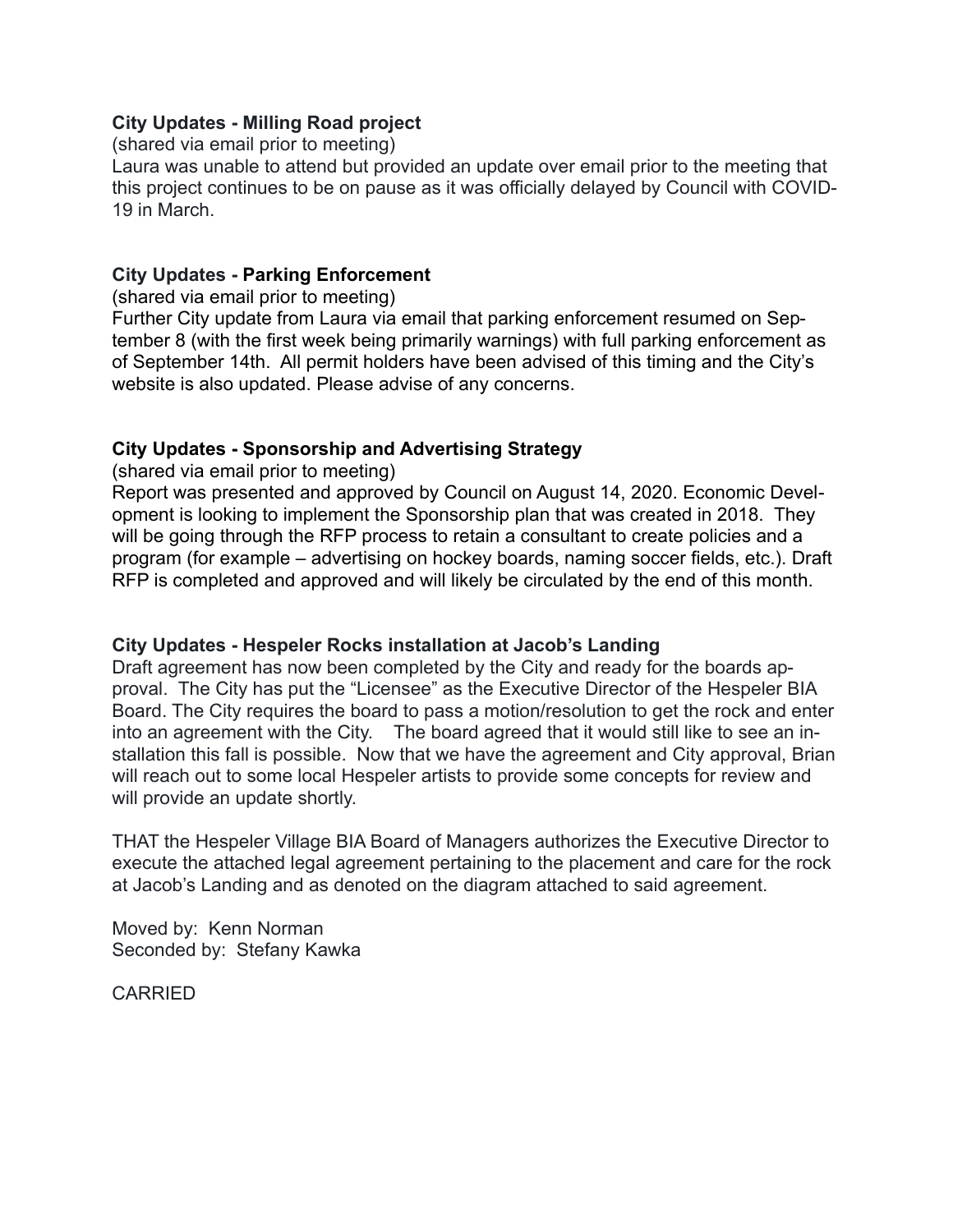#### **Hespeler Village Sign Updates**

Dave mentioned that Sousa was onsite today and ready to pour the concrete for the sidewalk this week. Next step is to return the bench previously there or for the City to provide a new bench at that site. Board wishes to then continue with the original plan of installing a dedication plaque in honour of former City Councillor Rick Cowsill. Councillor Devine was looking into whether the bench that was removed as part of streetscaping project could be returned or replaced as part of finalizing this project.

THAT the Hespeler Village BIA respectfully requests staff to place a bench by the new Hespeler sign.

AND THAT there be the installation of a dedication plaque in honour of former City Councillor, Rick Cowsill.

Moved by: Dave Olesen Seconded by: Kenn Norman

CARRIED

### **Core Area Marketing and Beautification Update**

Dave requesting that next year the City not plant spring pansies as it delays the summer plants. This year the summer plants were added in the spring and the planters along Queen West and on Queen East by gazebo and Cenotaph have never looked better.

Dave also mentioned that with the help of Councillor Devine both the blue building behind Ernie's and the KFC property have been landscaped to clean up weeds and other debris.

Cory mentioned that the planters on Queen West should be moved prior to demolition and construction so they are not misplaced. One suggestion was to move them over in front of Ernie's if possible. Demolition dates are not set yet and a public hearing is set for Sept. 30th. Dave and Brian will ensure planters are moved after the plants have died in the fall

### **Walk Queen Saturday Street Closure**

The Saturday street closure has continued to have positive feedback from attendees and has been extended until October 10th. Brian did some video last weekend and should have it ready to go out before the end of the week.

Two motions were approved over email prior to the meeting and are included below.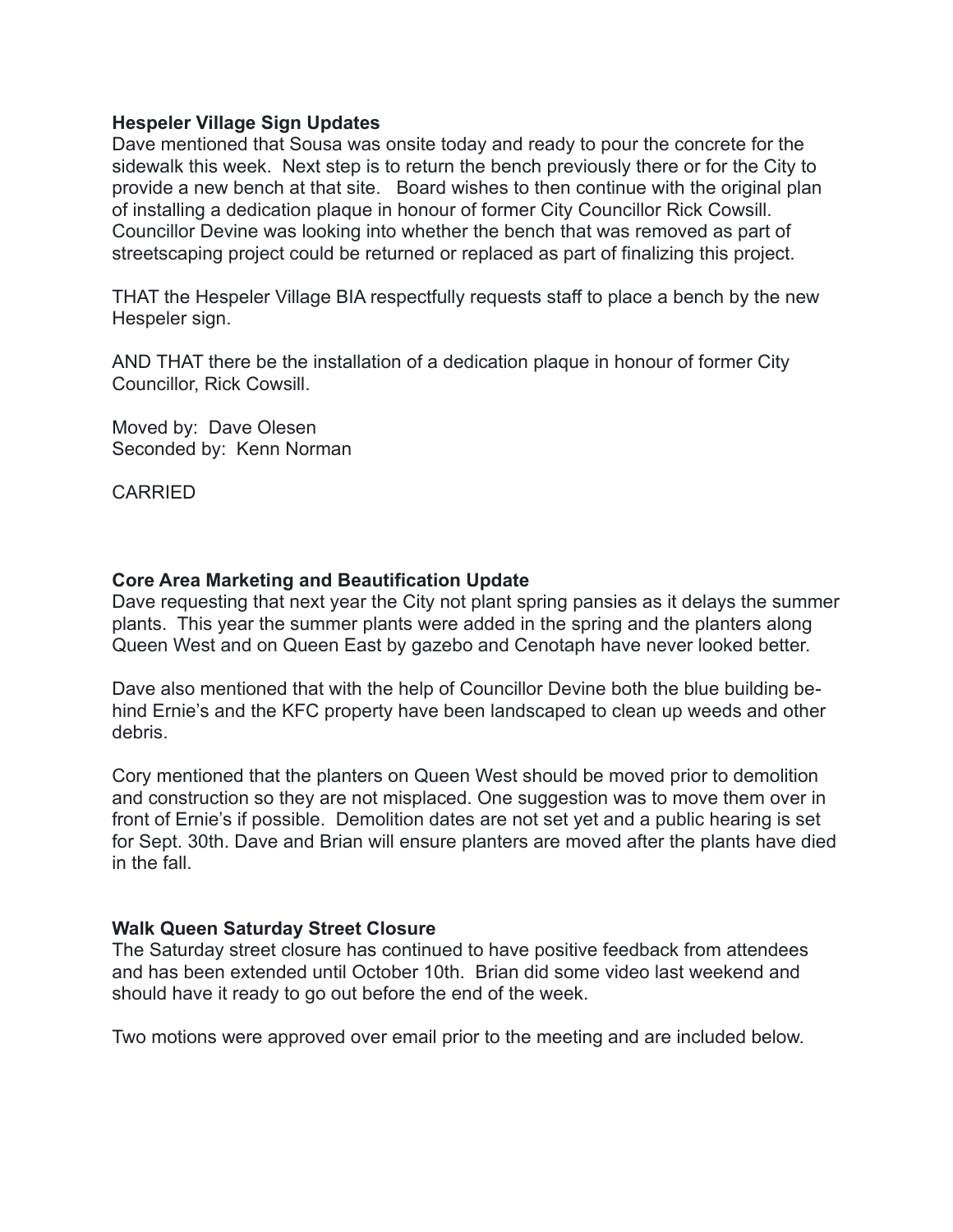THAT the Hespeler Village BIA allows the City to use \$1,500 of the \$3,750 from the BIA 2020 budget, 50/50 monies towards the costs associated with the closure of Queen Street on Saturdays.

Motion: Kenn Norman Seconded by: Cliff VanClief \*note this motion was voted on over email and approved on August 25, 2020

#### CARRIED

THAT we approve spending \$1,250 on the extension of our concert series during the next five Walk Queen Saturdays in September and October to take place from 12:00 pm - 2:00 pm, coordinated by Eric Bolton.

AND that we further approve spending up to \$250 in promoting the #WalkQueen promo video through Facebook and Instagram Marketing.

Motion by: Stefany Kawka Seconded by: Councillor Devine \*note: this motion was voted on over email and approved on September 10th

CARRIED

#### **Other Business - New Development at corner of Queen and Adam Street**

Discussion around whether the Hespeler BIA will be asked to support the construction of the new building as we have been asked in the past to support other developments. It is our understanding that the ground floor will be retail space with apts above. Cory has received initial concept plans and feels it does not comply with recommendations initially put forth as there is a large setback at the corner. A study was done and the developer and City were advised that it should be pedestrian friendly. Therefore the corner needs to be a defined space with trees, planting and benches. Storefronts should be historic to fit with the heritage of the area. Board feels it might be helpful to have an overhead shot with definition so we can see what is being maintained and added as streetscaping. Initially we are in support however we encourage the developer to enforce the initial recommendations so it is sympathetic to the heritage of the area. Cory will reach out to see if the developer is available to attend our AGM next week to provide an overview and answer any questions from the membership.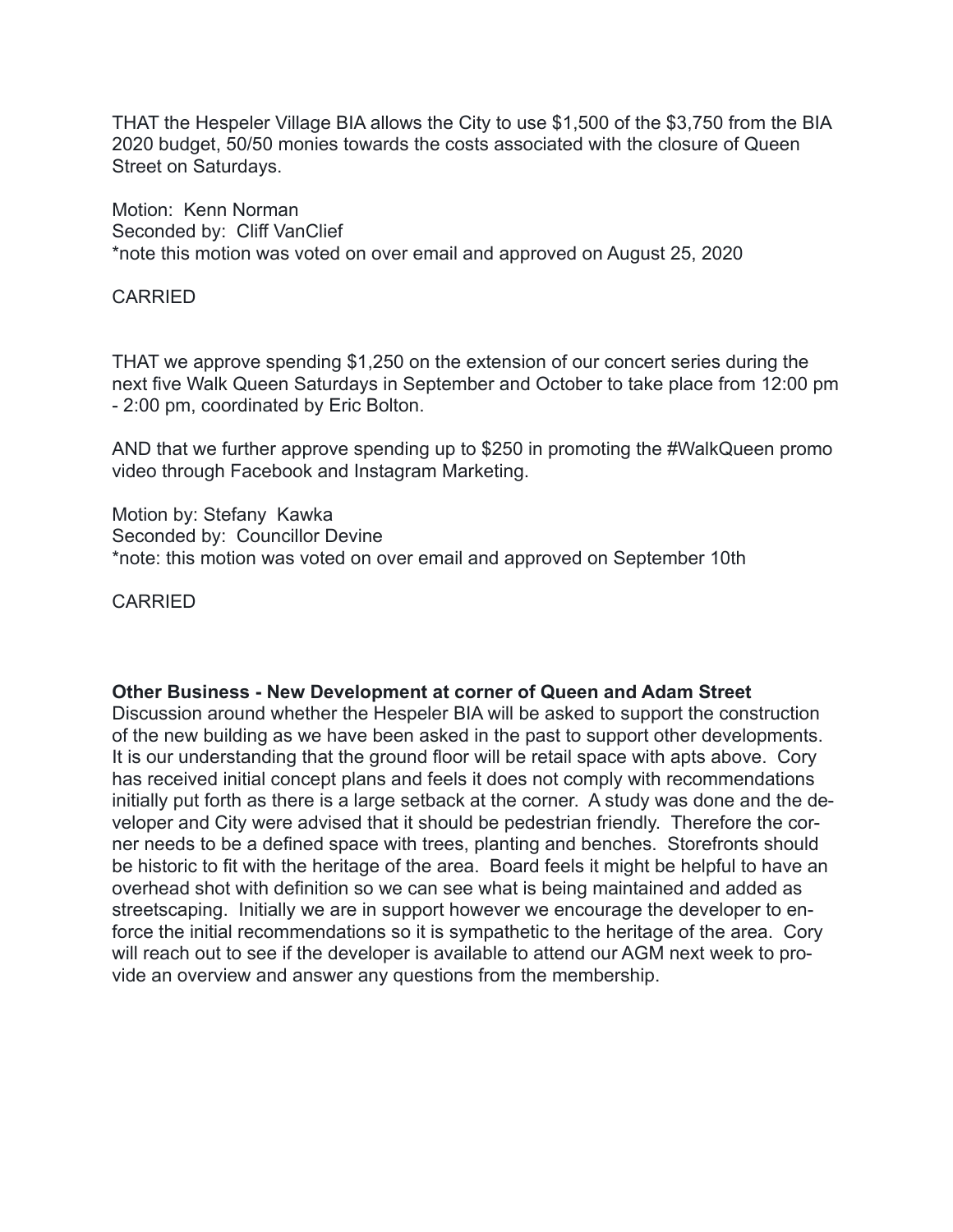#### **Hespeler BIA Website Updates**

A time sensitive motion was raised and voted on via email on Tuesday July 30, 2020 as there is an opportunity to redesign our three core area BIA's websites to provide functionalities that will best serve the general public and our membership. Brian had negotiated a reduced rate of \$3500 for the design and development of a "copy" of Downtown Cambridge's new site, rebranded for Hespeler Village.

Brian also applied for and secured the RTO4 Tourism Marketing & Digital Support Program for \$1250 per applicant towards marketing including digital assets. The cost of the new website design and development is \$3500 (minus the RTO4 \$1250) and we can use as part of our 50/50 project with the City under next year's budget in 2021. The monthly maintenance will be approx. \$40/month.

THAT the Hespeler Village BIA approves Him & Her for the design and development of a new BIA website for \$3,500+ HST with an RTO grant of \$1250 applied towards the cost AND THAT the balance of \$2250 will be submitted as part of our 50/50 projects for 2021 with the City of Cambridge.

Moved by: Cory DeVilliers Seconded by: Kenn Norman

CARRIED

### **Hespeler BIA Fall Annual General Meeting (AGM)**

Our fall AGM is set to be held virtually next Wednesday September 23rd. Brian has sent out email invites to the general membership and paper copies were also delivered to the core area businesses. So far only one business has registered to join the event. Since the meeting will be virtual this year, Kenn and Brian discussed sharing the budget both with the meeting recording as well as via email prior to the meeting so that attendees have a chance to review it for any comments or questions.

#### **Christmas in Cambridge**

Brian is attending a Christmas in Cambridge meeting tomorrow and confirmed that our \$2000 is still guaranteed towards lighting the main tree. Brian will provide an update via email after the meeting and we can finalize any further ideas or suggestions at our meeting in October.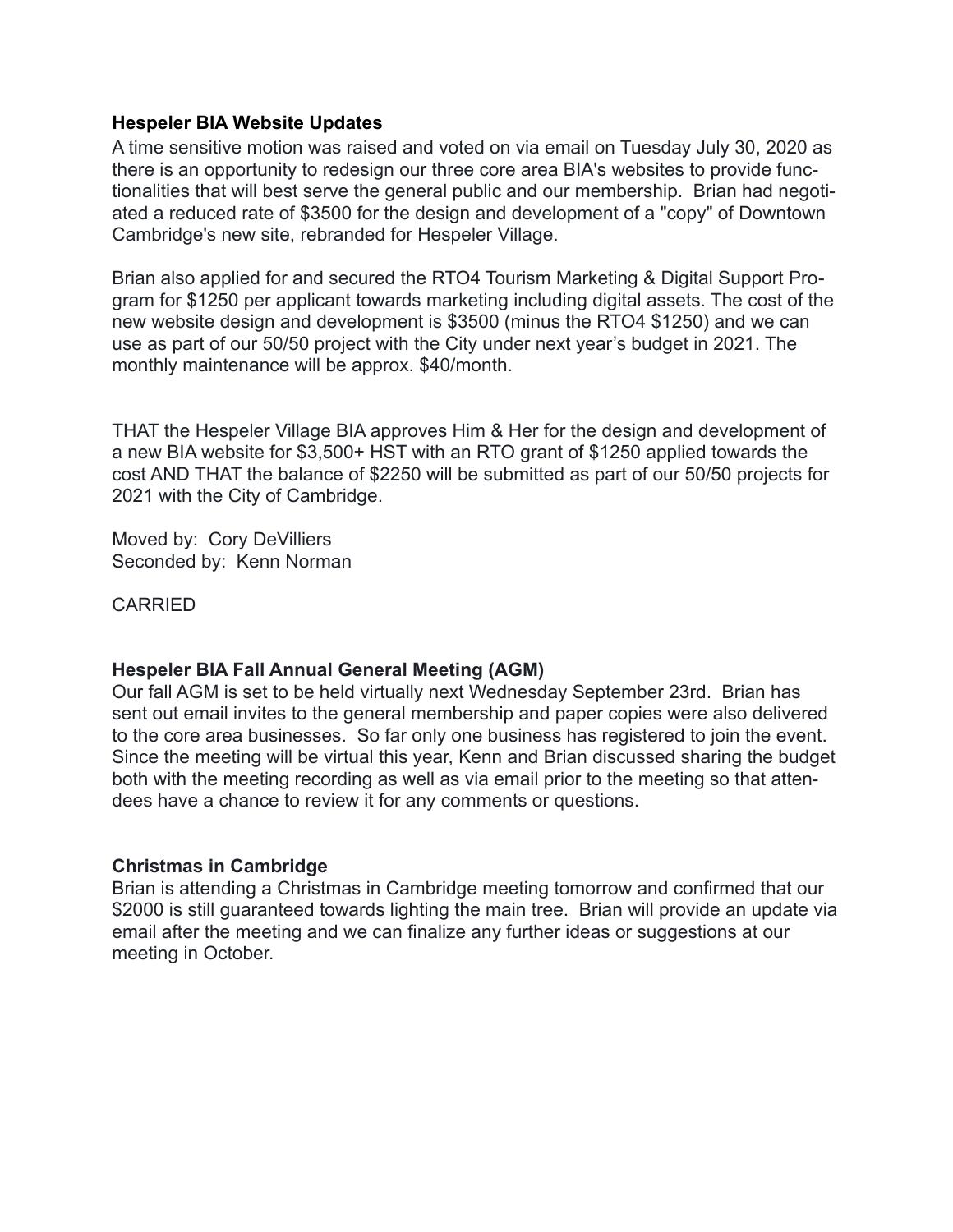# **October BIA Meeting**

The next Hespeler BIA meeting is tentatively set for Wednesday October 14, 2020 to be held remotely via zoom.

Close of Meeting

Moved by: Valerie Labbe Seconded by: Cliff VanClief

THAT the September 16, 2020 meeting of the Hespeler BIA Advisory Committee does now adjourn at 7:26 p.m.

CARRIED

Chair – HESPELER BIA

 $\frac{1}{\sqrt{2}}$  ,  $\frac{1}{\sqrt{2}}$  ,  $\frac{1}{\sqrt{2}}$  ,  $\frac{1}{\sqrt{2}}$  ,  $\frac{1}{\sqrt{2}}$  ,  $\frac{1}{\sqrt{2}}$  ,  $\frac{1}{\sqrt{2}}$  ,  $\frac{1}{\sqrt{2}}$  ,  $\frac{1}{\sqrt{2}}$  ,  $\frac{1}{\sqrt{2}}$  ,  $\frac{1}{\sqrt{2}}$  ,  $\frac{1}{\sqrt{2}}$  ,  $\frac{1}{\sqrt{2}}$  ,  $\frac{1}{\sqrt{2}}$  ,  $\frac{1}{\sqrt{2}}$ 

 $\mathcal{L}_\text{max}$  , where  $\mathcal{L}_\text{max}$  is the set of the set of the set of the set of the set of the set of the set of the set of the set of the set of the set of the set of the set of the set of the set of the set of the se

Recording Secretary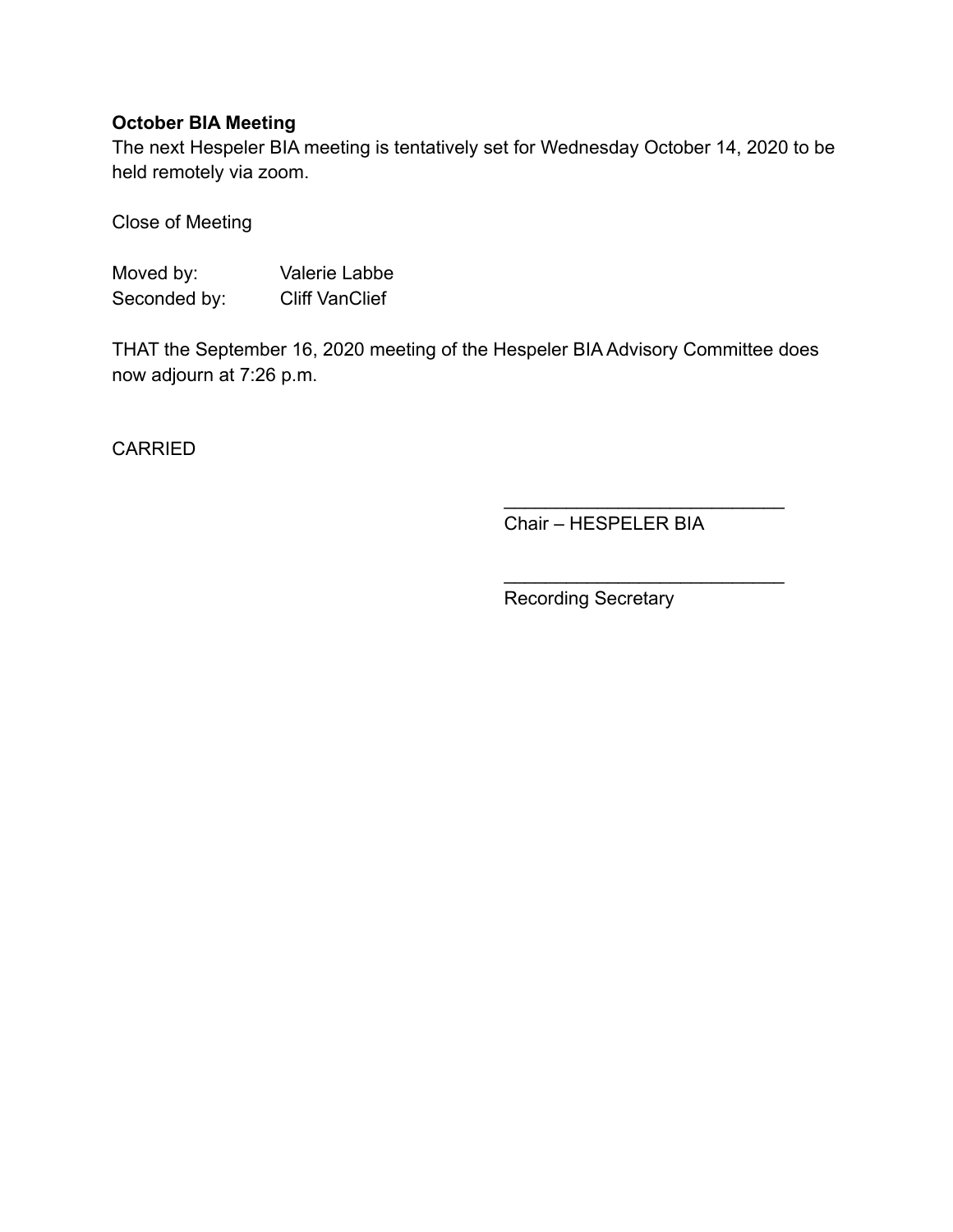

# **MINUTES**

**Hespeler Business Improvement Area Committee Hespeler Heritage Centre** 

> **11 Tannery St E, Cambridge, ON October 14, 2020**

**Committee Members in Attendance;** Cliff VanClief, Chair, Cory DeVilliers, Vice-Chair, Brian Kennedy, Executive Director, Valerie Labbe, Recorder, Stefany Kawka, Dave Olesen, Khalid Zaffar, Laura Pearce, Staff Liaison and Councillor Mike Devine

**Regrets:** Kenn Norman, Treasurer, Councillor Donna Reid

# **Meeting Called to Order**

The Chair welcomed everyone present and called the meeting to order at 6:31 p.m. and the meeting adjourned at 7:56 p.m.

# **Approval of Minutes**

Moved by: Cory DeVilliers Seconded by: Mike Devine

THAT the minutes of the Hespeler Business Improvement Area Committee meeting of the September 16, 2020 be approved as written.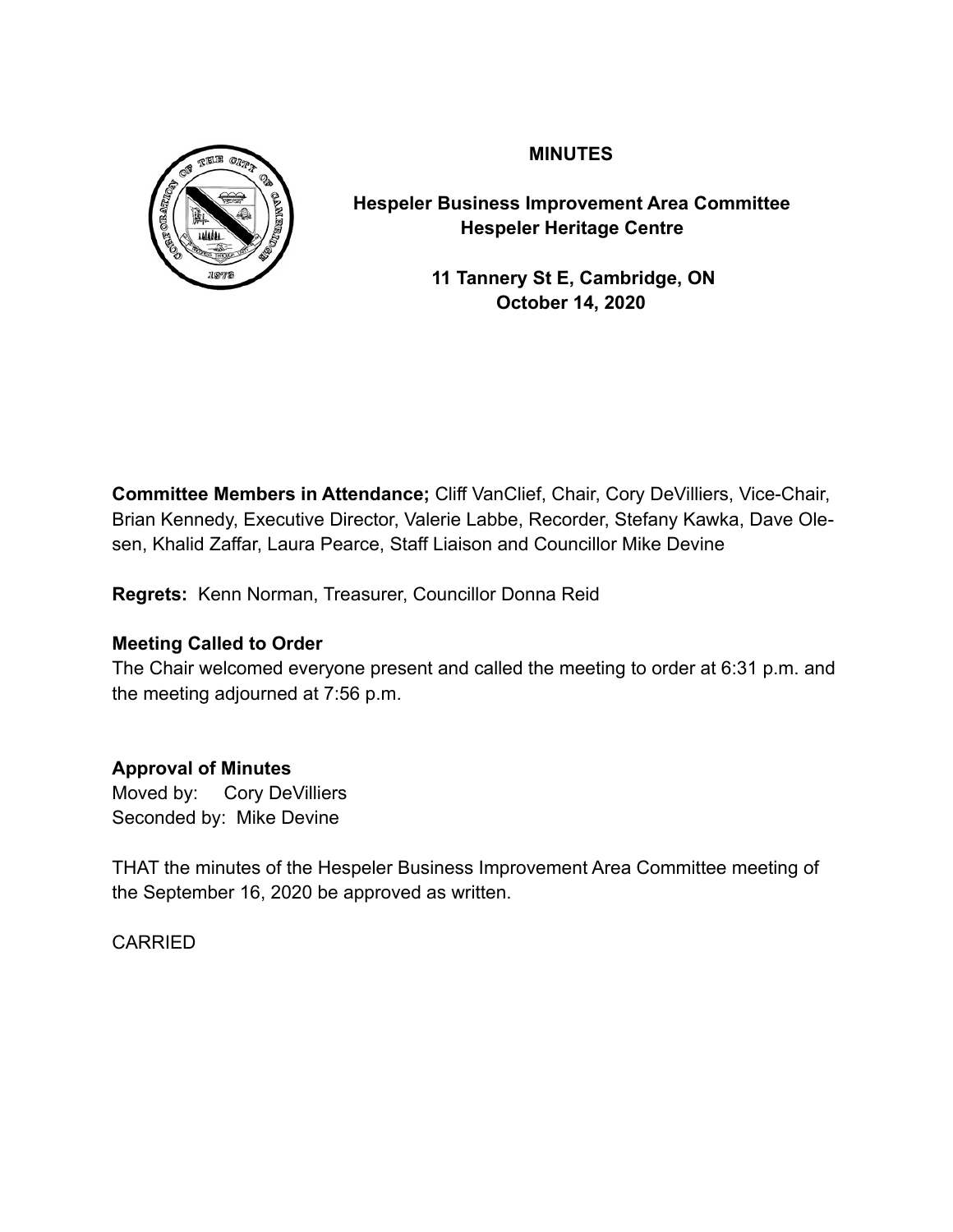#### **Digital Mainstreet Presentation:**

Chris Farell and members of the Digital Mainstreet Service Squad shared a presentation on the re-launch of the program launched in 2019. Attendees at tonight's presentation included Chris Farell, Amber Nguyen, Alicia Ng and Jennifer Yung. The program will be virtual this year with a team of 7 co-op students providing social media, content and web specialists to assist any business with their digital challenges whether the business struggles to easily be found on Google, help to build out wireframe for a web-site or a social media campaign. Businesses who are interested can go to [DigitalMain](http://DigitalMainstreet.ca)[street.ca](http://DigitalMainstreet.ca) where there is a lInk to the team calendars so business owner can set up an appt for further discussions. The program will be much easier this year as there were 8- 10 hours of training last year that has now been reduced to 2 hours. Submissions should be done as soon as possible and received by January 31, 2021 as the program will end in February 2021. Chris will send communications to Laura and Brian so it can be shared in a email to our membership. Laura will also confirm whether the summer security teams are still patrolling the core areas and whether they can assist in delivering postcards as well.

Businesses who participated in 2019 are eligible to participate again however Chris reminded that any businesses participating in 2019 must have all receipts and reports submitted on how the money was spent by this Friday October 16th. Failure to supply the reports and receipts will prevent participation again in this re-launch.

Chris also shared information on two other programs underway with Digital Mainstreet. "Shop Here Shopify" project assists with building a Shopify site for free and the "Transformation Teams Communitech" is a more complex six week project being delivered across Southeast and SouthWest Ontario for more complex business strategies. As an example, a small museum needed a new strategy for online tours and bookings during COVID and the Transformation Team was able to assist. Finally, every Thursday there is an information session about Shopify and Transformation Teams projects that businesses are welcome to attend.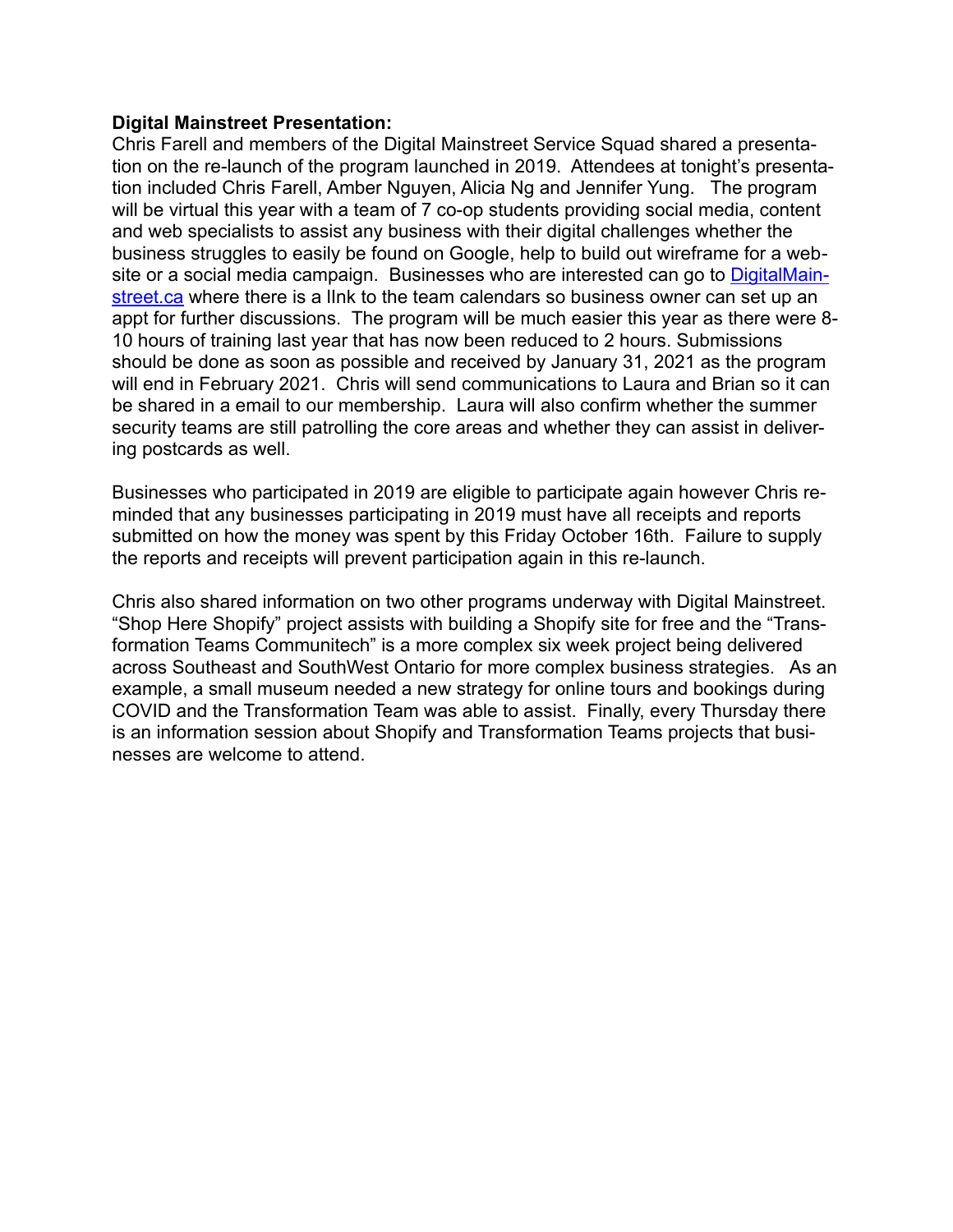# **City of Cambridge Procedure By-Law for electronic meetings**

Brian shared an update from the City of Cambridge around a by-law introduced for the purpose of electronic meetings.

THAT the Hespeler Village BIA Board of Management have adopted the City of Cambridge Procedure By-law #18-15, in order to permit meetings local boards electronically, pursuant to the Municipal Act, 2001 and as a result of Bill 197, the Board of Management be permitted to amend the Procedure By-law #18-15 to allow for electronic local board meetings under the Municipal Act, 2001"

Moved by: Councillor Devine Seconded by: Dave Olesen

CARRIED

# **City Updates - Hespeler Rock Installation**

Laura confirmed that the draft agreement has been signed so project is ready to move forward. Brian confirmed that the rock should be placed in the coming weeks although all agreed that we should hold off until spring 2021 for mural and digital campaign as we would lose momentum with winter weather and spring might be a better time to launch.

# **City Updates - Hespeler Village Sign Updates**

Update that the new agreement has been drafted and is with property owner of 3 Queen Street for review as the bench impedes on his property. Once it is back and signed we should be able to move forward with ordering and installing the bench and dedication plaque in honour of former City Councillor Rick Cowsill.

Councillor Devine and Dave have met with City staff over the past several years as well as the manager from Isley and the City Engineering Dept to confirm the details. Unfortunately when Sousa poured the final concrete the instructions were missed and there is not a flat spot for the bench to rest. Laura will review with City again around where the bench will be installed and whether there is a flat surface to install the bench or whether concrete was poured on a slope and will possibly need to be corrected, broken up and re-poured.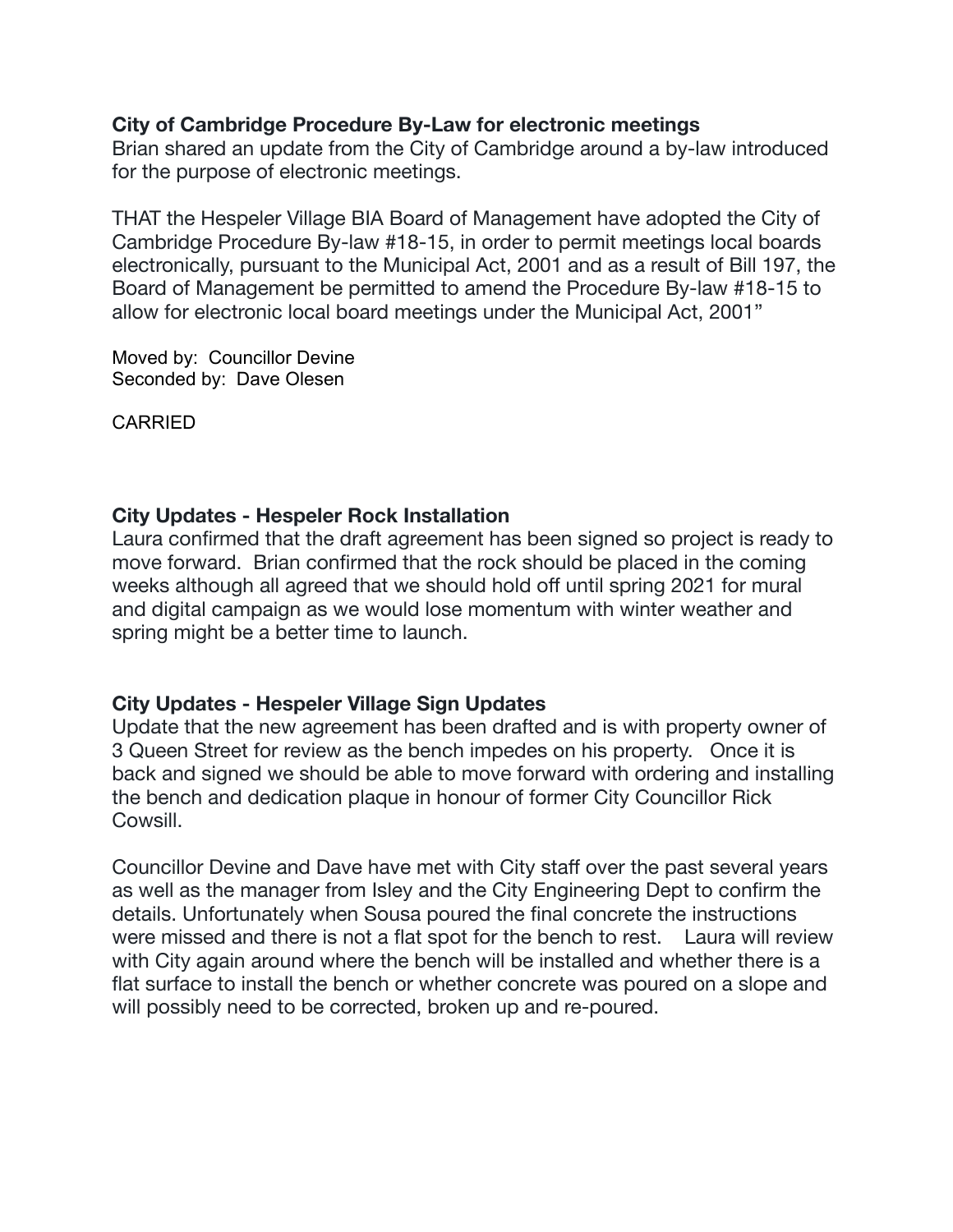## **City Updates - Milling Street Project**

Laura shared the good news that this project active again and no longer on pause due to COVID. There is going to be a meeting in the next couple of weeks with the project team to plan next steps including an upcoming virtual stakeholder consultation. More details to follow.

## **City Updates - Forbes Park Washrooms**

After COVID setback and delays, the Forbes Park washrooms are now complete and opened today.

## **Marketing - Fall in Love with Hespeler Village**

Sponsorship for "Fall in Love with Hespeler Village" has now been launched by Melissa Francis and team and we had 10 businesses participate.

# **Beautification Updates - Holiday Lighting**

Due to COVID the City has announced that Music & Lights in the Village will not occur this year. The BIA will receive funding for the tree lighting and Brian is getting quotes for the tree lighting and the repair and/or replacement of the white tree lights at the Cenotaph area. Brian is also looking into the possibility of some lighting for the planter at the corner of Queen and Tannery by the gazebo. More details at the November meeting. Laura will get an update on the restoration work being done on the Heritage Centre to see if it will be completed in November as that may change where we should focus our efforts. When building restoration is completed it would be nice if we could get some ground spotlights to highlight this historical building and whether it is possible to include some uplighting as part of the restoration project.

# **Beautification Updates - Remembrance Day Banners**

The summer banners have been removed and the Remembrance Day banners have now been hung in their place. The Legion has requested to get banners from Guelph to Winston Blvd next year and the City is looking into that request to see about adding additional hangers on the poles for that section of the street.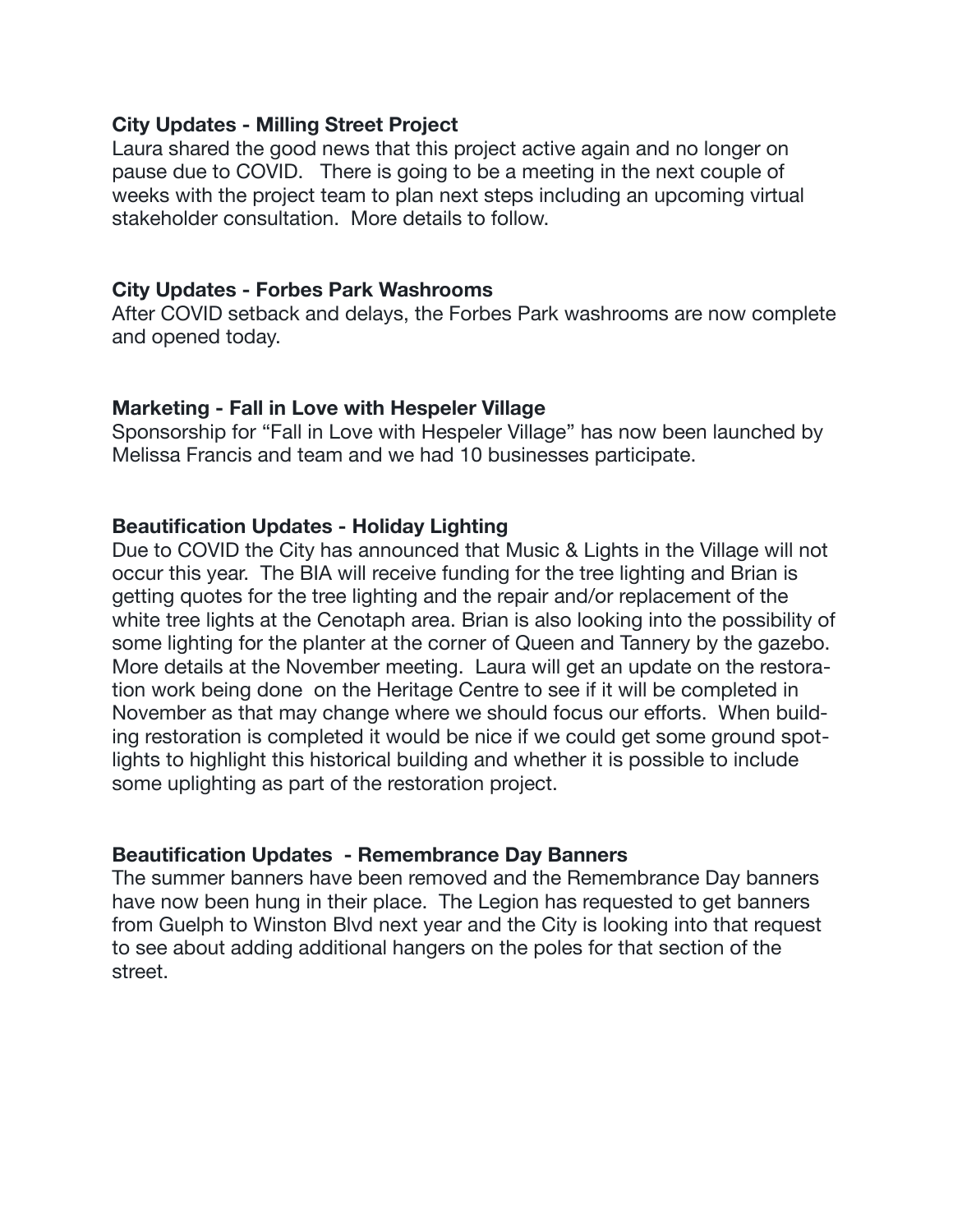### **Remembrance Day Ceremony**

Due to COVID there will not be a ceremony at the Hespeler Cenotaph this year. The legion executive will be there to lay one wreath and pre-lay all the wreaths the day before and everyone will be encouraged to go throughout the day to pay respects with appropriate social distancing.

## **Signage Grant Request - Aging Oak**

The Aging Oak has had discussions with Brian and are looking at adding a vinyl banner on the wall that faces the Hespeler sign. A quote and details have been submitted to the BIA. The proposed sign is a vinyl banner on the wall which is not currently covered by the sign grant. Some discussion around possible options for more exposure and visibility if they possibly have a vertical sign at the corner. Cory will meet with them this week to offer some alternative suggestions and options if they are interested.

## **Website Updates**

Brian shared that the website redesign work is underway in Galt and that we should have updates on the Hespeler copy in the next 3 months. Councillor Devine was at an AODA meeting today and learned that the city website is not AODA compliant with current PDF images so he suggested that Brain check with Danielle at the City for any AODA details to ensure the Galt website and our Hespeler copy are in compliance once developed.

# **Queen West Development**

(motion raised and voted on via email on Sept 30th)

THAT the Hespeler Village BIA approve the Letter of Support for the Site Plan Application and Development Proposal for 2-16 Queen Street West as written.

Moved by: Stefany Kawka Seconded by: Cory DeVilliers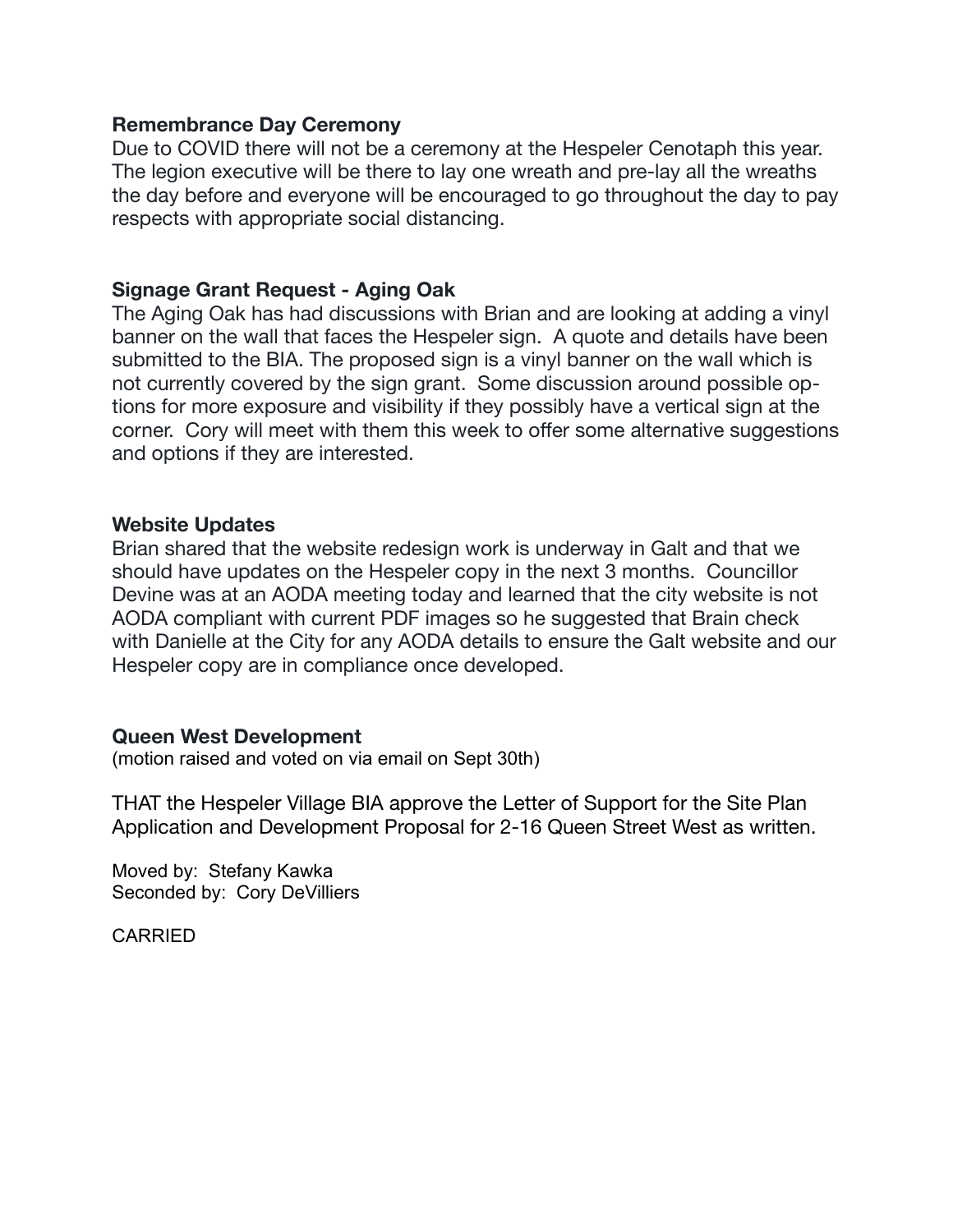# **November BIA Meeting**

The next Hespeler BIA meeting is set for Wednesday November 4, 2020 to be held remotely via zoom. Note that this meeting is one week earlier so it does not coincide with Remembrance Day.

Close of Meeting

Moved by: Valerie Labbe Seconded by: Cliff VanClief

THAT the October 14, 2020 meeting of the Hespeler BIA Advisory Committee does now adjourn at 7:56 p.m.

**CARRIED** 

Chair – HESPELER BIA

 $\frac{\partial u}{\partial x^2} = \frac{\partial u}{\partial y^2} + \frac{\partial u}{\partial z^2} + \frac{\partial u}{\partial z^2} + \frac{\partial u}{\partial z^2} + \frac{\partial u}{\partial z^2} + \frac{\partial u}{\partial z^2} + \frac{\partial u}{\partial z^2} + \frac{\partial u}{\partial z^2} + \frac{\partial u}{\partial z^2} + \frac{\partial u}{\partial z^2} + \frac{\partial u}{\partial z^2} + \frac{\partial u}{\partial z^2} + \frac{\partial u}{\partial z^2} + \frac{\partial u}{\partial z^2} + \frac{\partial u}{\partial z^2} + \frac{\partial u}{\partial z^2}$ 

 $\overline{\phantom{a}}$  , where  $\overline{\phantom{a}}$  , where  $\overline{\phantom{a}}$  , where  $\overline{\phantom{a}}$ 

Recording Secretary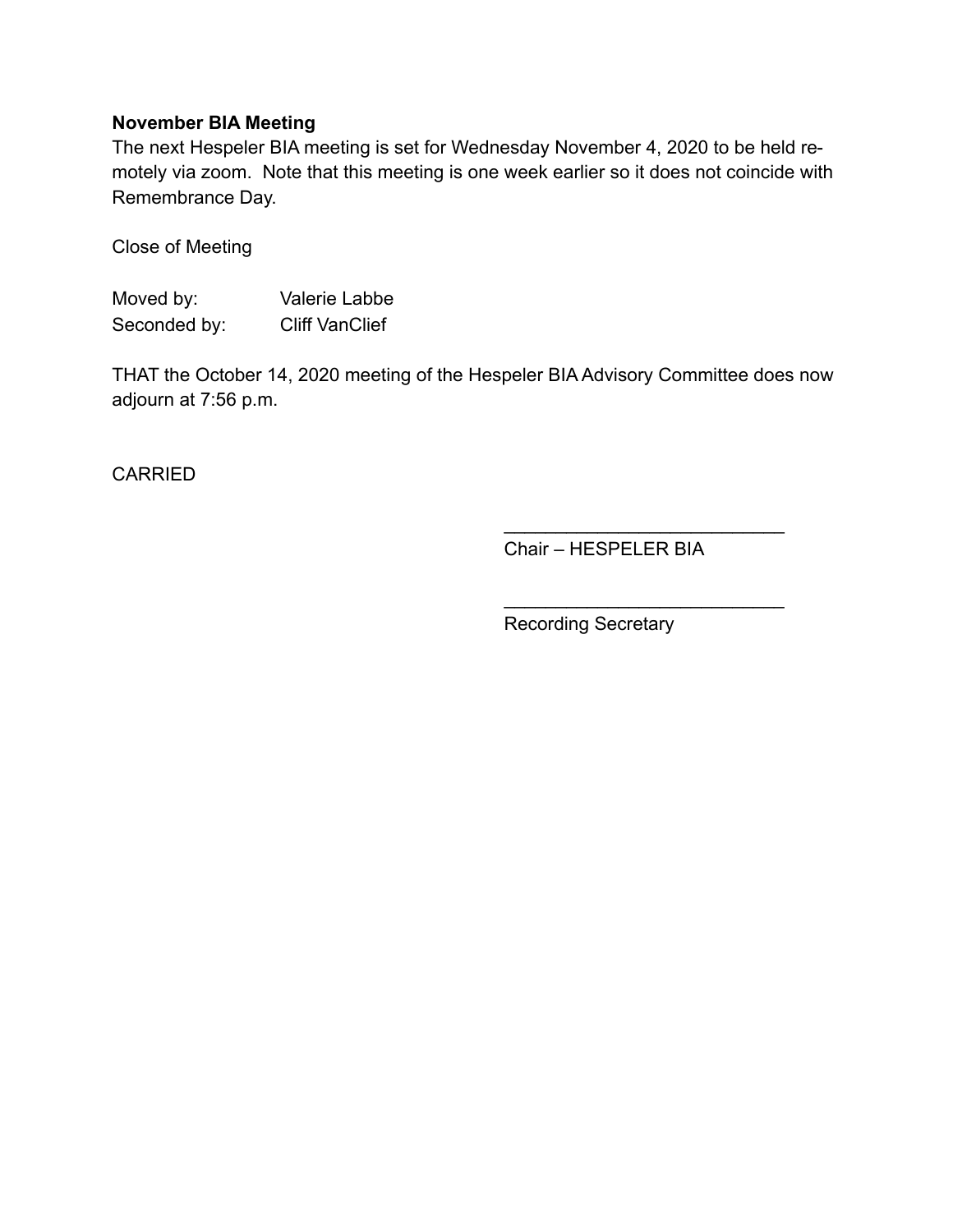

**MINUTES**

**Hespeler Business Improvement Area Committee Hespeler Heritage Centre**

> **11 Tannery St E, Cambridge, ON December 9, 2020**

**Committee Members in Attendance;** Cory DeVilliers, Vice-Chair, Brian Kennedy, Executive Director, Valerie Labbe, Recorder, Stefany Kawka, Dave Olesen, Laura Pearce, Staff Liaison and Councillor Mike Devine

**Regrets:** Cliff VanClief, Chair, Kenn Norman, Treasurer, Khalid Zaffar, Councillor Donna Reid

# **Meeting Called to Order**

The Chair welcomed everyone present and called the meeting to order at 6:35 p.m. and the meeting adjourned at 8:03 p.m.

# **Approval of Minutes**

Moved by: Stefany Kawka Seconded by: Councillor Devine

THAT the minutes of the Hespeler Business Improvement Area Committee meeting of the October 14, 2020 be approved as written.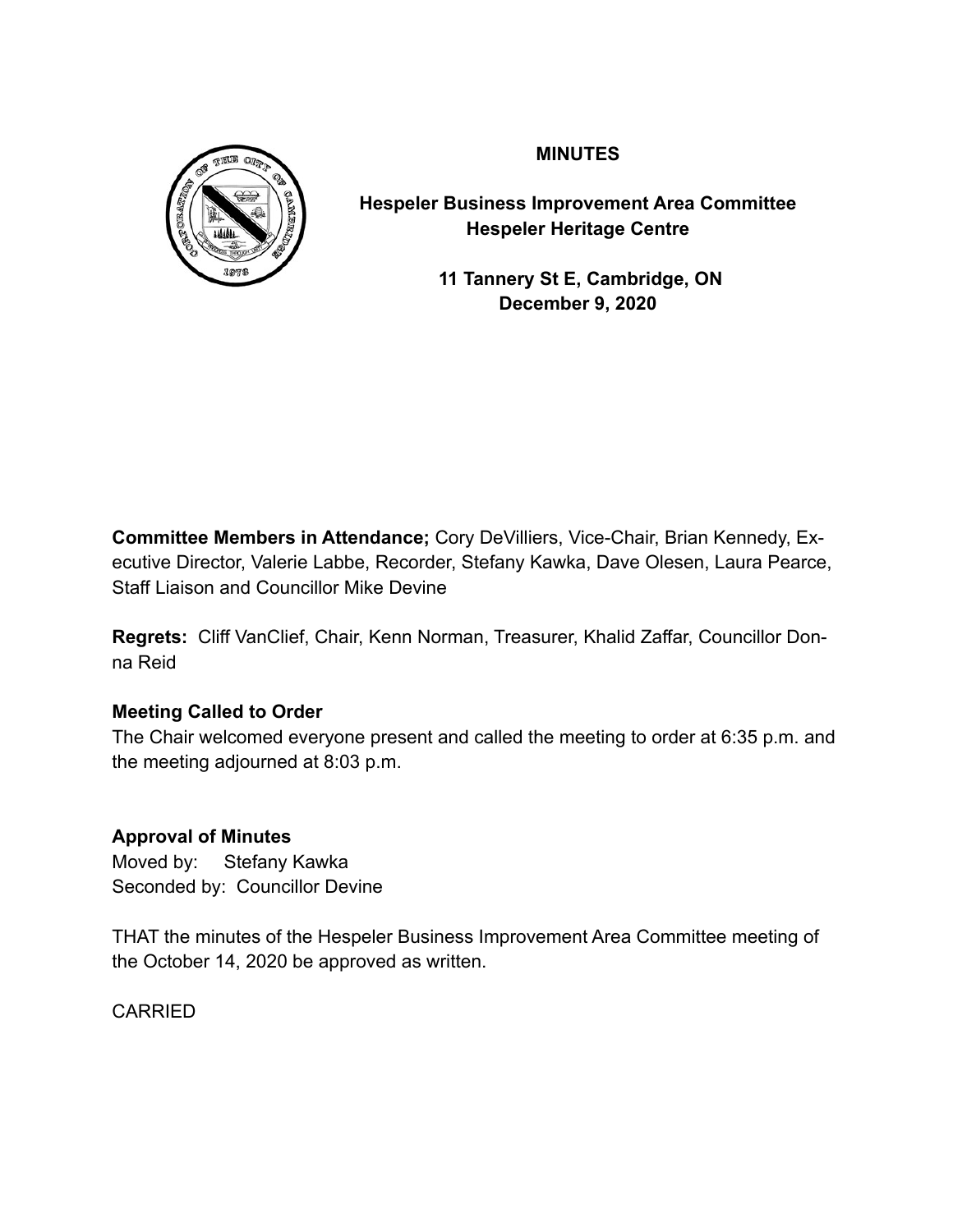#### **City Updates:**

Laura mentioned that Council has passed motion that City Council will continue to meet virtually until April 30, 2021 at a minimum and BIA's have been requested to follow same timeline.

## **City Updates - Christmas in Cambridge:**

With Christmas in Cambridge Holiday Lighting there was some initial confusion over who the contractor was going to be this year for Christmas light installation and as a result additional costs were incurred by the BIA for removal of Remembrance Day banners and installation of holiday snowflakes. Typically Al from Can-Lite would remove banners at same time of installing snowflake decorations. Once the invoice is paid by the BIA the City will pick up the additional costs on our behalf for the second separate installation.

## **City Updates - Milling Road Project:**

Update from Laura that Matt Holland who is the Project Manager indicated they have moved forward with next steps and reaching out to property owners on Milling Road to let them know the project plans. The next step will be to move forward to stakeholder meetings. As a stakeholder, the BIA board is on the list and welcome to attend.

### **City Staff Updates:**

Laura shared an update that there have been some changes with City staff throughout 2020 both with staffing and with departments and areas of responsibility. David Calder is the new City Manager and an updated list of staff and departments has been sent to the BIA chairs as awareness. Cory suggested that we arrange for a walking tour of the core area in the spring with the new City Manager and use it as an opportunity to highlight the areas we see as opportunities in the core. Might also be good to Initiate an invitation to a BIA Meeting in the year year to provide an overview to the new city staff.

### **City Updates:**

Update that the City budget is up 1.27% which is the lowest in over 10 years. No changes for waste/water fees.

One item passed in the budget that affects BIA is at the old Len's Mill building as \$250,000 was added into the budget to allow for a bridge crossing. This will connect Chilligo trail to the south side of village and provide a complete loop around the river out to Black Bridge and back. The bridge is dependent on the development of the old Len's Mill building so may be 2-3 years before it is completed. The Len's Mill development plans for commercial space on the 1st floor and second and third floor lofts that will be rental units. Plans for some stacked townhouses and on the property as well.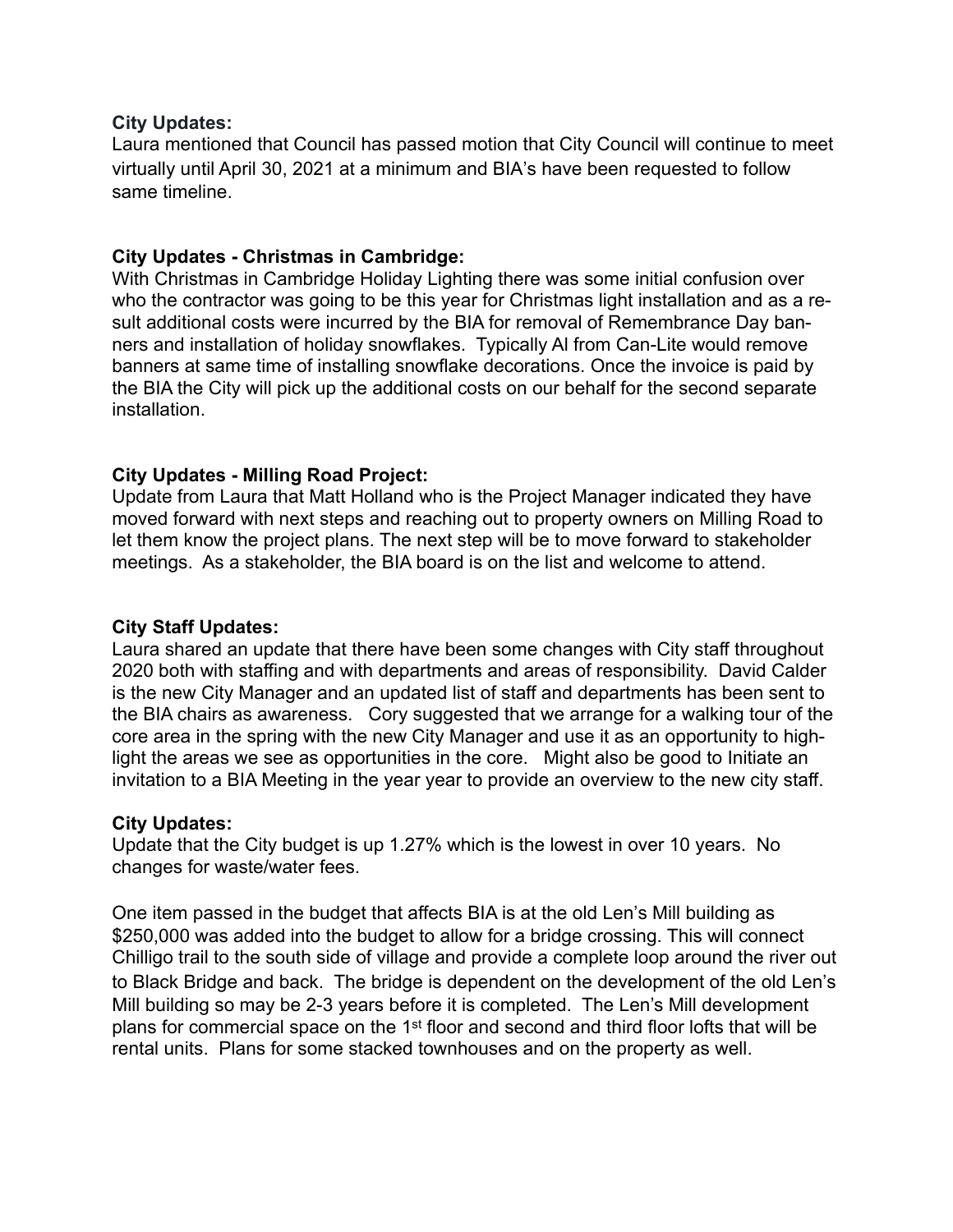Cory requested that we set up a meeting with the City for an update on the plans for both additional parking and trail to be added along the north side of the river behind Ernie's as there were designs completed circulated and plans in place. Shane is the current landscape architect so Laura will reach out for any details to share.

#### **City Updates - Parking Study:**

Councillor Devine shared that the budget also included \$50K towards a parking study that should be done in the 2nd quarter in 2021.

#### **Hespeler Sign Updates:**

Laura shared that the bench was installed and has been levelled as far as she is aware. It's not perfect but it is level. As the bench is not a memorial bench we are looking to install a plaque on the rock beside the landscaping. For safety and security it will be armour stone and a cast bronze plaque. Once the BIA board has put forth a resolution, a report needs to go to City staff for approval. A motion for the updated cost adding the additional logo for City of Cambridge will be provided and voted on over email as there was not quorum at the meeting.

### **2021 Queen Street Saturday Road Closure:**

Based on the positive feedback received during 2020 with the Saturday street closures, Cory suggested we continue in 2021. A preliminary discussion included Brian sharing some details around costs and options. Most businesses found the Saturday street closures were helpful although the BIA does have some concerns with cost. Discussions around expanding the boundary to start at the intersection of Tannery and Queen so that Choun Restaurant and Press Play Games can participate. Suggested dates are from May 1st to Thanksgiving weekend. Cory mentioned that Natasa has volunteered to get some programming, a schedule of events and help with any social media promotions. If we do not get approval from City for the cost of the street closure we may want to push the start to June for cost savings. Set up and tear down could get gift in kind from city and Cory mentioned that the Waterloo Rugby Club may be an alternative option as a fundraiser for their team to help with picnic table and tent setup.

### **Signage Grant Request - Graham & Sons**

Received a sign grant request from Graham & Sons for an exterior sign to replace the existing sign along with a request for a hanging sign to extend out from the building.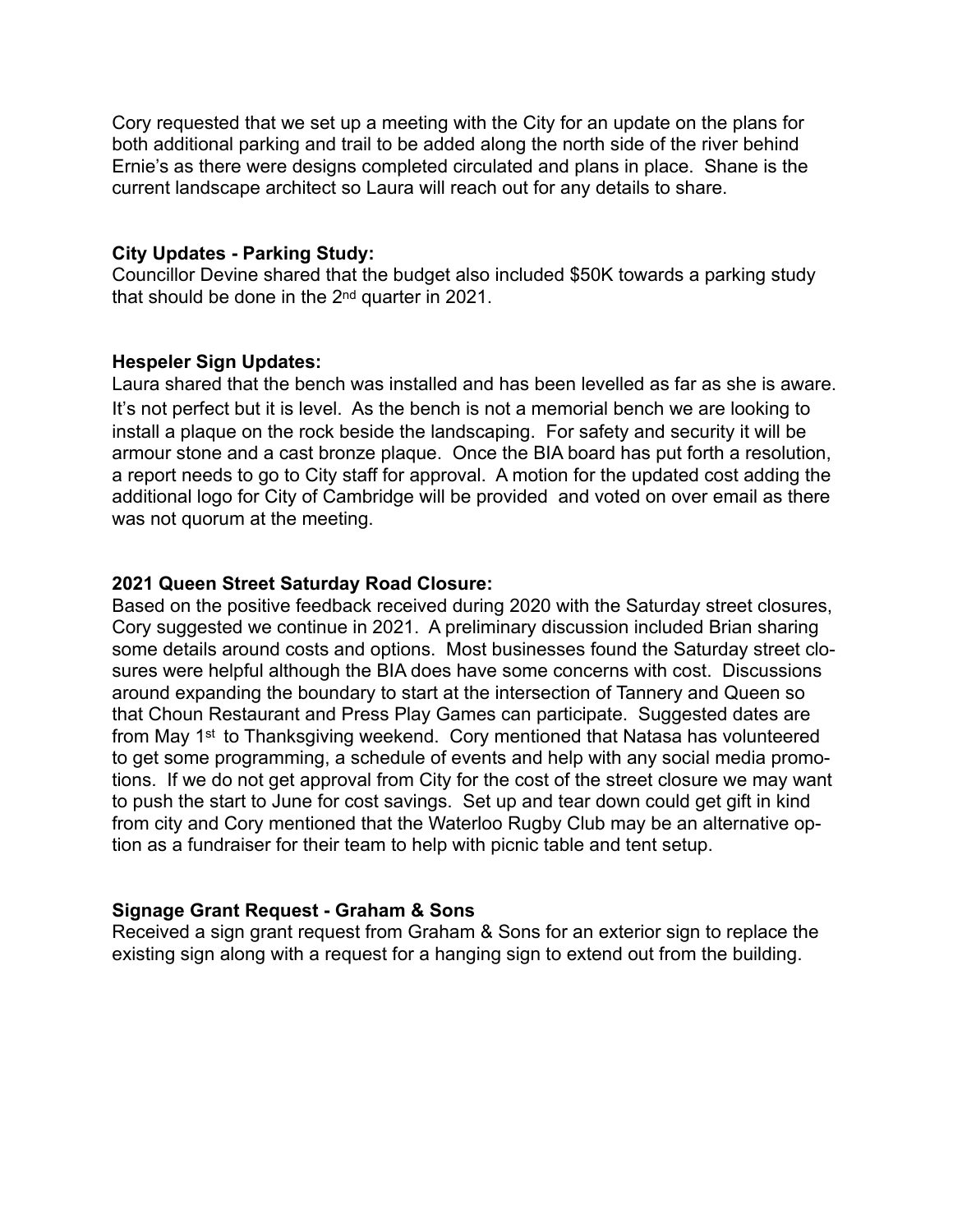#### **Signage Grant Request - Blooms of Paradise**

Received a sign grant request from Blooms of Paradise for a new exterior sign to replace the current sign that belonged to former tenant Graham & Sons. These two businesses have swapped locations and from a design standpoint it was felt that it would be nice to see both signs the same size for aesthetics. Also both sign quotes indicated the new signs would be 2 dimensional which are not covered under the sign grant program.

Brian will follow up with both businesses to remind them of the grant guidelines around the fact that two dimensional signs are not covered and would need to install acrylic to adhere to the guidelines. The hanging sign does meet the criteria so that portion has been passed for now.

THAT the BIA board approves the Graham & Sons application for \$287.50 towards the cost of the hanging sign. Motion by: Cory deVilliers Seconded by: Dave Olesen

**CARRIED** 

### **Signage Grant Request - 19 Queen**

Intention and purpose for the business space allows for flexibility in how the space can be used as an event space to potentially include live music, comedy, corporate bookings, holiday events, etc. Intention was to keep the sign contemporary and autonomous. Full coverage of 17 and 19 Queen building and gooseneck lamps will be moved and stretched across building for visibility. Cory suggested they possibly have a gooseneck light over each of the three windows. The entire quote is for \$2550 and BIA portion of 50% would be \$1275 towards signage. As we did not have quorum this will be shared and voted on over email.

#### **Marketing - Holiday Social Media Contests**

Brian is proposing two social media contests for the holidays and the cost would be \$500 for prizes and social media advertising.

One contest will be focused on bringing awareness to the new lighting installation at Jacob's Landing. Snap a picture and tag to Instagram and Facebook as entry to win. Contest would run from from Dec.  $11<sup>th</sup> - 24<sup>th</sup>$ . \$200 for Social Media boost and \$100 for prize of Hespeler village dollars. The village dollars would link to our website and the winner can choose where they would like to shop and the BIA will buy and provide the gift cards.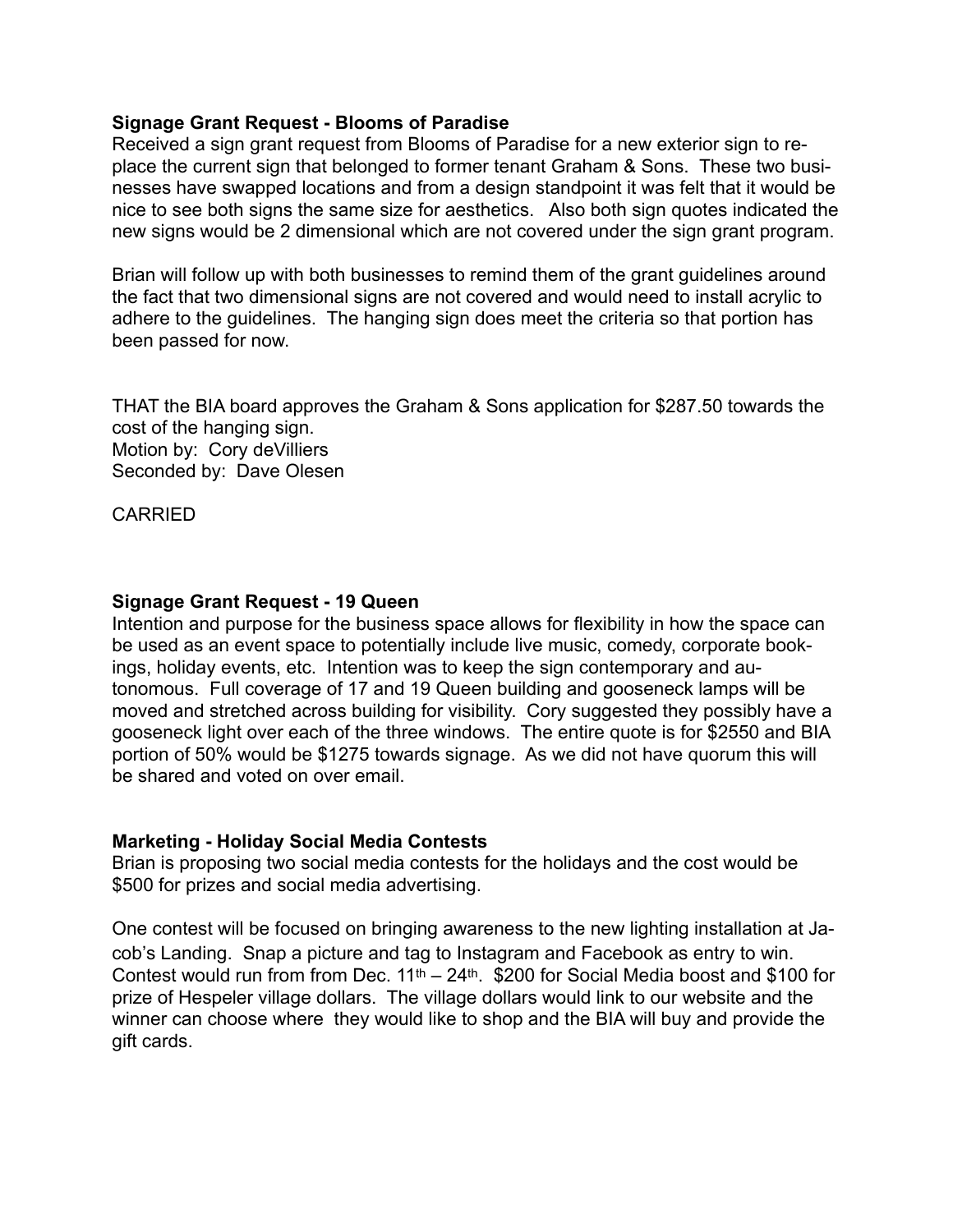#### **Marketing - Holiday Social Media Contests**

Second contest would run for five days from December  $14<sup>th</sup> - 18<sup>th</sup>$  and would focus on social media likes and commenting on your favourite core area business with a series of photos of our retail shops and restaurants to support. Request for a \$100 social media boost and \$100 for prize of Hespeler village dollars.

THAT we agree to spend \$500 for December social media marketing contests to provide awareness and support of core area businesses.

Motion by: Cory deVilliers Seconded by: Dave Olesen

CARRIED

### **Maintenance & Beautification - Christmas in Cambridge**

Some challenges with the Christmas lights by the Cenotaph. Someone will be out tomorrow to re-string and run to a receptacle that has power Laura has been helping navigate the issues and it seems the receptacle needs to be repaired by Energy Plus. Options for next year are to possibly a second banner to match the one down by Ernie's on the banner poles at the corner of Queen and Tannery.

Dave reported that the contractor recently picked up and installed the snowflake lights. The contractor indicated that if any did not work he would notify his contact Dennis Lopez at the City. Although Dave tested beforehand and all seemed to work, four do not seem to work since installation. Laura will follow up with Dennis for any update on whether he is looking into what is needed to have these fixed and operational as it seems to be an issue with the connector since the snowflake lights were working when installed.

The board was pleased to see the City had filled the planters on Queen West with holiday greenery and they look very festive. As that building is slated for demolition, Councillor Devine contacted City staff and advised that some planters be moved in front of Ernie's, some father down the street in front of the Hub and other businesses. He also requested that the balance of planters, bike racks and benches are to be stored on Sheffield street with signage indicating they are the property of the Hespeler BIA so they can be returned after construction.